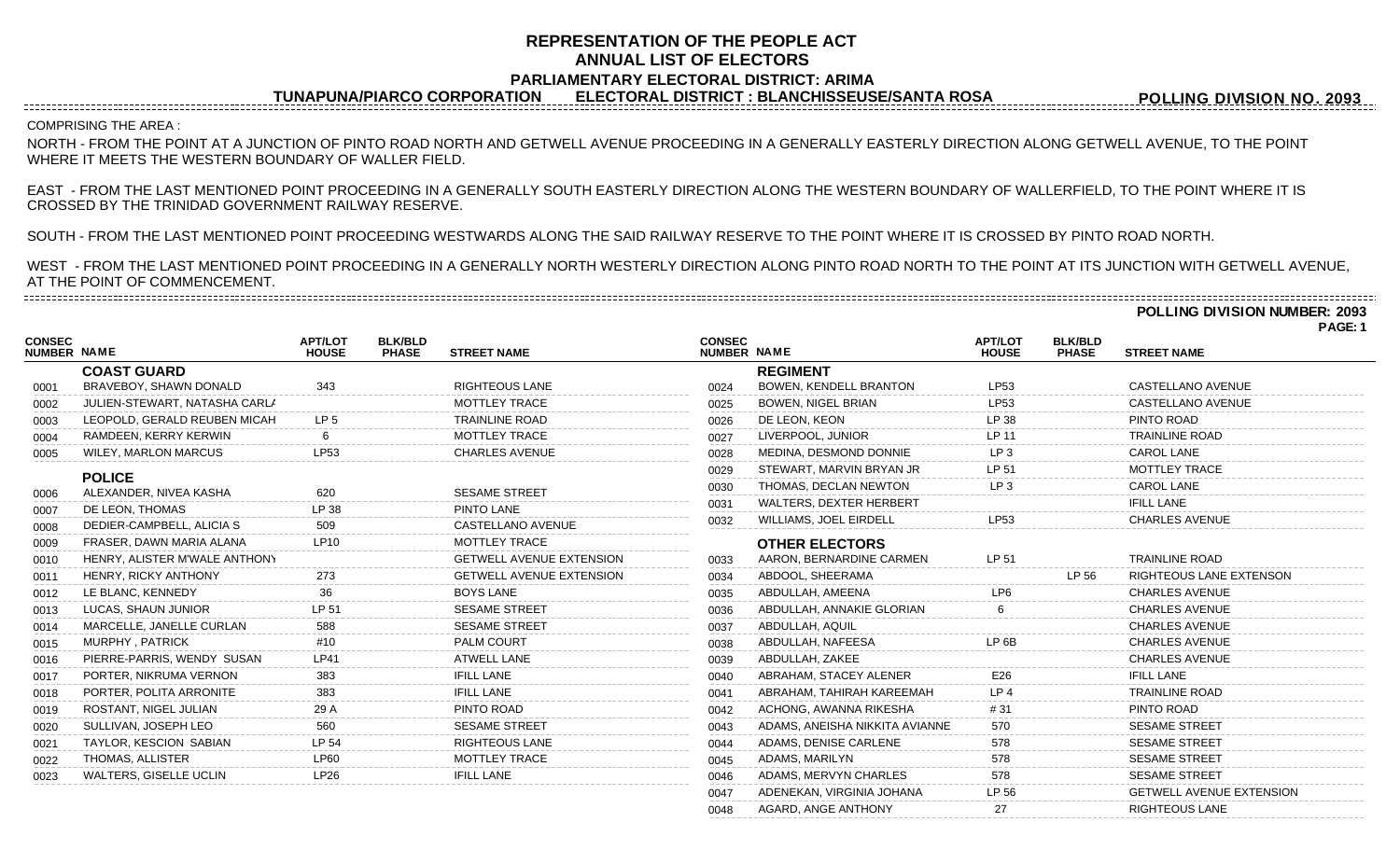| CONSEC<br><b>NUMBER NAME</b> |                               | <b>APT/LOT</b><br><b>HOUSE</b> | <b>BLK/BLD</b><br><b>PHASE</b> | <b>STREET NAME</b>              | <b>CONSEC</b><br><b>NUMBER NAME</b> |                                | <b>APT/LOT</b><br><b>HOUSE</b> | <b>BLK/BLD</b><br><b>PHASE</b> | <b>STREET NAME</b>              | <b>PAGE: 2</b> |
|------------------------------|-------------------------------|--------------------------------|--------------------------------|---------------------------------|-------------------------------------|--------------------------------|--------------------------------|--------------------------------|---------------------------------|----------------|
| 0049                         | AGARRATT, MARLON ANTHONY JOH  |                                |                                | <b>GETWELL AVENUE</b>           | 0093                                | ANDELL, MELISSA GLORIA         | 9                              |                                | <b>IFILL LANE</b>               |                |
| 0050                         | AJOONSINGH, NAOMI TENAYAH     | LP3                            |                                | <b>GUMBS AVENUE</b>             | 0094                                | ANDELL, WILLIAM                | 9                              |                                | <b>IFILL LANE</b>               |                |
| 0051                         | ALCIA, CRISTAL RHONDA         | 1671                           |                                | <b>GETWELL AVENUE EXTENSION</b> | 0095                                | ANDERSON, GEORGE NICHOLAS JI   | LP43                           |                                | <b>MOTTLEY TRACE</b>            |                |
| 0052                         | ALEXANDER, CORNELIUS          | 31                             |                                | PINTO ROAD                      | 0096                                | ANDREWS, JOANN LAURA           | 431                            |                                | <b>IVY STREET</b>               |                |
| 0053                         | ALEXANDER, FRANCIS            | LP620                          |                                | <b>SESAME STREET</b>            | 0097                                | ANDREWS, KEGAN TYLER           | LP 57                          |                                | <b>GETWELL AVENUE</b>           |                |
| 0054                         | ALEXANDER, GAIL               | 33                             |                                | <b>HAPPY HILL</b>               | 0098                                | ANDREWS, NATASHA PETRONILLA    | <b>LP56</b>                    |                                | <b>GETWELL AVENUE</b>           |                |
| 0055                         | ALEXANDER, HUGH               | LP 56                          |                                | <b>SESAME STREET</b>            | 0099                                | ANDREWS-VINCENT, MAHALIA RIA N | $LP$ 42/1                      |                                | <b>BOYS LANE</b>                |                |
| 0056                         | ALEXANDER, JANELLE PHSIC      | 626                            |                                | <b>SESAME STREET</b>            | 0100                                | ANOOP-DE VERTEUIL, ANITA       |                                |                                | <b>MOTTLEY TRACE</b>            |                |
| 0057                         | ALEXANDER, KELLY-ANN AFESHA   | 620                            |                                | <b>SESAME STREET</b>            | 0101                                | ANTHONY, OWEN                  | 37                             |                                | <b>RIGHTEOUS LANE</b>           |                |
| 0058                         | ALEXANDER, KERLEEN KEISHA     | 620                            |                                | <b>SESAME STREET</b>            | 0102                                | ANTOINE, GLADSTONE             | #1                             |                                | <b>RIGHTEOUS LANE</b>           |                |
| 0059                         | ALEXANDER, LAVAUGHN CRYSTAL   | 522                            |                                | RIGHTEOUS LANE                  | 0103                                | ANTOINE, JEROME LOUIS          | APT <sub>4</sub>               |                                | <b>GETWELL AVENUE EXTENSION</b> |                |
| 0060                         | ALEXANDER, NASHON NAPHTALI    | 620                            |                                | <b>SESAME STREET</b>            | 0104                                | ANTOINE, KADEISHA ROSE         | 383                            |                                | <b>IFILL LANE</b>               |                |
| 0061                         | ALEXANDER, NATASHA PATRICE    | LP 27                          |                                | <b>IFILL LANE</b>               | 0105                                | ANTOINE, KASHIF ANTHONY        | LP34                           |                                | PINTO ROAD                      |                |
| 0062                         | ALEXANDER, PETAL JOVAN        | 8                              |                                | <b>ATWELL LANE</b>              | 0106                                | ANTOINE, KEISHA HANNAH         | 383                            |                                | <b>IFILL LANE</b>               |                |
| 0063                         | ALEXANDER, ROSEANN            | LP26                           |                                | <b>IFILL LANE</b>               | 0107                                | ANTOINE, KYLE BENJAMIN NATHAN  |                                |                                | <b>VALPARICO ROAD</b>           |                |
| 0064                         | ALFONSO, IGNATIUS             | LP3                            |                                | <b>CHARLES AVENUE</b>           | 0108                                | ANTOINE, RAYANNE TENISHA MARI  | $3/4$ MM                       |                                | PINTO ROAD                      |                |
| 0065                         | ALFONZO, JAHVELL ENEILLO      | #5                             |                                | <b>WALL STREET</b>              | 0109                                | ANTOINE, RAYETTE KASHA NNEKA   | LP 44                          |                                | PINTO ROAD                      |                |
| 0066                         | ALFRED, VANESSA STACEY NICOLE | 7                              |                                | <b>TRAINLINE ROAD</b>           | 0110                                | ANTOINE, SERVINA AGNES         | 27                             |                                | <b>CAROL LANE</b>               |                |
| 0067                         | ALI, ALISHA SYDNEY            | LP#11                          |                                | <b>TRAINLINE ROAD</b>           | 0111                                | APPROO, NARRIE                 | <b>LP51</b>                    |                                | <b>SESAME STREET</b>            |                |
| 0068                         | ALI, ANTHONY                  | LP 8                           |                                | PALM COURT                      | 0112                                | ASHTON, ALEXIS GABRIEL JR      | 333                            |                                | <b>RIGHTEOUS LANE</b>           |                |
| 0069                         | ALI, DARIANNA ALIYA           | LP#11                          |                                | <b>TRAINLINE ROAD</b>           | 0113                                | <b>ASHTON, DAREN CURWIN</b>    | LPB58                          |                                | RIGHTEOUS LANE EXTENSON         |                |
| 0070                         | ALI, LATOYA CELINE            | LP #11                         |                                | <b>TRAINLINE ROAD</b>           | 0114                                | ASHTON, DEREK SHERWIN          | LP58B                          |                                | RIGHTEOUS LANE EXTENSON         |                |
| 0071                         | ALI, LIANNA NATALIE           | OPP LP 11                      |                                | <b>TRAINLINE ROAD</b>           | 0115                                | ASHTON, DION DEREK             | LP #60                         |                                | MOTTLEY TRACE                   |                |
| 0072                         | ALI, ROSAD                    | LP10                           |                                | PINTO ROAD                      | 0116                                | ASHTON, EUPHITA                | 22                             |                                | <b>VALPARICO ROAD</b>           |                |
| 0073                         | ALI, SARAH JANE               | <b>LP53</b>                    |                                | <b>RIGHTEOUS LANE</b>           | 0117                                | ASHTON, GINELLE AVIANNE        |                                | LPA58                          | RIGHTEOUS LANE EXTENSON         |                |
| 0074                         | ALI, SHERENE ANISHA           | LP 38                          |                                | <b>ATWELL LANE</b>              | 0118                                | ASHTON, GODFREY DON            | <b>LP58</b>                    |                                | RIGHTEOUS LANE EXTENSON         |                |
| 0075                         | ALI, SHERICE DANELLE          | 626                            |                                | MARY D STREET                   | 0119                                | ASHTON, JOAN                   | <b>LP A58</b>                  |                                | RIGHTEOUS LANE EXTENSON         |                |
| 0076                         | ALI, VICTORIA                 |                                | LP 8                           | <b>PALM COURT</b>               | 0120                                | ATKINS, MARLON RUMALDO         | 51                             |                                | <b>CHARLES AVENUE</b>           |                |
| 0077                         | ALI BOCAS, JESSICA JANET      | $\overline{2}$                 |                                | <b>PALM COURT</b>               | 0121                                | ATKINS, MARSHA MELISSA JOANNE  | 51                             |                                | <b>CHARLES AVENUE</b>           |                |
| 0078                         | ALIBOCAS, NICOLA CHERRY-ANN   | LP 2/2                         |                                | PALM COURT                      | 0122                                | AUGUSTE, JOSEPH                | LP 60                          |                                | <b>RIGHTEOUS LANE</b>           |                |
| 0079                         | ALLEMANY, MARTIN JULIAN       | 31-32                          |                                | <b>GETWELL AVENUE EXTENSION</b> | 0123                                | AUGUSTE, MARCELINE             | 6                              |                                | PETER AVENUE                    |                |
| 0080                         | ALLEN-BAIN, ALLEMA            | <b>LP54</b>                    |                                | MOTTLEY TRACE                   | 0124                                | AUGUSTE, MIRRIAM SIMONE        | 6                              |                                | PETER AVENUE                    |                |
| 0081                         | ALLEYNE, ALEEYER BRITNEY      | LP 528                         |                                | RIGHTEOUS LANE                  | 0125                                | AUGUSTE, RHONDA JOANNA         | 6                              |                                | PETER AVENUE                    |                |
| 0082                         | ALLEYNE, GODFREY WILFRED      |                                |                                | <b>TRAINLINE ROAD</b>           | 0126                                | AUGUSTE, YVONNE                |                                | LP #60                         | RIGHTEOUS LANE                  |                |
| 0083                         | ALLEYNE, JOSEPHINE SYLVIA     | LP53                           |                                | <b>CHARLES AVENUE</b>           | 0127                                | AWAI, ANGEL MELAINE            | LP 57                          |                                | <b>RIGHTEOUS LANE</b>           |                |
| 0084                         | ALLEYNE, KAREEM ISRAEL ZACKAR | #528                           |                                | RIGHTEOUS LANE EXTENSON         | 0128                                | AWAI, KERVIN RAPHEAL           | LP 57                          |                                | RIGHTEOUS LANE                  |                |
| 0085                         | ALMOND, KAREN KATHY-ANN       |                                |                                | <b>SESAME STREET</b>            | 0129                                | <b>BADAL, ROBERT MARTIN</b>    | 726                            |                                | PALM COURT                      |                |
| 0086                         | AMMON, JOE                    | LP 56                          |                                | <b>RIGHTEOUS LANE</b>           | 0130                                | BADAL, ULIN                    | LP8                            |                                | <b>PALM COURT</b>               |                |
| 0087                         | AMOROSO, ASHLEY NATALIE       | LP4A1                          |                                | <b>RIGHTEOUS LANE</b>           | 0131                                | BAGGOO, ANTHONY JOHN           | <b>LP52</b>                    |                                | PETER AVENUE                    |                |
| 0088                         | AMOROSO, STANLEY MARIO        | LP261                          |                                | <b>IFILL LANE</b>               | 0132                                | BAGGOO, GABRIELLA ELIZABETH    | LP 52                          |                                | PETER AVENUE                    |                |
| 0089                         | ANASTACIO, COLLEEN LUCINDA    |                                | 615                            | <b>SESAME STREET</b>            | 0133                                | BAGGOO, HELENA                 | LP A52                         |                                | PETER AVENUE                    |                |
| 0090                         | ANDELL, KNOLISHA MELONIE      | LP26L                          |                                | <b>IFILL LANE</b>               | 0134                                | BAGGOO, JASON PETER            |                                |                                | PETER AVENUE                    |                |
| 0091                         | ANDELL, MARCEL KEVIN          | 9                              |                                | <b>IFILL LANE</b>               | 0135                                | BAGGOO, KENNETH JOSEPH         | <b>LP52</b>                    |                                | PETER AVENUE                    |                |
| 0092                         | ANDELL, MARLON DAVID JUNIOR   | LPF26                          |                                | <b>IFILL LANE</b>               | 0136                                | BAGGOO, LYNESSA JINNELLE       | LP 53                          |                                | PETER AVENUE                    |                |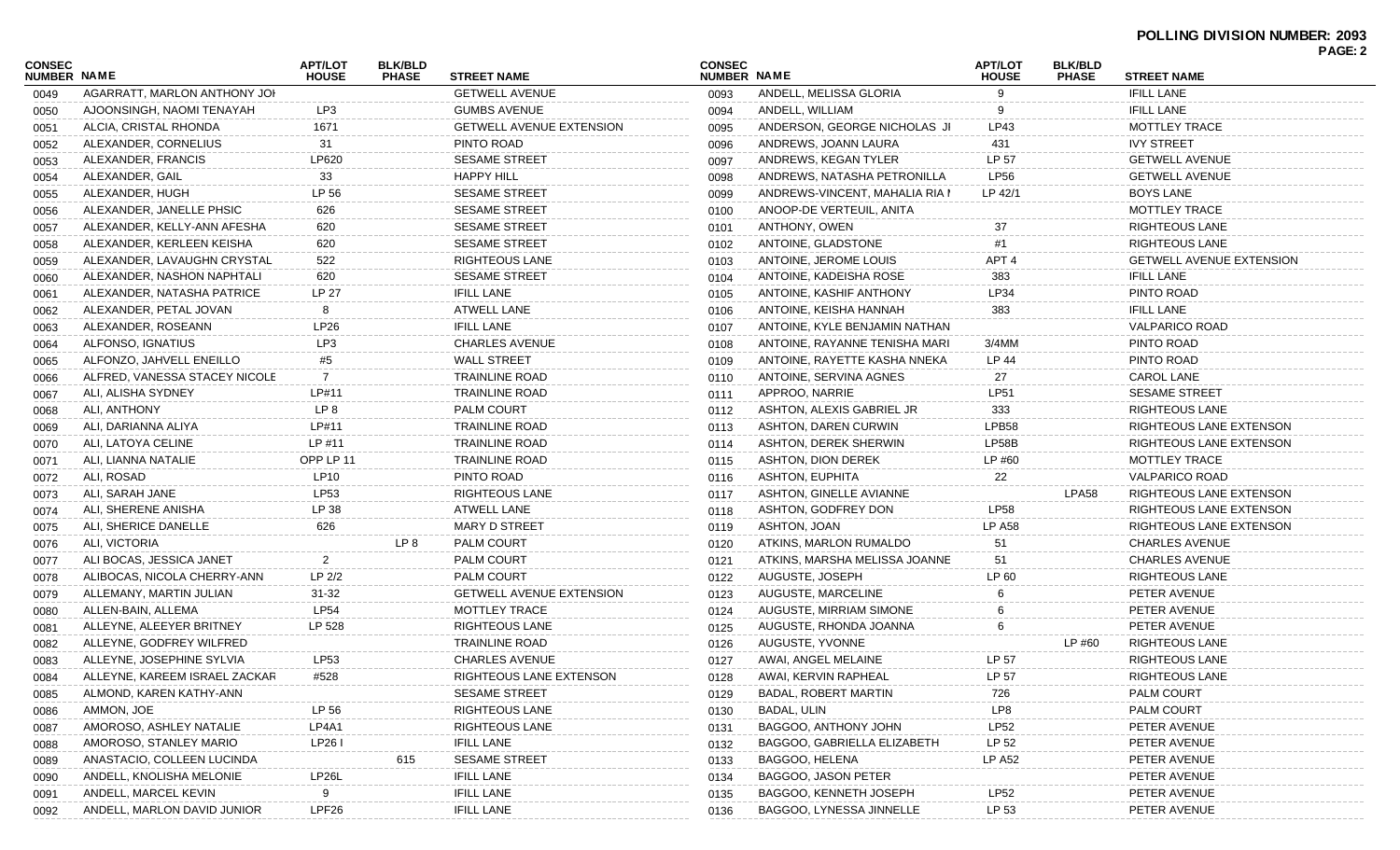| <b>CONSEC</b><br>NUMBER NAME |                                   | <b>APT/LOT</b><br><b>HOUSE</b> | <b>BLK/BLD</b><br><b>PHASE</b> | <b>STREET NAME</b>              | <b>CONSEC</b><br><b>NUMBER NAME</b> |                                 | <b>APT/LOT</b><br><b>HOUSE</b> | <b>BLK/BLD</b><br><b>PHASE</b> | <b>STREET NAME</b>    | . השכו |
|------------------------------|-----------------------------------|--------------------------------|--------------------------------|---------------------------------|-------------------------------------|---------------------------------|--------------------------------|--------------------------------|-----------------------|--------|
| 0137                         | BAGGOO, PAULA LAURA FRANCISC      | <b>LP52</b>                    |                                | PETER AVENUE                    | 0181                                | BAPTISTE, SUSAN                 | <b>LP53</b>                    |                                | RIGHTEOUS LANE        |        |
| 0138                         | BAGGOO, PETER                     | LP42                           |                                | PETER AVENUE                    | 0182                                | BAPTISTE, YVETTE CHARLENE DED   | LP36                           |                                | PINTO ROAD            |        |
| 0139                         | <b>BAGGOO, RAYMOND IGNATIUS</b>   | LP52                           |                                | PETER AVENUE                    | 0183                                | BAPTISTE-AGARRATT, VALERIE PE/  | #1                             |                                | PETER AVENUE          |        |
| 0140                         | BAGGOO, STEFAN MALCOLM            | LP53                           |                                | PETER AVENUE                    | 0184                                | BAPTISTE-BURKE, SHERMA SHERLI   | LP 53                          |                                | <b>SESAME STREET</b>  |        |
| 0141                         | BAGGOO-BISHOP, GABRIEL ISAIAH     | LP52                           |                                | PETER AVENUE                    | 0185                                | BARKER-NORAY, ESTHER            | LPF26 #41                      |                                | <b>IFILL LANE</b>     |        |
| 0142                         | BAGGOO-BRATHWAITE, DEBBIEAN       |                                |                                | PETER AVENUE                    | 0186                                | BARRETT, VENA                   | LP 59                          |                                | MOTTLEY TRACE         |        |
| 0143                         | BAGGOO-LEWIS, LAURYN JESSICA      | LP 53                          |                                | PETER AVENUE                    | 0187                                | <b>BARROW, CECIL THEOPHILUS</b> | 23                             |                                | <b>PALM COURT</b>     |        |
| 0144                         | BAGGOO-RAPHAEL, CHERRYANN C       | LP 52                          |                                | PETER AVENUE                    | 0188                                | BARROW, MATILDA JOYCE           | 23                             |                                | <b>PALM COURT</b>     |        |
| 0145                         | BAHADOO, JASON ANDREW             | LP 57                          |                                | RIGHTEOUS LANE EXTENSON         | 0189                                | BARTLETT, CATLYN CLAUDETTE      | LPJ22                          |                                | VALPARICO ROAD        |        |
| 0146                         | BAHADOO, SHARON ISHA CAROLINI     | 57                             |                                | <b>RIGHTEOUS LANE</b>           | 0190                                | <b>BARTLETT, LESLIE ANN</b>     | 53329                          | LP 3                           | VALPARICO ROAD        |        |
| 0147                         | BAILEY, MATTHEW JOSHUA            | #39                            |                                | CAROL LANE                      | 0191                                | <b>BARTLETT, PERNELL CARTER</b> | LPJ22                          |                                | VALPARICO ROAD        |        |
| 0148                         | <b>BAILEY, MICKY JOSEPH</b>       | 39                             |                                | CAROL LANE                      | 0192                                | <b>BARTLETT, PETER</b>          | LPJ22                          |                                | VALPARICO ROAD        |        |
| 0149                         | BAILEY, MIKAYA JAPHETH            | LP A3 #39                      |                                | CAROL LANE                      | 0193                                | <b>BASCOMBE, EDITH</b>          |                                |                                | TRAINLINE ROAD        |        |
| 0150                         | BAILEY, TENIKA AKILA              | <b>LP58</b>                    |                                | <b>RIGHTEOUS LANE</b>           | 0194                                | <b>BASTALDO, AARON HOLLIS</b>   |                                | 617                            | <b>SESAME STREET</b>  |        |
| 0151                         | <b>BAIN, AARON JOSHUA</b>         | LP 61                          |                                | MOTTLEY TRACE                   | 0195                                | BASTALDO, DANIELA               | 484                            |                                | <b>RIGHTEOUS LANE</b> |        |
| 0152                         | <b>BAIN, ANN PHYLLIS</b>          |                                |                                | MOTTLEY TRACE                   | 0196                                | BASTALDO, SHAWN ANDY            | 617                            |                                | <b>SESAME STREET</b>  |        |
| 0153                         | <b>BAIN, CHARLES LARRY</b>        | LP59                           |                                | <b>MOTTLEY TRACE</b>            | 0197                                | BASTALDO, VANESSA CAMA          | LP21                           |                                | <b>SESAME STREET</b>  |        |
| 0154                         | <b>BAIN, DARIUS KEVON</b>         | LP 62                          |                                | MOTTLEY TRACE                   | 0198                                | BASTALDO-WILLIAMS, EVA YVETTE   | 484                            |                                | <b>RIGHTEOUS LANE</b> |        |
| 0155                         | BAIN, DENIQUE JUNELLE JOSEANN     | LP 51                          |                                | <b>SESAME STREET</b>            | 0199                                | BAYNES, CLIVE-LLOYD             | LPB3                           |                                | <b>SESAME STREET</b>  |        |
| 0156                         | <b>BAIN, EYON DENNIS</b>          | LP52                           |                                | <b>MOTTLEY TRACE</b>            | 0200                                | <b>BAYNES, VERONICA</b>         | LPB3                           |                                | <b>TRAINLINE ROAD</b> |        |
| 0157                         | <b>BAIN, IAN BENJAMIN</b>         | LP 59                          |                                | MOTTLEY TRACE                   | 0201                                | <b>BECKLES, ANTHONY MICHAEL</b> | 60                             |                                | <b>SESAME STREET</b>  |        |
| 0158                         | <b>BAIN, JOSEPH NIGEL</b>         |                                |                                | MOTTLEY TRACE                   | 0202                                | BECKLES, JOEL ANTHONY           | <b>LP59</b>                    |                                | <b>SESAME STREET</b>  |        |
| 0159                         | BAIN, KEVIN PETER                 | LP52                           |                                | MOTTLEY TRACE                   | 0203                                | BECKLES, JUNE ELSIE             |                                |                                | <b>SESAME STREET</b>  |        |
| 0160                         | BAIN, MARVIN JOHN                 | 59                             |                                | MOTTLEY TRACE                   | 0204                                | BECKLES, KIESIA AKIESHA         | 30-32                          |                                | <b>GETWELL AVENUE</b> |        |
| 0161                         | <b>BAIN, VINA MICHELLE</b>        | LP52                           |                                | MOTTLEY TRACE                   | 0205                                | BECKLES, LEAH ELIZABETH         | 610                            |                                | <b>SESAME STREET</b>  |        |
| 0162                         | BAIN-LEZAMA, JOSANNE LUCILLE      | LP59                           |                                | MOTTLEY TRACE                   | 0206                                | <b>BECKLES, MARY</b>            | LP 59                          |                                | <b>SESAME STREET</b>  |        |
| 0163                         | BAIRD, COLIN PETER                | 300                            | LP 51 A/2                      | <b>GETWELL AVENUE EXTENSION</b> | 0207                                | <b>BEEKLEY, GERARD</b>          |                                |                                | <b>CUPID DRIVE</b>    |        |
| 0164                         | BAJNATH, IAN ANTHONY              | LP <sub>5</sub>                |                                | <b>RIGHTEOUS LANE</b>           | 0208                                | <b>BELCON-GARCIA, VIRGINIA</b>  |                                |                                | <b>GETWELL AVENUE</b> |        |
| 0165                         | BAJNATH, WENDELL CRIS GARVIN      | LP1                            |                                | <b>RIGHTEOUS LANE</b>           | 0209                                | <b>BELFAST, WENDELL</b>         | LP 12                          |                                | <b>VALPARICO ROAD</b> |        |
| 0166                         | BAKSH, NIKY NIZAM                 | LP4                            |                                | <b>IFILL LANE</b>               | 0210                                | BELFORD, BERNADETTE             | LP 52                          |                                | <b>SESAME STREET</b>  |        |
| 0167                         | BAKSH, XOLA ALICIA                | LP9                            |                                | <b>TRAINLINE ROAD</b>           | 0211                                | BELFORD, EARL                   | <b>LP52</b>                    |                                | <b>SESAME STREET</b>  |        |
| 0168                         | BANFIELD, AKEEM JUSTIN            | 36                             |                                | <b>BOYS LANE</b>                | 0212                                | BELFORD, JULIE DENISE ROSEANN.  |                                |                                | <b>SESAME STREET</b>  |        |
| 0169                         | <b>BANFIELD, JUSTIN RICHARD</b>   | 36                             | <b>LP42</b>                    | <b>BOYS LANE</b>                | 0213                                | BELFORD, WENDELL                | LP52                           |                                | <b>SESAME STREET</b>  |        |
| 0170                         | <b>BAPTISTE, ANTHONY</b>          | LP60-62                        |                                | <b>SESAME STREET</b>            | 0214                                | BENGOCHEA, ALLISON              | <b>LP52</b>                    |                                | <b>CHARLES AVENUE</b> |        |
| 0171                         | <b>BAPTISTE, CHANICE TAMIKA K</b> | #6                             |                                | PETER AVENUE                    | 0215                                | BENGOCHEA, GIZELLE STACY-ANN    | 52                             |                                | <b>CHARLES AVENUE</b> |        |
| 0172                         | <b>BAPTISTE, CURTIS</b>           |                                |                                | RIGHTEOUS LANE                  | 0216                                | BENGOCHEA, HERBERT MICHAEL      | # 66                           |                                | CHARLES AVENUE        |        |
| 0173                         | BAPTISTE, JOHNATHAN JASON         | LP52                           |                                | <b>CHURCH STREET</b>            | 0217                                | BENGOCHEA, JAMES                | 52                             |                                | <b>CHARLES AVENUE</b> |        |
| 0174                         | BAPTISTE, KENRICK MERVYN          | LP36                           |                                | PINTO ROAD                      | 0218                                | BENGOCHEA, JENNETT FINTANA      | <b>LP52</b>                    |                                | <b>CHARLES AVENUE</b> |        |
| 0175                         | BAPTISTE, KHADISHA LATOYA         | #46                            |                                | MOTTLEY TRACE                   | 0219                                | BENGOCHEA, KENNY CHRIS          | LP52                           |                                | <b>CHARLES AVENUE</b> |        |
| 0176                         | <b>BAPTISTE, LYDIA CLAUDEL</b>    | <b>LP58</b>                    |                                | <b>RIGHTEOUS LANE</b>           | 0220                                | BENGOCHEA, MARTINA VENA         | <b>LP52</b>                    |                                | <b>CHARLES AVENUE</b> |        |
|                              | <b>BAPTISTE, MARCUS HENRY</b>     | LP 36                          |                                | PINTO ROAD                      | 0221                                | <b>BENGOCHEA, ROBERT</b>        | LP33                           |                                | <b>CHARLES AVENUE</b> |        |
| 0177                         | <b>BAPTISTE, MARGARET</b>         | <b>LP60</b>                    |                                | <b>SESAME STREET</b>            |                                     | BENITO, BERNADETTE              |                                |                                | <b>RIGHTEOUS LANE</b> |        |
| 0178                         | BAPTISTE, MERVYN JUNIOR           | LP36                           |                                | PINTO ROAD                      | 0222                                | <b>BENITO, HAYDEN JASON</b>     |                                |                                | <b>RIGHTEOUS LANE</b> |        |
| 0179                         | <b>BAPTISTE, SIXTUS JOHN</b>      | 5                              |                                | <b>WALL STREET</b>              | 0223                                | <b>BENITO, HELEN</b>            | LP <sub>6</sub>                |                                | <b>TRAINLINE ROAD</b> |        |
| 0180                         |                                   |                                |                                |                                 | 0224                                |                                 |                                |                                |                       |        |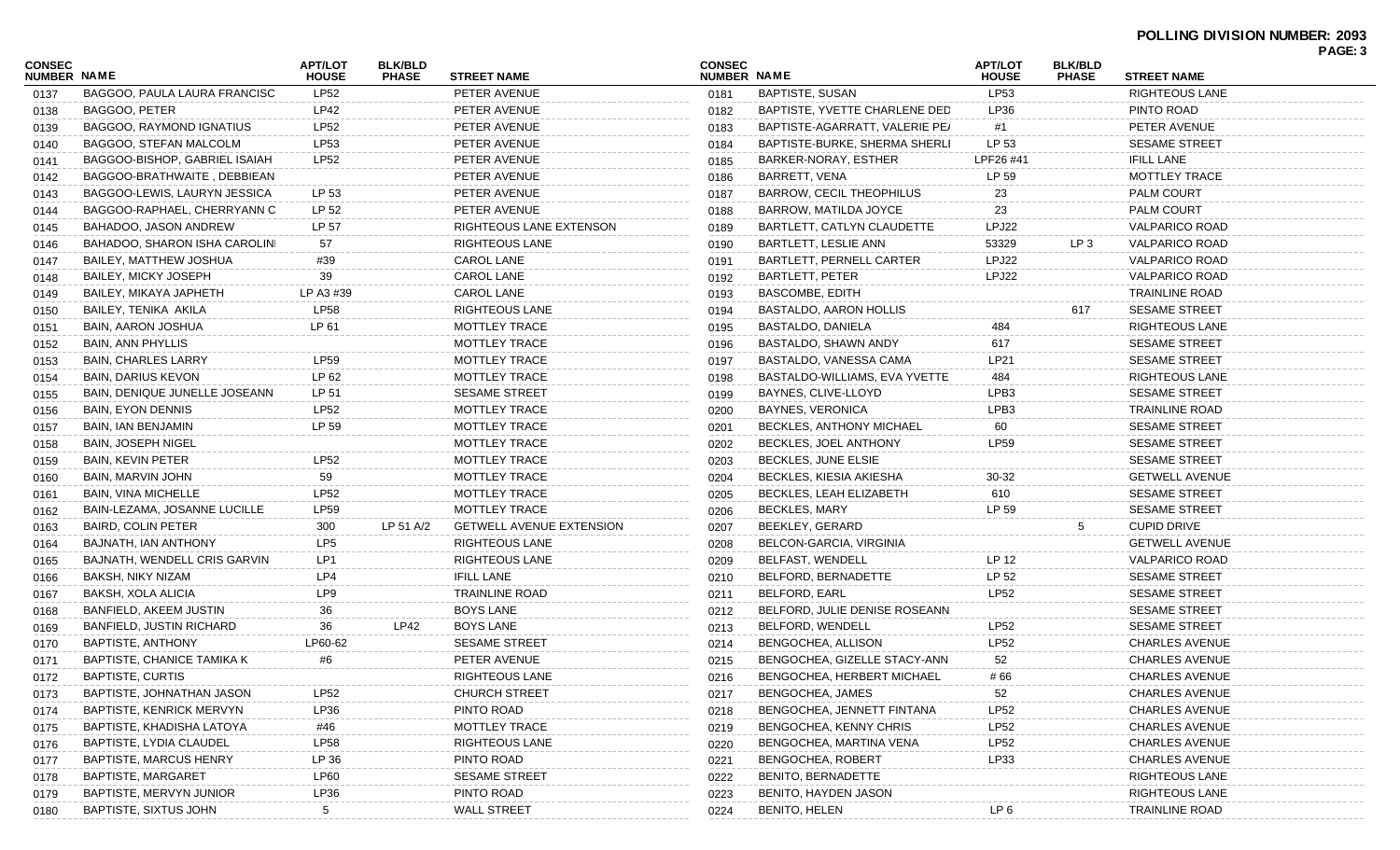|                              |                                     |                                |                                |                                 |                              |                                     |                                |                                |                                 | . פני |
|------------------------------|-------------------------------------|--------------------------------|--------------------------------|---------------------------------|------------------------------|-------------------------------------|--------------------------------|--------------------------------|---------------------------------|-------|
| <b>CONSEC</b><br>NUMBER NAME |                                     | <b>APT/LOT</b><br><b>HOUSE</b> | <b>BLK/BLD</b><br><b>PHASE</b> | <b>STREET NAME</b>              | <b>CONSEC</b><br>NUMBER NAME |                                     | <b>APT/LOT</b><br><b>HOUSE</b> | <b>BLK/BLD</b><br><b>PHASE</b> | <b>STREET NAME</b>              |       |
| 0225                         | BENITO. JENELLE MAKITA ROXANN       |                                |                                | <b>RIGHTEOUS LANE</b>           | 0269                         | <b>BOURNES, ALICIA</b>              | 564                            |                                | <b>SESAME STREET</b>            |       |
| 0226                         | BENITO, JESSICA MARIA               | LP 54                          |                                | <b>RIGHTEOUS LANE</b>           | 0270                         | <b>BOURNS, JOHNNY</b>               | LP A 51/3                      |                                | <b>GETWELL AVENUE EXTENSION</b> |       |
| 0227                         | <b>BENITO, KAREN MICHELLE</b>       | 460                            |                                | <b>RIGHTEOUS LANE</b>           | 0271                         | <b>BOWEN, ESCARLA LAURA</b>         | <b>LP J22</b>                  |                                | <b>VALPARICO ROAD</b>           |       |
| 0228                         | BENITO, KEVIN DAMIAN                | <b>LP53</b>                    |                                | <b>RIGHTEOUS LANE</b>           | 0272                         | BOWEN, SEAN DAMIAN                  |                                |                                | RIGHTEOUS LANE EXTENSON         |       |
| 0229                         | <b>BENITO, MELISSA GISELLE</b>      | LP6                            |                                | TRAINLINE ROAD                  | 0273                         | BOWEN, WENDELL BRIAN                | 38                             |                                | RIGHTEOUS LANE                  |       |
| 0230                         | BENITO, NATALIE MAVASIA             | LP 53                          |                                | <b>RIGHTEOUS LANE</b>           | 0274                         | BRADSHAW, JANELLE ANN               | 619                            |                                | <b>SESAME STREET</b>            |       |
| 0231                         | BENJAMIN, JOHN OTTERAN              | LOT 480                        | LP 57/1                        | <b>RIGHTEOUS LANE</b>           | 0275                         | <b>BRATHWAITE, ANDRE CORNELIUS</b>  | LP 57                          |                                | PINTO ROAD                      |       |
| 0232                         | BENJAMIN, LETESHA SUSAN             | LP 126                         |                                | <b>IFILL LANE</b>               | 0276                         | BRATHWAITE, ANDREA KAFISHA          | 39                             |                                | <b>CAROL LANE</b>               |       |
| 0233                         | <b>BENOIT, CANDICE SARAH</b>        | <b>LP38</b>                    |                                | ATWELL LANE                     | 0277                         | <b>BRATHWAITE, ELLIS THEOPHILUS</b> | LP <sub>2</sub>                |                                | CASTELLANO AVENUE               |       |
| 0234                         | <b>BENOIT, RONALD</b>               | 2                              |                                | <b>ATWELL LANE</b>              | 0278                         | BRATHWAITE, FREDERICKA W            | <b>LP52</b>                    |                                | <b>SESAME STREET</b>            |       |
| 0235                         | BENWARY, MAUREEN ANN                | LOT 431                        |                                | <b>IVY STREET</b>               | 0279                         | BRATHWAITE, VERONICA CATHERIN       | LP 53-1                        |                                | <b>MARY D STREET</b>            |       |
| 0236                         | BERNARD, PAULA FRANCICA             | LP 56                          |                                | RIGHTEOUS LANE EXTENSON         | 0280                         | BRAVEBOY, CRYSTAL                   | 343                            |                                | CASTELLANO AVENUE               |       |
| 0237                         | BERNARD, SHIRLON DAMEON V           | 757                            |                                | TRAINLINE ROAD                  | 0281                         | <b>BRAVEBOY, HAYDEN DERICK</b>      | 18                             |                                | RIGHTEOUS LANE                  |       |
| 0238                         | BERNARD, TONY LAWRANCE              | LP <sub>5</sub>                |                                | <b>IFILL LANE</b>               | 0282                         | BRAVEBOY, LISA ROSEMARIE            | 48                             |                                | MOTTLEY TRACE                   |       |
| 0239                         | BERNARD, URBAN                      | LP 54                          |                                | MOTTLEY TRACE                   | 0283                         | BRAVEBOY, MERLYN                    | 35                             |                                | RIGHTEOUS LANE                  |       |
| 0240                         | BERNARD-LEZAMA, CATHY-ANN E         | <b>LP59</b>                    |                                | <b>SESAME STREET</b>            | 0284                         | BRAVEBOY, SERGIO ROMELLO D          | #18                            |                                | CASTELLANO AVENUE               |       |
| 0241                         | BETHELMY, NADINE TASHA              |                                |                                | <b>WALL STREET</b>              | 0285                         | BRAVEBOY, SERIAH BRITTNEY H         | LP 4                           | #18                            | CASTELLANO AVENUE               |       |
| 0242                         | <b>BHAGAN, SAMDAYE ROSEMARIE</b>    | LOT 27                         |                                | <b>MOTTLEY TRACE</b>            | 0286                         | BRAVEBOY, SHAUNDEL DOCE             | #48                            |                                | MOTTLEY TRACE                   |       |
| 0243                         | BICKRAMSINGH, EASTLYN OMARIA        | <b>LP J22</b>                  |                                | <b>TRAINLINE ROAD</b>           | 0287                         | <b>BRAZER, DIJON RUSSELL</b>        | LP 59                          |                                | <b>GETWELL AVENUE EXTENSION</b> |       |
| 0244                         | <b>BIDESHI SPENCER, PARBATEE</b>    |                                | 54                             | <b>MARY D STREET</b>            | 0288                         | BRAZER, KELSEY TERRAN               | LP 59                          |                                | <b>GETWELL AVENUE EXTENSION</b> |       |
| 0245                         | BIGFORD, ABBYGAIL JAHAMELIA         | 104                            |                                | <b>IFILL LANE</b>               | 0289                         | <b>BRAZER, SHELDON RUSSEL</b>       |                                |                                | <b>GETWELL AVENUE</b>           |       |
| 0246                         | <b>BIGFORD, RICHARD AARON</b>       |                                |                                | <b>IFILL LANE</b>               | 0290                         | BRERETON, CLIVE G                   |                                |                                | RIGHTEOUS LANE                  |       |
| 0247                         | BIGRAM, DEOMATIE                    | LP 53                          |                                | <b>SESAME STREET</b>            | 0291                         | <b>BRIGGS, BRENTON MARIUS REVEL</b> | <b>LP38</b>                    |                                | DORA LANE                       |       |
| 0248                         | BIGRAM, KAVITA                      | LP 53                          |                                | <b>SESAME STREET</b>            | 0292                         | <b>BRIGGS, DORA SYLVESTIN</b>       | LP38                           |                                | DORA LANE                       |       |
| 0249                         | BIGRAM, NALINE                      |                                |                                | <b>SESAME STREET</b>            | 0293                         | <b>BRIGGS, STEPHEN GREGORY</b>      | LP38                           |                                | DORA LANE                       |       |
| 0250                         | BIGRAM, VIJAI TAKOR                 |                                |                                | <b>SESAME STREET</b>            | 0294                         | BRISTOL, AALIYAH ARIANNA            |                                |                                | <b>PALM COURT</b>               |       |
| 0251                         | BLAKE, LISA MARTHA                  | <b>LP52</b>                    |                                | TRAINLINE ROAD                  | 0295                         | <b>BRISTOL, PETRA</b>               |                                |                                | <b>PALM COURT</b>               |       |
| 0252                         | <b>BLAKE, LYSTRA HELEN</b>          | LP 42                          |                                | PINTO ROAD                      | 0296                         | BRITTO, KEVIN RAYMOND               | LP A54/5                       |                                | <b>GETWELL AVENUE EXTENSION</b> |       |
| 0253                         | BOBB, KERRY NAKITA                  | LP58B                          |                                | RIGHTEOUS LANE EXTENSON         | 0297                         | BRITTON, NICOLE CRYSTAL             | 16                             |                                | RIGHTEOUS LANE                  |       |
| 0254                         | <b>BOLDEN, CHRISTIANA GABRIELLA</b> | #252                           |                                | <b>GETWELL AVENUE EXTENSION</b> | 0298                         | BROOKS, DARNELL DEVANTE JOSI/       | 29B                            |                                | <b>IVY STREET</b>               |       |
| 0255                         | BOLDEN, MIA JOY                     | #252                           |                                | <b>GETWELL AVENUE EXTENSION</b> | 0299                         | <b>BROWN, AKIL NOEL</b>             | OP LPA51/5                     |                                | <b>GETWELL AVENUE EXTENSION</b> |       |
| 0256                         | <b>BONILLA, AMORELLE LOLITA M</b>   | <b>LP22</b>                    |                                | TRAINLINE ROAD                  | 0300                         | <b>BROWN, KERRON WINSTON</b>        | 32                             |                                | <b>GETWELL AVENUE EXTENSION</b> |       |
| 0257                         | BOODHOO, ANAND                      | LP326                          |                                | <b>IFILL LANE</b>               | 0301                         | BROWN, KEVIN SHANE                  | LP36                           |                                | PINTO ROAD                      |       |
| 0258                         | BOODOO, JOEL                        | LP 633                         |                                | <b>MARY D STREET</b>            | 0302                         | <b>BROWN, NOEL</b>                  | <b>LP22</b>                    |                                | <b>GETWELL AVENUE EXTENSION</b> |       |
| 0259                         | <b>BOODOO, KERON CHRISTAIN</b>      | LP 53                          |                                | <b>MARY D STREET</b>            | 0303                         | BROWN, SHARMILLA PAMELA GEES        | 57                             |                                | <b>SESAME STREET</b>            |       |
| 0260                         | BOODOO, RAESHAWN ROGER              | 12                             |                                | WALL STREET                     | 0304                         | <b>BROWN, WINSTON</b>               | LP 22                          |                                | GETWELL AVENUE EXTENSION        |       |
| 0261                         | BOODOO, SHAMILLA                    | 12                             |                                | <b>TRAINLINE ROAD</b>           | 0305                         | BROWN-DE LEON, GERMALENE            | <b>LP38</b>                    |                                | <b>SESAME STREET</b>            |       |
| 0262                         | BOODOO, SUSAN                       | LP53                           |                                | <b>CHARLES AVENUE</b>           | 0306                         | <b>BRUCE, KIMBERLY REBECCA</b>      | OPP LP 3                       |                                | <b>CAROL LANE</b>               |       |
| 0263                         | BOODOOSINGH, CHERYLANN NEISH        | OPP LP26                       |                                | <b>IFILL LANE</b>               | 0307                         | BRUCE, TEVIN LEZAMA                 | OPP LP 3                       |                                | CAROL LANE                      |       |
| 0264                         | BOODOOSINGH, MARIO RYAN             | LP9                            |                                | <b>TRAINLINE ROAD</b>           | 0308                         | <b>BURKE, CYNTHIA ANTONIA</b>       | LP50A                          |                                | <b>SESAME STREET</b>            |       |
| 0265                         | <b>BOODOOSINGH, RICARDO EMMANU</b>  | LP9                            |                                | <b>TRAINLINE ROAD</b>           | 0309                         | <b>BURKE, MARSHA MARISA</b>         |                                |                                | <b>SESAME STREET</b>            |       |
| 0266                         | <b>BOODOOSINGH, RICKIE</b>          | LP 9A                          |                                | TRAINLINE ROAD                  | 0310                         | BURKE, RICARDO ANDREW               | 705                            |                                | <b>SESAME STREET</b>            |       |
| 0267                         | BOODOOSINGH, ROGER SHELDON          | LP9                            |                                | <b>TRAINLINE ROAD</b>           | 0311                         | BYRON, BRANDON TRENT                | 61                             | LP 53                          | <b>CHARLES AVENUE</b>           |       |
| 0268                         | BORDE-LOMAN, NATASHA                | LP4                            |                                | TRAINLINE ROAD                  | 0312                         | CABRALIS, ALBERTA ANGELA            | <b>LP44</b>                    |                                | PINTO ROAD                      |       |
|                              |                                     |                                |                                |                                 |                              |                                     |                                |                                |                                 |       |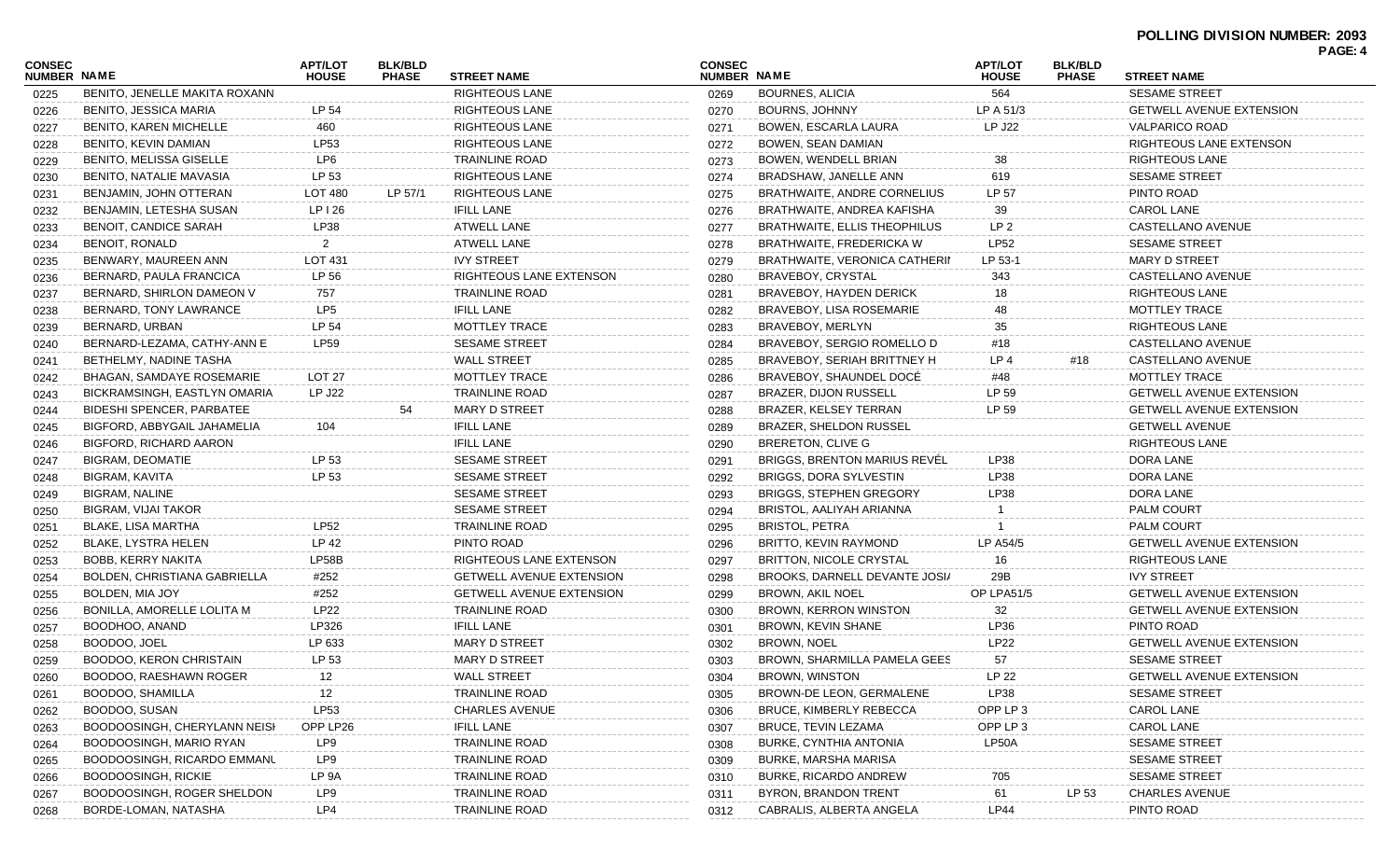| <b>CONSEC</b> |                                | <b>APT/LOT</b>       | <b>BLK/BLD</b> |                         | <b>CONSEC</b> |                                | <b>APT/LOT</b>   | <b>BLK/BLD</b> |                                                      | <b>FAGE.J</b> |
|---------------|--------------------------------|----------------------|----------------|-------------------------|---------------|--------------------------------|------------------|----------------|------------------------------------------------------|---------------|
| NUMBER NAME   |                                | <b>HOUSE</b>         | <b>PHASE</b>   | <b>STREET NAME</b>      | NUMBER NAME   |                                | <b>HOUSE</b>     | <b>PHASE</b>   | <b>STREET NAME</b>                                   |               |
| 0313          | CABRALIS, AVERY SHOWEN         | LP 44                |                | PINTO ROAD              | 0357          | CAPRIATA, JOY MARIA            | LP46             |                | PINTO ROAD                                           |               |
| 0314          | CABRALIS, CHEERIL              |                      |                | <b>WALL STREET</b>      | 0358          | CAPRIATA, KAREN DENISE         |                  |                | PINTO ROAD                                           |               |
| 0315          | CABRALIS, CHRISTOPHER WILLIAM  | LP44                 |                | PINTO ROAD              | 0359          | CAPRIATA, MATHILDA             | LP46             |                | PINTO ROAD                                           |               |
| 0316          | CABRALIS, DEBRA                |                      | <b>LP44</b>    | PINTO ROAD              | 0360          | CAPRIATA, ROBERT FRANCISCO     | <b>LP46</b>      |                | PINTO ROAD                                           |               |
| 0317          | CABRALIS, DONNA MELISSA ELAINE |                      |                | <b>WALL STREET</b>      | 0361          | CAPRIETTA, BURT STEPHEN        | 528              |                | <b>RIGHTEOUS LANE</b>                                |               |
| 0318          | CABRALIS, KURT ERNEST          | LP44                 |                | PINTO ROAD              | 0362          | CAPRIETTA, CRYSTAL HAMILTON V  | 528              |                | RIGHTEOUS LANE                                       |               |
| 0319          | CABRALIS, NIALA MAKALAH KIRSTE | LP 52                | #7             | <b>RIGHTEOUS LANE</b>   | 0363          | CAPRIETTA, GIOVAN PETER N      | 528              |                | RIGHTEOUS LANE                                       |               |
| 0320          | CABRALIS, PEAT ORESTES         | LP44                 |                | PINTO ROAD              | 0364          | CAPRIETTA, LAUREN NATHALIE     | 528              |                | RIGHTEOUS LANE                                       |               |
| 0321          | <b>CABRALIS, RICKIE</b>        | 3/4MM                |                | <b>WALL STREET</b>      | 0365          | CAPRIETTA, MAKEISHA ANNA-LEE   | LOT 528          | LP52           | RIGHTEOUS LANE                                       |               |
| 0322          | CABRALIS, STEPHON ENRIQUE PEA  | <b>LP44</b>          |                | PINTO ROAD              | 0366          | CAPRIETTA, RHAYMHA LATOYA D    | 528              |                | RIGHTEOUS LANE                                       |               |
| 0323          | CABRALIS, SYLVAN ZACHARIE G    |                      |                | PINTO ROAD              | 0367          | CAPRIETTA, VENUS               | 528              |                | RIGHTEOUS LANE                                       |               |
| 0324          | CABRALIS-NOREIGA, CHRISTIANA   | LP53                 |                | <b>SESAME STREET</b>    | 0368          | CARTER, MONICA                 | LP 58            |                | RIGHTEOUS LANE                                       |               |
| 0325          | CAIN-D'ABREAU, GERALD MATICA   | <b>LP 58A</b>        |                | RIGHTEOUS LANE EXTENSON | 0369          | CARTER, ZENIFFA                | LP A51-4         |                | <b>GETWELL AVENUE EXTENSION</b>                      |               |
| 0326          | CAINES, JALEEL FAISAUL         |                      | 26             | <b>IFILL LANE</b>       | 0370          | CASTELLANO, ALANO LEON         | #505             |                | CASTELLANO AVENUE                                    |               |
| 0327          | CAINES, JURÁIJ ANWAR           | #47A                 |                | <b>IFILL LANE</b>       | 0371          | CASTELLANO, ALICIA JULIANA     | LP502            |                | CASTELLANO AVENUE                                    |               |
| 0328          | CALDERON, BRENDA NATASHA       | 36                   |                | <b>BOYS LANE</b>        | 0372          | CASTELLANO, ALLARIO BRANDON    | 7                | LP 2           | CASTELLANO AVENUE                                    |               |
| 0329          | CALDON, ANTHONY                | 580                  |                | <b>SESAME STREET</b>    | 0373          | CASTELLANO, BARRY ANTONIO L    | 23               |                | <b>PALM COURT</b>                                    |               |
| 0330          | CALDON, CECIL                  | 739 LP8              |                | <b>PALM COURT</b>       | 0374          | CASTELLANO, BENASCIO GERALD    |                  |                | CASTELLANO AVENUE                                    |               |
| 0331          | CALDON, CHANICE CANDICE        | <b>LP19</b>          |                | <b>GETWELL AVENUE</b>   | 0375          | CASTELLANO, BRIAN ANTHONY L    | #23              |                | PALM COURT                                           |               |
| 0332          | CALDON, CHRISTINA              | 579                  |                | <b>SESAME STREET</b>    | 0376          | CASTELLANO, CLINT CLAUDIO      | 507              |                | CASTELLANO AVENUE                                    |               |
| 0333          | CALDON, EDMOND                 |                      | LP B8          | <b>PALM COURT</b>       | 0377          | CASTELLANO, COLLIN AUGUSTUS    | 507              |                | CASTELLANO AVENUE                                    |               |
| 0334          | CALDON, ELIZABETH ELISHA       | LP6                  |                | <b>PALM COURT</b>       | 0378          | CASTELLANO, GREGORY HILARIO    | LP7              |                | CASTELLANO AVENUE                                    |               |
| 0335          | CALDON, FELIX                  | LP 26                |                | <b>IFILL LANE</b>       | 0379          | CASTELLANO, LAWRENCE           |                  |                | CASTELLANO AVENUE                                    |               |
| 0336          | CALDON, FRANCIS                | LP73A                |                | <b>PALM COURT</b>       | 0380          | CASTELLANO, LEROY DELANO       | LP501            |                | CASTELLANO AVENUE                                    |               |
| 0337          | CALDON, GABRIEL                |                      |                | <b>IFILL LANE</b>       | 0381          | CASTELLANO, MARGARET FELICIA   | LP20             |                | CASTELLANO AVENUE                                    |               |
| 0338          | CALDON, JOSEPH                 | LP 10                |                | <b>PALM COURT</b>       | 0382          | CASTELLANO, MARK JESSE         | 507              |                | CASTELLANO AVENUE                                    |               |
| 0339          | CALDON, MARVA ANN              | LP <sub>5</sub>      |                | <b>PALM COURT</b>       | 0383          | CASTELLANO, PETER CLAUDIUS     |                  | 507            | CASTELLANO AVENUE                                    |               |
| 0340          | CALDON, MICHELLE KEISHA ALICIA | LP 9                 |                | <b>TRAINLINE ROAD</b>   | 0384          | CASTELLANO, PRECIOUS KRISANN   | LP 507           |                | CASTELLANO AVENUE                                    |               |
| 0341          | CALDON, NICHOLAS EDMOND        | LP 8                 |                | <b>PALM COURT</b>       | 0385          | CASTELLANO-BRAVEBOY, VERONIC   | #118             |                | CASTELLANO AVENUE                                    |               |
| 0342          | CALDON, SIMON                  |                      |                | TRAINLINE ROAD          | 0386          | CASTILLO, CHERRYANN CAMILLE    | LP51             |                | <b>SESAME STREET</b>                                 |               |
| 0343          | CALDON, SURIN                  | LP 10                |                | <b>VALPARICO ROAD</b>   | 0387          | CASTILLO, CONRAD NICHOLAS      | <b>LP51</b>      |                | <b>SESAME STREET</b>                                 |               |
| 0344          | CALDON, VANESSA ALTHEA         | LP7                  |                | TRAINLINE ROAD          | 0388          | CASTILLO, JOSEPH               | LP51             |                | <b>SESAME STREET</b>                                 |               |
| 0345          | CALLENDER, KEVIN               | <b>LP54</b>          |                | <b>RIGHTEOUS LANE</b>   | 0389          | CASTILLO, PATRICIA             | <b>LP51</b>      |                | <b>SESAME STREET</b>                                 |               |
| 0346          | CALLISTE, BRENDA               | LP9                  |                | <b>TRAINLINE ROAD</b>   | 0390          | CASTILLO, RAIETA AMANDA        | LP #57           |                | <b>RIGHTEOUS LANE</b>                                |               |
| 0347          | CAMPBELL, ANTHONY JEROME       | 585                  |                | <b>SESAME STREET</b>    | 0391          | CASTILLO, RAYMOND              |                  |                | <b>SESAME STREET</b>                                 |               |
| 0348          | CAMPO, GALEN FRANK             | 262                  |                | <b>GETWELL AVENUE</b>   | 0392          | CASTILLO-GONZALES, STACY-ANN   | LP 51            |                | SESAME STREET                                        |               |
| 0349          | CAMPO, GARONNE GABRIEL VICTO   | 262                  |                | <b>GETWELL AVENUE</b>   | 0393          | CATON, ELESHA ALICIA FRANCISCA | 383              |                | <b>IFILL LANE</b>                                    |               |
| 0350          | CAMPO, SAMANTHA VERONICA       | 53                   |                | <b>RIGHTEOUS LANE</b>   | 0394          | CATON, RODNEY TREVOR           | LP <sub>53</sub> |                | <b>RIGHTEOUS LANE</b>                                |               |
|               | CAMPO-ESTRADO, IRENE           |                      |                | PINTO ROAD              |               | CATON-OTTLEY, CHRISTCELLA D    |                  |                | <b>IFILL LANE</b>                                    |               |
| 0351          | CANTERBURY, FRANZ CIZAIRE MAR  | LP36                 |                | <b>RIGHTEOUS LANE</b>   | 0395          | CEDENO, JODY                   | 383<br>LP53      |                | <b>RIGHTEOUS LANE</b>                                |               |
| 0352          | CANUTE, ATIYA CLARICIA         | $\mathbf{2}$<br>LP52 |                |                         | 0396          | CEDENO, JOSEPHINE              |                  |                | <b>SESAME STREET</b>                                 |               |
| 0353          |                                |                      |                | MOTTLEY TRACE           | 0397          |                                | LP53             |                |                                                      |               |
| 0354          | CANUTE, CARREMA                |                      | 27             | MOTTLEY TRACE           | 0398          | CHANCE, ANTHONY RICHARD        | LP 26E           |                | <b>IFILL LANE</b><br><b>GETWELL AVENUE EXTENSION</b> |               |
| 0355          | CAPRIATA, ALISTAIR             | LP46                 |                | PINTO ROAD              | 0399          | CHANG-WAI, MARC ANTHONY IAN    | LP51/5           |                |                                                      |               |
| 0356          | CAPRIATA, EUGENE FRANCISCO     | LP 46                |                | PINTO ROAD              | 0400          | CHARLES, ANTHONY               | LP55             |                | <b>RIGHTEOUS LANE</b>                                |               |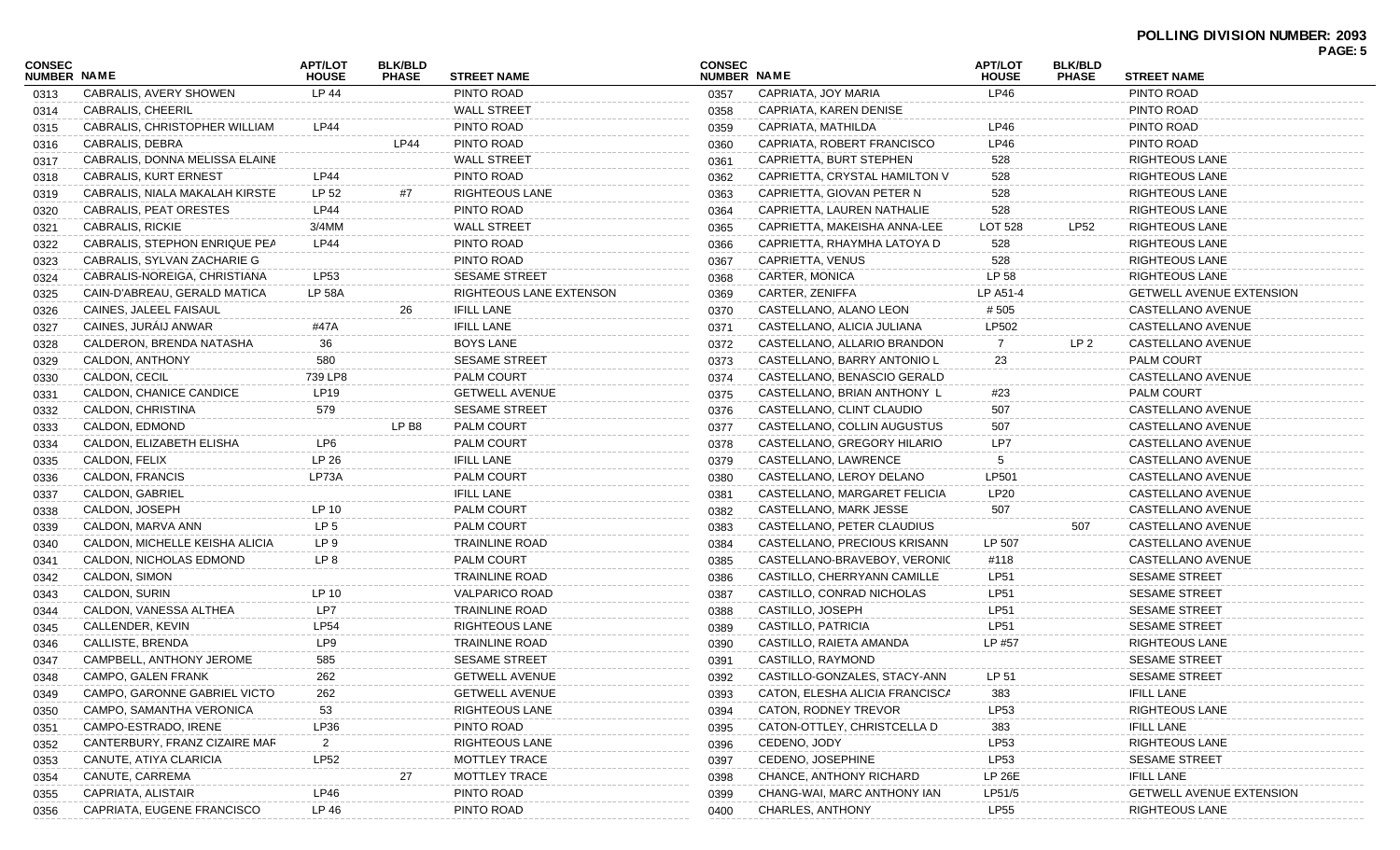|                              |                                      |                                |                                |                                 |                              |                                   |                                |                                |                                 | <b>FAGE.</b> 0 |
|------------------------------|--------------------------------------|--------------------------------|--------------------------------|---------------------------------|------------------------------|-----------------------------------|--------------------------------|--------------------------------|---------------------------------|----------------|
| CONSEC<br><b>NUMBER NAME</b> |                                      | <b>APT/LOT</b><br><b>HOUSE</b> | <b>BLK/BLD</b><br><b>PHASE</b> | <b>STREET NAME</b>              | <b>CONSEC</b><br>NUMBER NAME |                                   | <b>APT/LOT</b><br><b>HOUSE</b> | <b>BLK/BLD</b><br><b>PHASE</b> | <b>STREET NAME</b>              |                |
| 0401                         | CHARLES, BLANDA IGNATIUS T           | LP220                          |                                | CASTELLANO AVENUE               | 0445                         | CLARKE, LEAJION DENZIL MICHAEL    | LP # 53A                       |                                | RIGHTEOUS LANE EXTENSON         |                |
| 0402                         | CHARLES, CECELIA                     | <b>LP52</b>                    |                                | CHARLES AVENUE                  | 0446                         | CLARKE, MICHELLE LESLEY-ANN       |                                |                                | <b>RIGHTEOUS LANE</b>           |                |
| 0403                         | CHARLES, CURTIS LENNARD              | LP 56                          |                                | MOTTLEY TRACE                   | 0447                         | CLARKE, PATRICIA AILEEN L A       |                                |                                | CASTELLANO AVENUE               |                |
| 0404                         | CHARLES, DESTA CINDY ANN             | LP51                           |                                | CHARLES AVENUE                  | 0448                         | CLARKE, ROXANNE CATHERINE         |                                |                                | RIGHTEOUS LANE                  |                |
| 0405                         | CHARLES, DONNA                       | 520                            |                                | CASTELLANO AVENUE               | 0449                         | <b>CLARKE, TERRANCE MICHAEL</b>   | LP3                            |                                | <b>GUMBS AVENUE</b>             |                |
| 0406                         | CHARLES, ERROL AUGUSTUS              | LP51                           |                                | CHARLES AVENUE                  | 0450                         | CLARKE, TROY TREVOR               |                                | 36                             | PINTO ROAD                      |                |
| 0407                         | CHARLES, FRANCIS ZEPHRIE             | LPA58                          |                                | RIGHTEOUS LANE                  | 0451                         | CLARKE-SINGH, MICHELLE LISA       | LP 60                          |                                | <b>TRAINLINE ROAD</b>           |                |
| 0408                         | CHARLES, GENNETTE MARIAM J           | LP 51                          |                                | CHARLES AVENUE                  | 0452                         | <b>CLEMENT, ANTONIA</b>           | LP 59                          |                                | MARY D STREET                   |                |
| 0409                         | CHARLES, GISELLE MEHRETE AMLA        |                                | 51                             | <b>CHARLES AVENUE</b>           | 0453                         | CLEMENT, DANIEL JAVON             | LP15                           |                                | <b>TRAINLINE ROAD</b>           |                |
| 0410                         | <b>CHARLES, HENRY</b>                | LP#53                          |                                | <b>RIGHTEOUS LANE</b>           | 0454                         | CLEMENT, DEOPATIE                 | LP <sub>14</sub>               |                                | CASTELLANO AVENUE               |                |
| 0411                         | CHARLES, IRIS                        |                                | LP 56                          | RIGHTEOUS LANE EXTENSON         | 0455                         | CLEMENT, FRANCIS CLIVE            |                                | 0754                           | <b>PALM COURT</b>               |                |
| 0412                         | CHARLES, JOSANNE ALANA               | 760                            |                                | TRAINLINE ROAD                  | 0456                         | <b>CLEMENT, MARGARET</b>          | LP 59                          |                                | <b>MARY D STREET</b>            |                |
| 0413                         | CHARLES, JOYCE JESSIE                |                                | 11                             | RIGHTEOUS LANE EXTENSON         | 0457                         | <b>CLEMENT, MIGUEL STEFFON</b>    | 753                            |                                | <b>PALM COURT</b>               |                |
| 0414                         | CHARLES, KENNYATTA JEREMIAH [        | 10                             |                                | CASTELLANO AVENUE               | 0458                         | <b>CLEMENT, MONICA</b>            | LP 61                          |                                | PINTO ROAD                      |                |
| 0415                         | <b>CHARLES, KENRICK NIGEL</b>        | LP37                           |                                | PINTO ROAD                      | 0459                         | CLEMENT, RAVIE RAGIN              | 219                            |                                | RIGHTEOUS LANE                  |                |
| 0416                         | CHARLES, KEON KWAME ANTHONY          | 10                             |                                | MOTTLEY TRACE                   | 0460                         | CLEMENT, SILVINUS SHELDON P       | 743                            |                                | <b>PALM COURT</b>               |                |
| 0417                         | CHARLES, KEVIN BERHANE SELASS        | 339                            |                                | <b>CHARLES AVENUE</b>           | 0461                         | <b>CLEMENT, STEPHEN RUDOLPHUS</b> | LP 51                          |                                | <b>CHARLES AVENUE</b>           |                |
| 0418                         | CHARLES, KINO EMMANUEL CASPE         | LP520                          |                                | CASTELLANO AVENUE               | 0462                         | CONNEUIL, FRANCIS                 | <b>LP52</b>                    |                                | <b>CHARLES AVENUE</b>           |                |
| 0419                         | CHARLES, MAXINE NATASHA              | LP 35                          |                                | PINTO ROAD                      | 0463                         | CONNEUIL, PETER                   | LP52                           |                                | <b>CHARLES AVENUE</b>           |                |
| 0420                         | CHARLES, MELICIA                     |                                |                                | CHARLES AVENUE                  | 0464                         | CONNOR-PAUL, MARVA GLENDA         |                                | 626                            | <b>SESAME STREET</b>            |                |
| 0421                         | <b>CHARLES, NICHLON LORENCE</b>      |                                |                                | RIGHTEOUS LANE EXTENSON         | 0465                         | COOKE, MARVIN NIGEL               | 300                            |                                | <b>GETWELL AVENUE EXTENSION</b> |                |
| 0422                         | CHARLES, NORMA METRONA               | LP53                           |                                | CHARLES AVENUE                  | 0466                         | COOKE, RICHARD JUNIOR             | LP500                          |                                | <b>GETWELL AVENUE EXTENSION</b> |                |
| 0423                         | CHARLES, ONELLA SARAH                | LP51                           |                                | CASTELLANO AVENUE               | 0467                         | COOPER, ALICIA ADINA              | 313                            |                                | MOTTLEY TRACE                   |                |
| 0424                         | CHARLES, ORIAN JAHSON                | LP 518                         |                                | CASTELLANO AVENUE               | 0468                         | COOPER, CHRISTOPHER PAUL          | LP59                           |                                | MOTTLEY TRACE                   |                |
| 0425                         | CHARLES, PATRICIA MARY               | LP51                           |                                | <b>CHARLES AVENUE</b>           | 0469                         | COOPER, GARY PETER                | LP 59                          |                                | MOTTLEY TRACE                   |                |
| 0426                         | CHARLES, RANDOLPH RICARDO            | 53                             |                                | RIGHTEOUS LANE                  | 0470                         | COOPER, JESUS                     | LP 59                          |                                | MOTTLEY TRACE                   |                |
| 0427                         | CHARLES, SEGNOR LUKAS                |                                | 51                             | <b>CHARLES AVENUE</b>           | 0471                         | COOPER, LAUREL OLIVE              | LP126                          |                                | <b>IFILL LANE</b>               |                |
| 0428                         | CHARLES, SYLVESTER MATTHEW           | 4                              | OPP LP 51                      | PETER AVENUE                    | 0472                         | COOPER, LORNA JESTINA             | LP26                           |                                | <b>IFILL LANE</b>               |                |
| 0429                         | CHARLES, TENEIL NATASHA              | LP1                            |                                | MOTTLEY TRACE                   | 0473                         | COOPER, SHAWN RANDY               |                                |                                | <b>IFILL LANE</b>               |                |
| 0430                         | CHARLES, TERRENCE AARON              |                                |                                | CHARLES AVENUE                  | 0474                         | COOPER, SUSAN VIVIAN CALMING      | 313                            |                                | MOTTLEY TRACE                   |                |
| 0431                         | CHARLES, THEOHDRUS                   |                                |                                | CHARLES AVENUE                  | 0475                         | COOPER-RAMKHELAWAN, IYANA C       | LP60/1                         |                                | 4TH MOTTLEY TRACE               |                |
| 0432                         | CHARLES, TSAHAI AMLAK                | LP51                           |                                | <b>CHARLES AVENUE</b>           | 0476                         | <b>CORBIN, ANDREW ANSELEM</b>     | <b>LP54</b>                    |                                | MOTTLEY TRACE                   |                |
| 0433                         | CHARLES, TYNESHA                     | LP 52                          |                                | LITTLE TOBAGO                   | 0477                         | CORRASPE, JOAN                    |                                |                                | <b>MOTTLEY TRACE</b>            |                |
| 0434                         | <b>CHARLES, YOHANCE MARK MORRIS</b>  | LP G 58                        |                                | <b>RIGHTEOUS LANE</b>           | 0478                         | <b>CORRIDON, MICHAEL PATRICK</b>  | LP 5                           |                                | CASTELLANO AVENUE               |                |
| 0435                         | CHARLES HART, CANDACE DARCEL         | 10                             |                                | MOTTLEY TRACE                   | 0479                         | CORRIDON, YAMAYA LEBA ONICA       | LP 5                           |                                | LITTLE TOBAGO                   |                |
| 0436                         | CHARLES-BAPTISTE, MARILYN            |                                |                                | WALL STREET                     | 0480                         | CORRIDON, YOLANDA AMANDA AD/      | LP53/2                         |                                | CASTELLANO AVENUE               |                |
| 0437                         | CHARLES-SARGEANT, INEZ               |                                |                                | <b>MOTTLEY TRACE</b>            | 0481                         | CORYAT, MARTIN                    | LP11                           |                                | <b>TRAINLINE ROAD</b>           |                |
| 0438                         | CHARLES-SYLVESTER, GLENDA G          | LP 53                          |                                | RIGHTEOUS LANE                  | 0482                         | COUTOU, ALDWYN ANTHONY            | LP 59                          |                                | MOTTLEY TRACE                   |                |
| 0439                         | CHU FOOK, JOAN CAROLINE              | 2                              |                                | RIGHTEOUS LANE                  | 0483                         | COUTOU, ALSEAR ELSA               | LP59 327                       |                                | MOTTLEY TRACE                   |                |
| 0440                         | CHU FOOK, MARK ALEXANDER             | 2                              |                                | RIGHTEOUS LANE                  | 0484                         | COUTOU, COLIN ANDREW              |                                |                                | MOTTLEY TRACE                   |                |
| 0441                         | CHU FOOK, STACY NICOLE               | #2                             | LP 50                          | RIGHTEOUS LANE                  | 0485                         | COUTOU, DALIA SAMANTHA            | 338                            |                                | MOTTLEY TRACE                   |                |
| 0442                         | CHURAMAN, SOOKNANAN                  |                                | LP19                           | <b>GETWELL AVENUE EXTENSION</b> | 0486                         | COUTOU, JANELLE AGNES             | <b>LP59</b>                    |                                | MOTTLEY TRACE                   |                |
| 0443                         | <b>CLARKE, KEITH</b>                 | LP3                            |                                | TRAINLINE ROAD                  | 0487                         | COUTOU, JOSIN HELENA              | LP1/A59                        |                                | MOTTLEY TRACE                   |                |
| 0444                         | <b>CLARKE, KWASI JEREMIAH MARCUS</b> | OPP LP 54                      |                                | RIGHTEOUS LANE                  | 0488                         | COUTOU, JUSTIN ALLISTER           | LP 59                          |                                | MOTTLEY TRACE                   |                |
|                              |                                      |                                |                                |                                 |                              |                                   |                                |                                |                                 |                |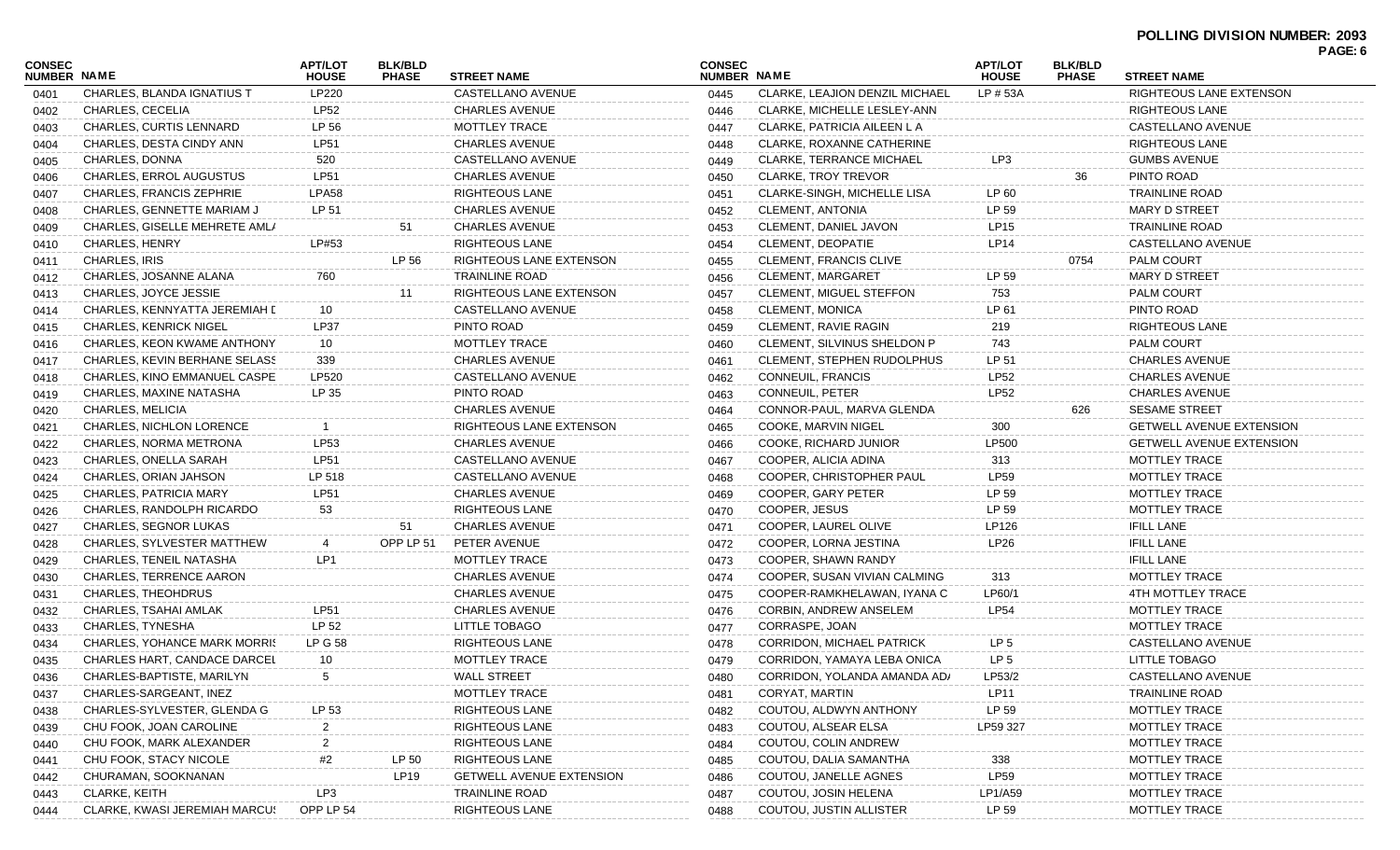## **POLLING DIVISION NUMBER: 2093**

| <b>CONSEC</b><br>NUMBER NAME |                                | <b>APT/LOT</b><br><b>HOUSE</b> | <b>BLK/BLD</b><br><b>PHASE</b> | <b>STREET NAME</b>              | <b>CONSEC</b><br><b>NUMBER NAME</b> |                                | <b>APT/LOT</b><br><b>HOUSE</b> | <b>BLK/BLD</b><br><b>PHASE</b> | <b>STREET NAME</b>      | г AGL. <i>I</i> |
|------------------------------|--------------------------------|--------------------------------|--------------------------------|---------------------------------|-------------------------------------|--------------------------------|--------------------------------|--------------------------------|-------------------------|-----------------|
| 0489                         | COUTOU, KARIS ANASTACIA        | LP A 59                        |                                | MOTTLEY TRACE                   | 0533                                | DANIEL, DENISE KATHLEEN        | LP 58                          |                                | <b>SESAME STREET</b>    |                 |
| 0490                         | COUTOU, KEISHA MARINA          | LP336                          |                                | MOTTLEY TRACE                   | 0534                                | DANIEL, KATHY-ANN              |                                |                                | <b>SESAME STREET</b>    |                 |
| 0491                         | COUTOU, KENT KANI JEROME       | <b>LP59</b>                    |                                | MOTTLEY TRACE                   | 0535                                | DANIEL, LILY M                 |                                |                                | <b>SESAME STREET</b>    |                 |
| 0492                         | COUTOU, KERWYN MARTIN IGNATIL  | <b>LP59</b>                    |                                | <b>MOTTLEY TRACE</b>            | 0536                                | DANIEL, RENE ANDREW            | 600                            |                                | RIGHTEOUS LANE          |                 |
| 0493                         | COUTOU, KESTON RICKY           | LP 90                          |                                | MOTTLEY TRACE                   | 0537                                | DANIEL, TERANCE STEVEN         | LP 56                          |                                | RIGHTEOUS LANE          |                 |
| 0494                         | COUTOU, SHINELLE MEILITA       | LP 59                          |                                | MOTTLEY TRACE                   | 0538                                | DANIEL-DEDIER, CLAIRE ADELINE  | 509                            |                                | CASTELLANO AVENUE       |                 |
| 0495                         | COUTOU-WALLEN, GENEIL MARIA    | <b>LP59</b>                    |                                | <b>MOTTLEY TRACE</b>            | 0539                                | DAVID, ARVELL MAKITA           | LP53                           |                                | RIGHTEOUS LANE          |                 |
| 0496                         | <b>COX, CARL GREGORY</b>       | #38                            |                                | <b>IFILL LANE</b>               | 0540                                | DAVID, CLINT ERIC              | <b>LP54</b>                    |                                | RIGHTEOUS LANE          |                 |
| 0497                         | COX, SOUHEILA MARGARITA        | 38                             |                                | <b>IFILL LANE</b>               | 0541                                | DAVID, JOANNE                  | LP53                           |                                | RIGHTEOUS LANE          |                 |
| 0498                         | <b>CRAIG, CURTIS</b>           | LP3                            |                                | TRAINLINE ROAD                  | 0542                                | DAVID, LUANNA ROSEANN          | LP58B                          |                                | RIGHTEOUS LANE EXTENSON |                 |
| 0499                         | CROSS, ELIZABETH               | 748                            |                                | TRAINLINE ROAD                  | 0543                                | DAVID, TRISTAN KEGAN           | <b>LP B58</b>                  |                                | RIGHTEOUS LANE EXTENSON |                 |
| 0500                         | CUNIN, RACHAEL SAMANTHA        | LP#3                           |                                | <b>GUMBS AVENUE</b>             | 0544                                | DAVID, WENDY ANN               | <b>LP53</b>                    |                                | RIGHTEOUS LANE          |                 |
| 0501                         | <b>CUST, SHAWN ROBERT</b>      | <b>LP52</b>                    |                                | <b>CHARLES AVENUE</b>           | 0545                                | DAVIS, MAQUEDA ODESSIA SELENA  | LP51                           |                                | MOTTLEY TRACE           |                 |
| 0502                         | CYRIL, ANDREW                  | LP 53                          |                                | <b>CHARLES AVENUE</b>           | 0546                                | DAVIS, MAURICE NATHANIEL       |                                |                                | MOTTLEY TRACE           |                 |
| 0503                         | D'ANDRADE, LISA KATHYANN       |                                |                                | PETER AVENUE                    | 0547                                | DAVIS, MICKHAIL NATHANIEL E    | LP53                           |                                | MOTTLEY TRACE           |                 |
| 0504                         | D'ANDRADE, PAUL PERRY          |                                |                                | PETER AVENUE                    | 0548                                | DAVIS-PEART, PEGGY CIGGRID J   |                                |                                | MOTTLEY TRACE           |                 |
| 0505                         | D'ARCEUIL, BERT EMMANUEL       | 28                             |                                | PINTO ROAD                      | 0549                                | DAVY, SHIRVONNE REBEKAH        | 26                             |                                | <b>IFILL LANE</b>       |                 |
| 0506                         | D'ARCEUIL, JOSEPH IGNATIUS     | 28                             |                                | PINTO ROAD                      | 0550                                | DE FOU, LIOBA                  |                                |                                | <b>PALM COURT</b>       |                 |
| 0507                         | D'ARCEUIL, NORMA               | 28                             |                                | PINTO ROAD                      | 0551                                | DE FOUR, ANDREA BRENDA         | 739                            |                                | PALM COURT              |                 |
| 0508                         | DABREAU, STEPHEN GAILON        | <b>LP58</b>                    |                                | RIGHTEOUS LANE                  | 0552                                | DE FOUR, NICKIE SAMANTHA       |                                |                                | <b>PALM COURT</b>       |                 |
| 0509                         | DABREO, SHAUNA SINDY           | <b>LP58</b>                    |                                | RIGHTEOUS LANE EXTENSON         | 0553                                | DE FREITAS-JOHNSON, CHARLENE   | LP53                           |                                | MOTTLEY TRACE           |                 |
| 0510                         | DABREO, STEVE SHANE            | <b>LPA58</b>                   |                                | RIGHTEOUS LANE EXTENSON         | 0554                                | DE FREITAS-TOUSSAINT, KAREN M  | 29                             |                                | PINTO ROAD              |                 |
| 0511                         | DABREO, STEVEN CHRIS           |                                |                                | RIGHTEOUS LANE                  | 0555                                | DE GANNES, CYRIL               | LP2                            |                                | PETER AVENUE            |                 |
| 0512                         | DALRYMPLE, DANIEL JOSIAH       | LP 58                          |                                | RIGHTEOUS LANE EXTENSON         | 0556                                | DE GAZON, CHARLENE             | <b>LP52</b>                    |                                | <b>CHARLES AVENUE</b>   |                 |
| 0513                         | DALTON, ANTOINETTE DANIELLA T  | LP26E                          |                                | <b>IFILL LANE</b>               | 0557                                | DE LEON, ABI-GAIL ELIZABETH J  | LP3                            |                                | CAROL LANE              |                 |
| 0514                         | DALTON, ENA GWENDOLYN          | LPE26                          |                                | <b>IFILL LANE</b>               | 0558                                | DE LEON, CRISTON               | LP38                           |                                | PINTO ROAD              |                 |
| 0515                         | DALTON, MARVIN DAMIAN MICHAEL  | LP26E                          |                                | <b>IFILL LANE</b>               | 0559                                | DE LEON, CRYSTAL SHANA         | LP38                           |                                | PINTO ROAD              |                 |
| 0516                         | DALTON, RAYMOND                | <b>LP E26</b>                  |                                | <b>IFILL LANE</b>               | 0560                                | DE LEON, KERON LARRY           | LP 38                          |                                | PINTO ROAD              |                 |
| 0517                         | DALTON-TAYLOR, SHAWN JUMEAL.   |                                | LPE26                          | IFILL LANE                      | 0561                                | DE LEON, LENA                  | LP#56                          |                                | <b>CHARLES AVENUE</b>   |                 |
| 0518                         | DANDAS, ADANNA AFIEA           | 611                            |                                | <b>SESAME STREET</b>            | 0562                                | DE LEON, NICHOLAS HERBERT UTC  | LP 51                          |                                | <b>CHARLES AVENUE</b>   |                 |
| 0519                         | DANDAS, JULIANA                |                                |                                | <b>SESAME STREET</b>            | 0563                                | DE LEON, SIBHAT LEABB          | LP51                           |                                | <b>CHARLES AVENUE</b>   |                 |
| 0520                         | DANDAS, KIMBERLY ALLISON       | 519                            |                                | SESAME STREET                   | 0564                                | DE LEON, UTON HERBERT          | LP 51                          |                                | <b>CHARLES AVENUE</b>   |                 |
| 0521                         | DANDAS, LEON PAUL WILLIAM      | LP60                           |                                | <b>SESAME STREET</b>            | 0565                                | DE MATTOS, VIOLA               | <b>LP56</b>                    |                                | <b>GETWELL AVENUE</b>   |                 |
| 0522                         | DANDAS, NALADE STACEY          |                                |                                | SESAME STREET                   | 0566                                | DE VERTEUIL, ADINA             | LP52                           |                                | RIGHTEOUS LANE          |                 |
| 0523                         | DANDAS, PETER MARLON           |                                |                                | <b>SESAME STREET</b>            | 0567                                | DE VERTEUIL, ANNMARIE PATRICIA | LP52                           |                                | RIGHTEOUS LANE          |                 |
| 0524                         | DANDAS, RHESA FAYOLA           |                                |                                | SESAME STREET                   | 0568                                | DE VERTEUIL, CHRISTINE KEIFFER | # 25                           |                                | RIGHTEOUS LANE          |                 |
| 0525                         | DANDAS, SHURLAN LYNDON         |                                | <b>DII</b><br>611              | <b>SESAME STREET</b>            | 0569                                | DE VERTEUIL, CYRIL             | LP 487                         |                                | RIGHTEOUS LANE          |                 |
|                              | DANDAS, SIMON EDMOND           | 615                            |                                | <b>SESAME STREET</b>            |                                     | DE VERTEUIL, DAVID CYRIL       | LP 58                          |                                | RIGHTEOUS LANE          |                 |
| 0526                         | DANDAS, TIMON WARNER           | 611                            |                                | <b>SESAME STREET</b>            | 0570                                | DE VERTEUIL, KESTON AINSLEY    |                                |                                | CASTELLANO AVENUE       |                 |
| 0527                         | DANDAS, WINSTON                |                                |                                | <b>SESAME STREET</b>            | 0571                                | DE VERTEUIL, MARTIN DERYCK     | 500                            |                                | RIGHTEOUS LANE          |                 |
| 0528                         |                                |                                |                                |                                 | 0572                                | DE VERTEUIL, MARY OCTAVIA      | 487                            |                                |                         |                 |
| 0529                         | DANDASS, CHERYL JOSEPHINE      | 615                            |                                | <b>SESAME STREET</b>            | 0573                                |                                | 398                            |                                | RIGHTEOUS LANE          |                 |
| 0530                         | DANDASS, IAN NICHOLAS          | 615                            | LP62                           | <b>SESAME STREET</b>            | 0574                                | DE VERTEUIL, NEIL DEXTER       | LP58                           |                                | RIGHTEOUS LANE          |                 |
| 0531                         | DANDASS-ECCLES, INGRID VALERII | 15                             |                                | <b>GETWELL AVENUE EXTENSION</b> | 0575                                | DE VERTEUIL, PATRICIA PINKY    | 487                            |                                | RIGHTEOUS LANE          |                 |
| 0532                         | DANDASS-GUMBS, CLARINE         | LP615                          |                                | <b>SESAME STREET</b>            | 0576                                | DE VERTEUIL, SHANICE JOSETTE   | LP 58                          |                                | RIGHTEOUS LANE          |                 |

**PAGE: 7**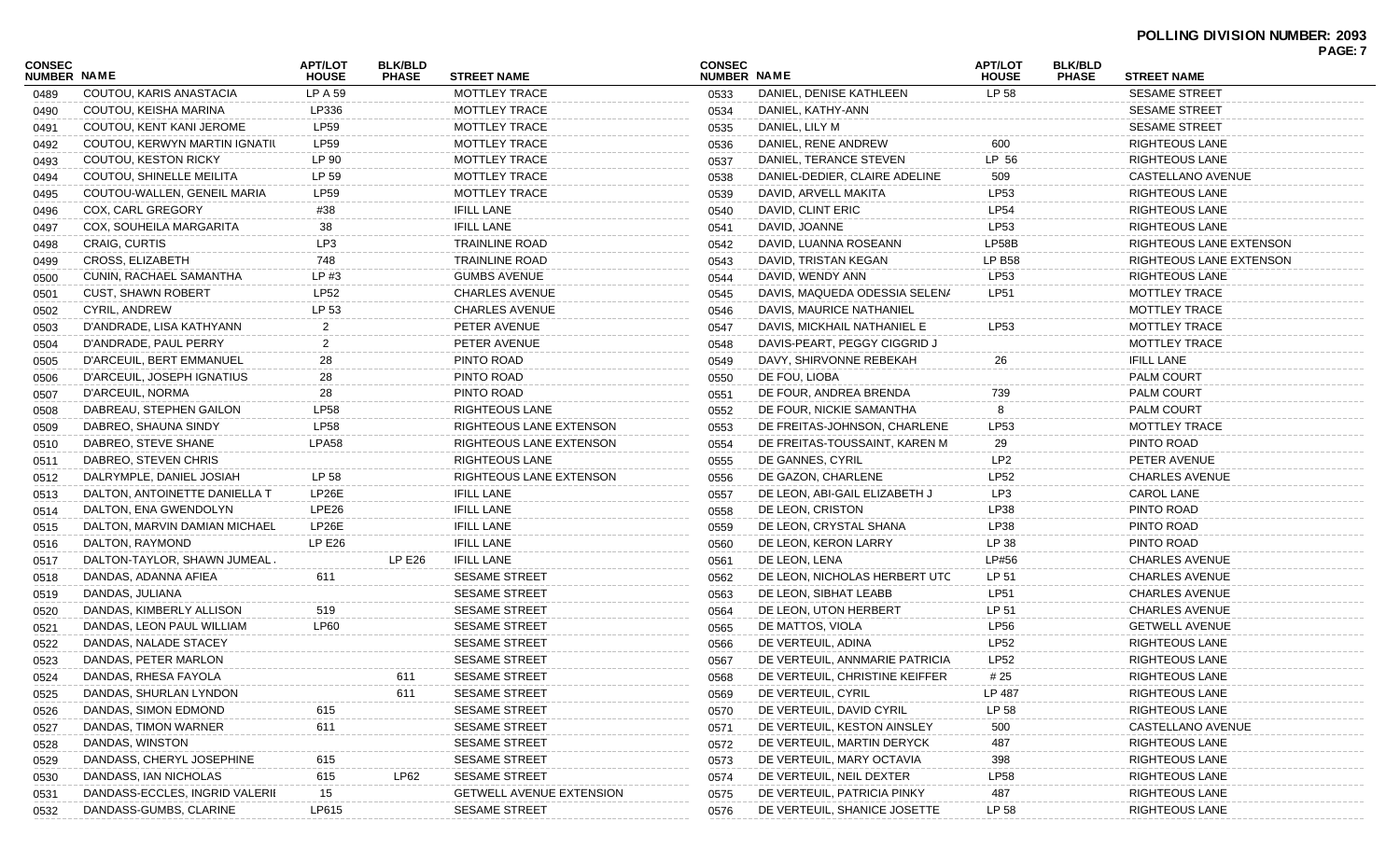| <b>CONSEC</b> |                               | APT/LOT         | <b>BLK/BLD</b> |                                 | <b>CONSEC</b> |                                | <b>APT/LOT</b> | <b>BLK/BLD</b> |                                 | PAGE: 8 |
|---------------|-------------------------------|-----------------|----------------|---------------------------------|---------------|--------------------------------|----------------|----------------|---------------------------------|---------|
| NUMBER NAME   |                               | <b>HOUSE</b>    | <b>PHASE</b>   | <b>STREET NAME</b>              | NUMBER NAME   |                                | <b>HOUSE</b>   | <b>PHASE</b>   | <b>STREET NAME</b>              |         |
| 0577          | DE VERTEUIL, STEPHENIE MERLEN | <b>LP58</b>     |                | <b>RIGHTEOUS LANE</b>           | 0621          | DOYLE, MIKHAIL SEAN EARL       | <b>LP58</b>    |                | <b>MARY D STREET</b>            |         |
| 0578          | DE VERTEUIL, STEPHLYN NEKESHA | LP58            |                | RIGHTEOUS LANE                  | 0622          | DOYLE, NISHA MARSHA            |                |                | <b>IFILL LANE</b>               |         |
| 0579          | DE VERTEUIL, VIVIAN           | 500             |                | CASTELLANO AVENUE               | 0623          | DOYLE, PETER                   | <b>LP50</b>    |                | <b>CHARLES AVENUE</b>           |         |
| 0580          | DE VERTEUIL, YVONNE NATASHA   | <b>LP58</b>     |                | <b>RIGHTEOUS LANE</b>           | 0624          | DOYLE, RANDY PHILLIP           | LP 26          |                | <b>IFILL LANE</b>               |         |
| 0581          | DEBISETTE, ROSE               | 401             |                | <b>IFILL LANE</b>               | 0625          | DOYLE, ROMUALD RAMESH          |                |                | <b>CHARLES AVENUE</b>           |         |
| 0582          | DEDIER, HYRON SHERWIN         | 509             |                | CASTELLANO AVENUE               | 0626          | DOYLE-FULLER, TIFFANY AKELA    | LP 50          |                | <b>CHARLES AVENUE</b>           |         |
| 0583          | DEDIER, SHERWIN NIGEL         | 509             |                | CASTELLANO AVENUE               | 0627          | DOYLE-THOMAS, JUDY PAULA       | 635            |                | <b>CHARLES AVENUE</b>           |         |
| 0584          | DEDIER, SIMON SOLOMON         | #509            |                | CASTELLANO AVENUE               | 0628          | DUBERRY, DEIDRA GABRIELLA R    | <b>LP26</b>    |                | <b>IFILL LANE</b>               |         |
| 0585          | DEFOU, SERVULUS               | LP#52           |                | <b>SESAME STREET</b>            | 0629          | DUKHARAN-GREIG, CANDICE NICO   | <b>LP22</b>    |                | <b>MOTTLEY TRACE</b>            |         |
| 0586          | DELEON, JASON ANDEL MIGUEL    | LP3             |                | <b>TRAINLINE ROAD</b>           | 0630          | DUNCAN, FRANKLYN               | LP29B          |                | <b>IVY STREET</b>               |         |
| 0587          | DENNY, JOMAL STEFAN           | #243            |                | <b>GETWELL AVENUE EXTENSION</b> | 0631          | DUNCAN, LISA ANIKA             | LP39-51        |                | <b>SESAME STREET</b>            |         |
| 0588          | DERRICK, KENRICK BRENT        | LP 1            |                | <b>WALL STREET</b>              | 0632          | DUNCAN, MABEL                  | LP39-51        |                | <b>SESAME STREET</b>            |         |
| 0589          | DERRICK, KEVIN RUSSEL         | LP 44           |                | <b>WALL STREET</b>              | 0633          | DUNCAN, STACY JENELLE          | LP 22 B        |                | <b>IVY STREET</b>               |         |
| 0590          | DESTENT, JEZREEL JAVON        | LP 557          |                | <b>TRAINLINE ROAD</b>           | 0634          | DURITY, JUSTIN ISAIAH          | #2             |                | <b>ATWELL LANE</b>              |         |
| 0591          | DEVINE, NATASHA SPARKLE       | LP 54           |                | <b>MOTTLEY TRACE</b>            | 0635          | DYETT-MORRIS, KEISHA CHENE     | LP 59          |                | <b>MOTTLEY TRACE</b>            |         |
| 0592          | DIAZ, ABRAHAM DUNCAN          | 58B             |                | <b>RIGHTEOUS LANE</b>           | 0636          | ECCLES, RACHAEL RICKELLA       | 15             | LP 51          | <b>GETWELL AVENUE EXTENSION</b> |         |
| 0593          | DIAZ, CAROL ALEXIS            | 725             |                | <b>PALM COURT</b>               | 0637          | ECCLES, RHEA RICALDA           |                | 15             | <b>GETWELL AVENUE EXTENSION</b> |         |
| 0594          | DIAZ, DARION JOSHUA           | <b>LP 58B</b>   |                | <b>RIGHTEOUS LANE</b>           | 0638          | <b>ECCLES, RICARDO</b>         | 15             |                | <b>GETWELL AVENUE EXTENSION</b> |         |
| 0595          | DIAZ, DAVID GODFREY           | <b>LP 56B</b>   |                | RIGHTEOUS LANE                  | 0639          | ECCLES, RICARDO GILLIANO       | <b>LP51</b>    |                | <b>GETWELL AVENUE EXTENSION</b> |         |
| 0596          | DIAZ, KAREEM SHAQUILLE        | LP#58B          |                | RIGHTEOUS LANE EXTENSON         | 0640          | ECCLES. RICHARD NICHOLAS       | <b>LP51</b>    |                | <b>GETWELL AVENUE EXTENSION</b> |         |
| 0597          | DIAZ, KURVIN                  |                 | 26             | <b>IFILL LANE</b>               | 0641          | EDMUND, KIESHA SAMANTHA L A    | 48             |                | MOTTLEY TRACE                   |         |
| 0598          | DIAZ, LUANN                   | 7               |                | <b>IFILL LANE</b>               | 0642          | EDWARDS, CALLISTUS             | LP 53          |                | <b>SESAME STREET</b>            |         |
| 0599          | DIAZ, MALACHI LYNDAN OBADIAH  | <b>LP 58B</b>   |                | RIGHTEOUS LANE EXTENSON         | 0643          | EDWARDS, CHARMAINE JOANNE C-   | #3             |                | PETER AVENUE                    |         |
| 0600          | DIAZ, MARY CARMELITA          | LP58B           |                | RIGHTEOUS LANE                  | 0644          | EDWARDS, CORDELL MICHAEL       | LP4            |                | <b>TRAINLINE ROAD</b>           |         |
| 0601          | DIAZ, RICARDO HERBERT         | LP58B           |                | RIGHTEOUS LANE                  | 0645          | EDWARDS, CRYSTAL JESSICA       |                | 52             | <b>CHARLES AVENUE</b>           |         |
| 0602          | DICAREAU, OCTAVIA             | LP 52           |                | RIGHTEOUS LANE                  | 0646          | EDWARDS, DAREEM MIRAN          | LP 4           |                | <b>TRAINLINE ROAD</b>           |         |
| 0603          | DICK, BEVERLY VERLYN          | LP <sub>5</sub> |                | MARY D STREET                   | 0647          | EDWARDS, GABRIELLE KADELIA     | LP726          |                | <b>IFILL LANE</b>               |         |
| 0604          | DICK, SHANTEL AGRE-ANNA       | LP <sub>5</sub> |                | MARY D STREET                   | 0648          | EDWARDS, IAN BERNARD           | LPF26          |                | <b>IFILL LANE</b>               |         |
| 0605          | DICKERSON, ANDREW             |                 |                | <b>MOTTLEY TRACE</b>            | 0649          | EDWARDS, MERVIN DEON           | <b>LP52</b>    |                | <b>CHARLES AVENUE</b>           |         |
| 0606          | DICKERSON, CHELSEA CHANTELLE  | 14              |                | <b>MOTTLEY TRACE</b>            | 0650          | EDWARDS, MICHAEL HANNIBAL      | <b>LP52</b>    |                | <b>CHARLES AVENUE</b>           |         |
| 0607          | DICKERSON, ROGER ARNIM        | # 1             |                | MOTTLEY TRACE                   | 0651          | EDWARDS, MICHELLE VIRGINIA     | 53             |                | <b>RIGHTEOUS LANE</b>           |         |
| 0608          | DOLTON, CHANTAL CHRISSY S     | LP 53           |                | <b>RIGHTEOUS LANE</b>           | 0652          | EDWARDS, ORNELLA MARIE         | LP 28          |                | <b>IFILL LANE</b>               |         |
| 0609          | DOLTON, WHITNEY NISA SHERWYN  | LP53            |                | RIGHTEOUS LANE                  | 0653          | EDWARDS, RENALDO REGINALD      | 27             |                | <b>IFILL LANE</b>               |         |
| 0610          | DOMINIQUE, AGUSTINE DANIEL    | LP53            |                | CHARLES AVENUE                  | 0654          | EDWARDS, SHELDON SHALLUN       |                | LP53           | RIGHTEOUS LANE EXTENSON         |         |
| 0611          | DOOKIE, JERRY JASON           | LP52A           |                | <b>SESAME STREET</b>            | 0655          | EDWARDS, STERLING FRAZER       | 26             |                | <b>IFILL LANE</b>               |         |
| 0612          | DORSETT, CARMELITA VERONICA   | 725             |                | PALM COURT                      | 0656          | EDWARDS, TANYIKA TERI-ANNA     | 28             |                | <b>IFILL LANE</b>               |         |
| 0613          | DOUGLAS, AKEEL RONALDO        |                 |                | <b>SESAME STREET</b>            | 0657          | EDWARDS, TANYISHA TONI-ANN     | LP28           |                | <b>IFILL LANE</b>               |         |
| 0614          | DOUGLAS, NICOLE JOANNE        | LP59            |                | <b>SESAME STREET</b>            | 0658          | EDWARDS MC INTOSH, CAMILLE L   | 53             |                | <b>WALL STREET</b>              |         |
| 0615          | DOYLE, ANNMARIE MARGARET      | LP 50           |                | <b>CHARLES AVENUE</b>           | 0659          | EDWARDS-JONES, MONA ERICA      | LP52 #641      |                | <b>CHARLES AVENUE</b>           |         |
| 0616          | DOYLE, CLAIRE TRUDY           | <b>LP50</b>     |                | <b>CHARLES AVENUE</b>           | 0660          | ELLIS, IOLA ANGELA             | 58A            |                | RIGHTEOUS LANE EXTENSON         |         |
|               | DOYLE, FELLICIAN              | LP 26           |                | <b>IFILL LANE</b>               |               | ESPINOZA, MARIKA ANISA TIFFANY |                | LP53           | <b>SESAME STREET</b>            |         |
| 0617          | DOYLE, GRACE                  | LP 35           |                | <b>CHARLES AVENUE</b>           | 0661          | ESTRADA, HARRIS ANTONIO        | <b>LP 42A</b>  |                | PINTO ROAD                      |         |
| 0618          | DOYLE, JOHN                   |                 |                | <b>IFILL LANE</b>               | 0662          | ESTRADO, CLINTON ANTONIO       | LP542          |                | PINTO ROAD                      |         |
| 0619          |                               |                 |                | <b>CHARLES AVENUE</b>           | 0663          |                                | LP288          |                | <b>GETWELL AVENUE EXTENSION</b> |         |
| 0620          | DOYLE, MARIA ANNE             | <b>LP50</b>     |                |                                 | 0664          | ESTRADO-HENRY, MICHELLE D      |                |                |                                 |         |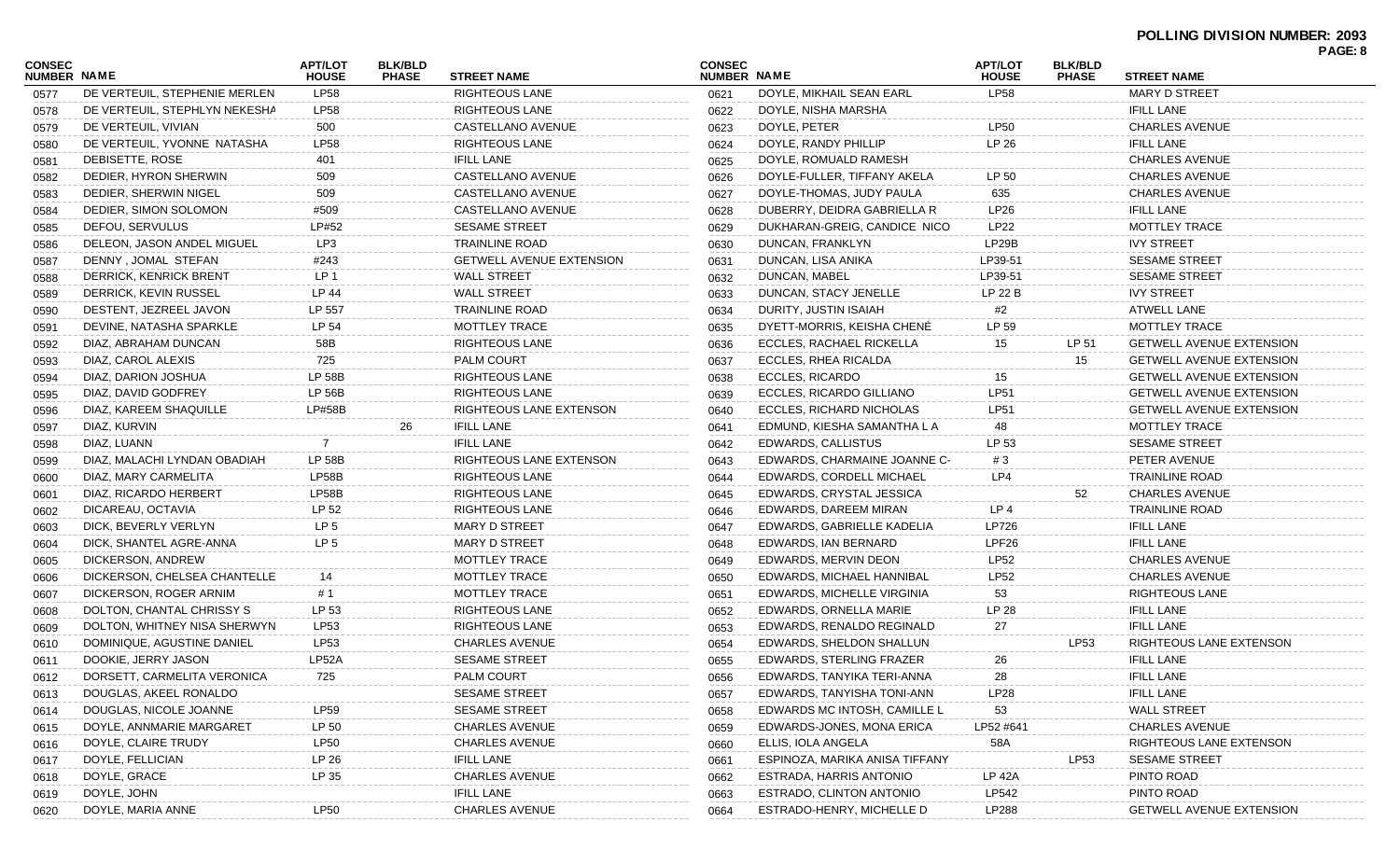| <b>CONSEC</b><br>NUMBER NAME |                                     | <b>APT/LOT</b><br><b>HOUSE</b> | <b>BLK/BLD</b><br><b>PHASE</b> | <b>STREET NAME</b>              | <b>CONSEC</b><br>NUMBER NAME |                                    | <b>APT/LOT</b><br><b>HOUSE</b> | <b>BLK/BLD</b><br><b>PHASE</b> | <b>STREET NAME</b>              | PAGE: 9 |
|------------------------------|-------------------------------------|--------------------------------|--------------------------------|---------------------------------|------------------------------|------------------------------------|--------------------------------|--------------------------------|---------------------------------|---------|
| 0665                         | <b>ESTRIDGE, ENRIQUE CHET</b>       | 641                            |                                | <b>CHARLES AVENUE</b>           | 0709                         | <b>FRANCIS, DESMOND PHILIP</b>     | LP#3                           |                                | <b>GUMBS AVENUE</b>             |         |
| 0666                         | ETIENNE, AVA JACINTA                | 252                            |                                | <b>GETWELL AVENUE EXTENSION</b> | 0710                         | <b>FRANCIS, EDRICH</b>             | <b>LP59</b>                    |                                | <b>IFILL LANE</b>               |         |
| 0667                         | ETIENNE, DAVID                      |                                | 2                              | CASTELLANO AVENUE               | 0711                         | <b>FRANCIS, EZEKEIL HERMAN</b>     | LP58B                          |                                | RIGHTEOUS LANE EXTENSON         |         |
| 0668                         | ETIENNE, LAUREN                     |                                | 2                              | CASTELLANO AVENUE               | 0712                         | FRANCIS, IAN ANTHONY               | 20                             |                                | CASTELLANO AVENUE               |         |
| 0669                         | EUSTACHE, MARY ANN                  | LP D26                         |                                | <b>IFILL LANE</b>               | 0713                         | <b>FRANCIS, JOEL EVERTON</b>       |                                |                                | CASTELLANO AVENUE               |         |
| 0670                         | EVANS, GILLIAN VERETTA              | 4                              |                                | PETER AVENUE                    | 0714                         | FRANCIS, JONATHAN SIMON            | 65                             |                                | <b>IFILL LANE</b>               |         |
| 0671                         | EVANS, LINDA                        |                                |                                | PETER AVENUE                    | 0715                         | <b>FRANCIS, JOSHUA WAYNE</b>       | 55                             |                                | <b>IFILL LANE</b>               |         |
| 0672                         | EVANS-PARKER, ALANA                 | LP 51                          |                                | PETER AVENUE                    | 0716                         | FRANCIS, JUDY PLACIDA              | 529                            |                                | <b>RIGHTEOUS LANE</b>           |         |
| 0673                         | EVERSLEY, STACEY KAREN V            | 21                             |                                | PETER AVENUE                    | 0717                         | <b>FRANCIS, JUNIOR</b>             | <b>LP28</b>                    |                                | <b>IFILL LANE</b>               |         |
| 0674                         | <b>FARINA, AGNES</b>                | 16                             |                                | <b>RIGHTEOUS LANE</b>           | 0718                         | <b>FRANCIS, JUNIOR</b>             | LP53                           |                                | <b>SESAME STREET</b>            |         |
| 0675                         | FARINA, BERTHRAN JEFFREY            | 16                             |                                | <b>RIGHTEOUS LANE</b>           | 0719                         | <b>FRANCIS, KEN</b>                | <b>LP58</b>                    |                                | <b>SESAME STREET</b>            |         |
| 0676                         | FARINA, CAROLYN LYNETTE             | 16                             |                                | <b>RIGHTEOUS LANE</b>           | 0720                         | FRANCIS, LAVERNE ROXANNE           | LP 56                          |                                | <b>SESAME STREET</b>            |         |
| 0677                         | FARINA, LARRY ANACLETUS             | 470                            |                                | <b>RIGHTEOUS LANE</b>           | 0721                         | FRANCIS, LISA SHERISSA             | OPP LP B58                     |                                | RIGHTEOUS LANE EXTENSON         |         |
| 0678                         | FARINA, MARK ANTHONY                | 16                             |                                | <b>RIGHTEOUS LANE</b>           | 0722                         | FRANCIS, MARLON ADRIAN             | LP 60                          |                                | MOTTLEY TRACE                   |         |
| 0679                         | FARINA, NATASHA AGNES               |                                |                                | <b>RIGHTEOUS LANE</b>           | 0723                         | <b>FRANCIS, MATTHEW BERHANE S</b>  | <b>LP50</b>                    |                                | <b>CHARLES AVENUE</b>           |         |
| 0680                         | FARINA, RANDY RONNIE                | <b>LP55</b>                    |                                | <b>RIGHTEOUS LANE</b>           | 0724                         | FRANCIS, MELIK RICARDO NYAH        | #20                            |                                | CASTELLANO AVENUE               |         |
| 0681                         | FARINA, STEPHEN ROBERT              | LP 16                          |                                | <b>RIGHTEOUS LANE</b>           | 0725                         | FRANCIS, MICKYLE CHRISTIAN         | LP <sub>2</sub>                |                                | <b>CHARLES AVENUE</b>           |         |
| 0682                         | FARRELL, THELMA                     |                                | LP 51                          | <b>IVY STREET</b>               | 0726                         | FRANCIS, NEIZA ALMA                | <b>LP G53</b>                  |                                | RIGHTEOUS LANE                  |         |
| 0683                         | FERMIN, PATERINA ANNMARIE           | <b>LP51</b>                    |                                | <b>MOTTLEY TRACE</b>            | 0727                         | FRANCIS, NICOLE ABIGAIL            |                                |                                | <b>IFILL LANE</b>               |         |
| 0684                         | FERRETTE, TYRICK TEVIN DONSTO       | LP 52                          |                                | <b>GETWELL AVENUE</b>           | 0728                         | <b>FRANCIS, O'NEIL CLEMENT</b>     |                                |                                | RIGHTEOUS LANE                  |         |
| 0685                         | FIGARO, KESTON KAREEM               | LP38                           |                                | DORA LANE                       | 0729                         | <b>FRANCIS, PAULA</b>              | <b>LP58</b>                    |                                | RIGHTEOUS LANE EXTENSON         |         |
| 0686                         | FLEMMING-HAREWOOD, DESIREE L        | #23                            |                                | <b>GETWELL AVENUE EXTENSION</b> | 0730                         | <b>FRANCIS, PEACHES NIKITA</b>     | 11                             |                                | <b>RIGHTEOUS LANE</b>           |         |
| 0687                         | FORTUNE, PEGGY KAREN                |                                |                                | <b>RIGHTEOUS LANE</b>           | 0731                         | FRANCIS, RAMONA OCTAVIA            |                                |                                | RIGHTEOUS LANE                  |         |
| 0688                         | FOSTER, ANJEL COREY DANIEL          | <b>LP52</b>                    |                                | <b>GETWELL AVENUE</b>           | 0732                         | <b>FRANCIS, RAMZY</b>              | 16-17                          |                                | <b>GETWELL AVENUE EXTENSION</b> |         |
| 0689                         | FOSTER, MARK ANTHONY JOSHUA         | <b>LP51</b>                    |                                | MOTTLEY TRACE                   | 0733                         | <b>FRANCIS, REGINALD NATHANIEL</b> | <b>LP25</b>                    |                                | <b>IFILL LANE</b>               |         |
| 0690                         | FOSTER, OSMYN JOSEPH                | LP53                           |                                | <b>MOTTLEY TRACE</b>            | 0734                         | <b>FRANCIS, ROCHELLE SKYLAR</b>    | LP A51/3                       |                                | <b>GETWELL AVENUE EXTENSION</b> |         |
| 0691                         | FRANCIS, ALANA RAHEL                | LP51                           |                                | <b>CHARLES AVENUE</b>           | 0735                         | FRANCIS, SHAWN DEVON               | LP32                           |                                | RIGHTEOUS LANE                  |         |
| 0692                         | FRANCIS, ANIELLE RACHEL SHANI       | LP #58                         |                                | <b>SESAME STREET</b>            | 0736                         | FRANCIS, STACYANN RACHEL           | 705                            |                                | RIGHTEOUS LANE                  |         |
| 0693                         | FRANCIS, ANNALISA ALANA             | LP58A                          |                                | <b>SESAME STREET</b>            | 0737                         | <b>FRANCIS, SYLVIA</b>             | LP26                           |                                | <b>IFILL LANE</b>               |         |
| 0694                         | FRANCIS, ARLENE ARAMINTA            | <b>LP58</b>                    |                                | SESAME STREET                   | 0738                         | <b>FRANCIS, WAYNE SIMON</b>        | LP 126                         |                                | <b>IFILL LANE</b>               |         |
| 0695                         | <b>FRANCIS, BERNADINE</b>           | LP10 #20                       |                                | CASTELLANO AVENUE               | 0739                         | FRANCIS GRAHAM, SAMANTHA C         | LP26G                          |                                | <b>IFILL LANE</b>               |         |
| 0696                         | <b>FRANCIS, BRENDON PHILLIP</b>     |                                | 36                             | <b>IFILL LANE</b>               | 0740                         | FRANCIS-ALI, JOYCELYN              | LP58A                          |                                | <b>SESAME STREET</b>            |         |
| 0697                         | <b>FRANCIS, BRENT JUNIOR</b>        | LP <sub>26</sub>               |                                | <b>IFILL LANE</b>               | 0741                         | FRANCIS-BROWN, AMELIA MELISSA      | LP22                           |                                | <b>MOTTLEY TRACE</b>            |         |
| 0698                         | <b>FRANCIS, BRENT SAMUEL</b>        | LP4                            |                                | CASTELLANO AVENUE               | 0742                         | FRANCIS-HALL, LAURA CHRISTINE      | LP 26                          |                                | <b>IFILL LANE</b>               |         |
| 0699                         | <b>FRANCIS, CELESTINA</b>           | LP 26                          |                                | <b>IFILL LANE</b>               | 0743                         | FRANCIS-HAZZARD, CAMICA DIANN      | 390                            |                                | <b>IFILL LANE</b>               |         |
| 0700                         | FRANCIS, CHRISTINA CRYSTAL          | LP 53                          |                                | <b>IFILL LANE</b>               | 0744                         | FRANCIS-LEWIS, CLAUDIA             | LP58B                          |                                | RIGHTEOUS LANE EXTENSON         |         |
| 0701                         | <b>FRANCIS, CHRISTOPHER JASON K</b> | <b>LP58</b>                    |                                | <b>SESAME STREET</b>            | 0745                         | FRANCOIS, CATEISHA MARIA           | LP #54                         |                                | <b>RIGHTEOUS LANE</b>           |         |
| 0702                         | FRANCIS, CLINT JULIAN ADRIAN        | <b>LP58</b>                    |                                | <b>SESAME STREET</b>            | 0746                         | FRANCOIS, COLLEISHA COLETTE        | LP#54                          |                                | <b>RIGHTEOUS LANE</b>           |         |
| 0703                         | <b>FRANCIS, CURTIS SHAM</b>         | <b>LP 58A</b>                  |                                | <b>SESAME STREET</b>            | 0747                         | <b>FRANCOIS, RACHELLE KRYSTA</b>   | 480                            |                                | <b>RIGHTEOUS LANE</b>           |         |
| 0704                         | <b>FRANCIS, CURTIS VICTOR</b>       | 529                            |                                | RIGHTEOUS LANE                  | 0748                         | FRANCOIS, RENÉE                    | LP 50                          |                                | <b>MARY D STREET</b>            |         |
| 0705                         | <b>FRANCIS, DAVID DANIEL</b>        |                                |                                | <b>RIGHTEOUS LANE</b>           | 0749                         | FREDERICK, AVALON                  | LP 50                          |                                | <b>MARY D STREET</b>            |         |
| 0706                         | FRANCIS, DELO                       | LP <sub>2</sub> A              |                                | <b>RIGHTEOUS LANE</b>           | 0750                         | FREDERICK, CORCELLA                | 383                            |                                | <b>IFILL LANE</b>               |         |
| 0707                         | <b>FRANCIS, DELRINE</b>             |                                |                                | <b>IFILL LANE</b>               | 0751                         | <b>FREDERICK, FAITH</b>            | 628                            |                                | <b>MARY D STREET</b>            |         |
| 0708                         | <b>FRANCIS, DENISE TAMARA</b>       | 390                            |                                | <b>IFILL LANE</b>               | 0752                         | FREDERICK, JENNY PHILOMEN          | LP 10                          |                                | <b>MARY D STREET</b>            |         |
|                              |                                     |                                |                                |                                 |                              |                                    |                                |                                |                                 |         |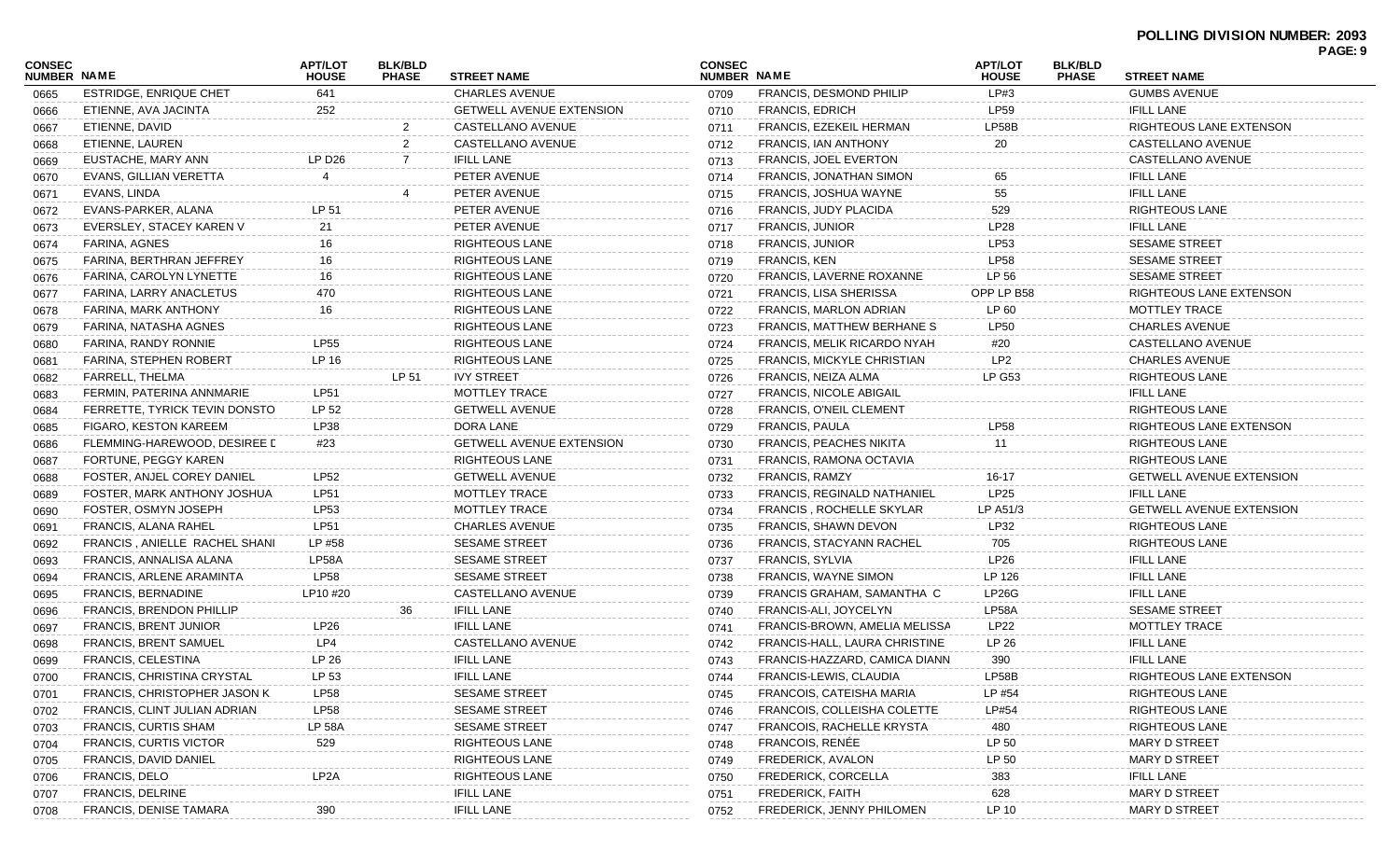| <b>CONSEC</b>      |                                       | <b>APT/LOT</b>  | <b>BLK/BLD</b> |                                 | <b>CONSEC</b> |                                     | <b>APT/LOT</b> | <b>BLK/BLD</b>  |                                 | , <sub>nul.</sub> , v |
|--------------------|---------------------------------------|-----------------|----------------|---------------------------------|---------------|-------------------------------------|----------------|-----------------|---------------------------------|-----------------------|
| <b>NUMBER NAME</b> |                                       | <b>HOUSE</b>    | <b>PHASE</b>   | <b>STREET NAME</b>              | NUMBER NAME   |                                     | <b>HOUSE</b>   | <b>PHASE</b>    | <b>STREET NAME</b>              |                       |
| 0753               | <b>FREDERICK, JOYCE</b>               | 628             |                | <b>SESAME STREET</b>            | 0797          | <b>GODEN. GERMAINE JOSEPHINE</b>    | 322            |                 | MOTTLEY TRACE                   |                       |
| 0754               | <b>FREDERICK, KENERICK JUNIOR</b>     | LP5             |                | CASTELLANO AVENUE               | 0798          | GODEN, LYNDON OTTIS                 |                |                 | MOTTLEY TRACE                   |                       |
| 0755               | <b>FREDERICK, ROBERT LEON</b>         | LP #15          |                | <b>MARY D STREET</b>            | 0799          | GODEN, NICHOLAS JOHN                |                |                 | MOTTLEY TRACE                   |                       |
| 0756               | <b>FREDERICK, WINSTON</b>             | <b>LP58</b>     |                | <b>MARY D STREET</b>            | 0800          | <b>GODEN, TERRELL XAVIER</b>        | LP 60          |                 | MOTTLEY TRACE                   |                       |
| 0757               | FULCHAN-REDHEAD, SAMANTHA             | 56              |                | <b>GETWELL AVENUE</b>           | 0801          | GODEN, WENDY                        | 27             |                 | RIGHTEOUS LANE                  |                       |
| 0758               | <b>FULLER, BRIAN THEODORE</b>         | LP59            |                | MOTTLEY TRACE                   | 0802          | GOMEZ, CARMELLA                     | LP51/2         |                 | <b>GETWELL AVENUE EXTENSION</b> |                       |
| 0759               | FULLER, DAVID                         | 336             |                | MOTTLEY TRACE                   | 0803          | <b>GOMEZ. CHERISE SHERRIE C D</b>   | 51             |                 | <b>CHARLES AVENUE</b>           |                       |
| 0760               | FULLER, JOAN                          | <b>LP56</b>     |                | <b>MOTTLEY TRACE</b>            | 0804          | GOMEZ, DYLON                        | LP51/2         |                 | <b>GETWELL AVENUE EXTENSION</b> |                       |
| 0761               | <b>GABRIEL, TRISTAN STEVE T</b>       | LP38            |                | DORA LANE                       | 0805          | <b>GOMEZ, DYLON GREGORIO</b>        | LPA51/2        |                 | <b>GETWELL AVENUE EXTENSION</b> |                       |
| 0762               | <b>GAINES, JERLYN TRINELLA P</b>      | LP37            |                | PINTO ROAD                      | 0806          | GOMEZ, LIZANNE DELON                | LP 51/2        |                 | <b>GETWELL AVENUE EXTENSION</b> |                       |
| 0763               | <b>GAMES, FREDERICK</b>               |                 |                | MOTTLEY TRACE                   | 0807          | <b>GOMEZ, SHAQUILLE AVERI</b>       | #300           |                 | <b>GETWELL AVENUE EXTENSION</b> |                       |
| 0764               | GAMES, SHENIEL LEAH MO                | LP# 64          |                | <b>MOTTLEY TRACE</b>            | 0808          | GOMEZ, WALTER                       | LP 38          |                 | PINTO ROAD                      |                       |
| 0765               | <b>GARCIA, DARREN MIGUEL</b>          | 298             |                | <b>GETWELL AVENUE EXTENSION</b> | 0809          | <b>GONZALES, ANTHONY</b>            |                | LP <sub>3</sub> | <b>CAROL LANE</b>               |                       |
| 0766               | <b>GARCIA, GARTH NICHOLAS</b>         | #9              |                | <b>GETWELL AVENUE EXTENSION</b> | 0810          | <b>GONZALES, CHRISTIANA</b>         | LP3            |                 | CAROL LANE                      |                       |
| 0767               | GARCIA, KARREN SELINA                 | 9               |                | <b>GETWELL AVENUE EXTENSION</b> | 0811          | GOODING, ARNOLD NOEL                |                |                 | <b>IFILL LANE</b>               |                       |
| 0768               | GARCIA, PSYCHE ALLYSON DOLLY          | LP 52           |                | <b>GETWELL AVENUE EXTENSION</b> | 0812          | <b>GOODING, NICHOLAS MARCUS B</b>   |                |                 | <b>IFILL LANE</b>               |                       |
| 0769               | GARCIA-DOOKIE, STEFFANY CATHF         | LP 52/1         |                | <b>CHURCH STREET</b>            | 0813          | GOOLIE, GABRIEL BLOWURIND           | <b>LP52</b>    |                 | RIGHTEOUS LANE                  |                       |
| 0770               | GARDNER-JOHN, ALICIA MARSHA           | <b>LP59</b>     |                | <b>SESAME STREET</b>            | 0814          | GOPAULSINGH, CLINT                  |                |                 | PINTO ROAD                      |                       |
| 0771               | <b>GEOFFERY, URIAS MICHAEL</b>        | <b>LP27</b>     |                | <b>IFILL LANE</b>               | 0815          | GOPEE, AINSLEY HAMECHAND            | 722            |                 | <b>TRAINLINE ROAD</b>           |                       |
| 0772               | GEOFFREY, DONNA MARY                  | 39              |                | <b>IFILL LANE</b>               | 0816          | <b>GOPEE, DINDIAL</b>               |                | LP 8A           | <b>TRAINLINE ROAD</b>           |                       |
| 0773               | GEOFFREY, JOANNE CHRISTIANA           | 26              |                | <b>IFILL LANE</b>               | 0817          | GOPEE, GERALD ROHAN                 | LP8A           |                 | <b>PALM COURT</b>               |                       |
| 0774               | <b>GEORGE, ANDREW WILDON</b>          | <b>LP50</b>     |                | <b>CHARLES AVENUE</b>           | 0818          | GOPEE, NATASHA DEVI                 | 722            |                 | <b>PALM COURT</b>               |                       |
| 0775               | <b>GEORGE, ASHTON NEIL</b>            | LP 62           |                | MOTTLEY TRACE                   | 0819          | GOPEE, STEPHANIE EUCANIA            |                |                 | TRAINLINE ROAD                  |                       |
| 0776               | GEORGE, CARLA KEISHA                  | LP4             |                | PETER AVENUE                    | 0820          | <b>GORDON, BARTLEY HENRY JIMMY</b>  |                |                 | <b>PALM COURT</b>               |                       |
| 0777               | <b>GEORGE, DEBRA MONICA</b>           | <b>LP52</b>     |                | <b>RIGHTEOUS LANE</b>           | 0821          | GORING-BOODHOO, INDIRA              | LP26           |                 | <b>IFILL LANE</b>               |                       |
| 0778               | <b>GEORGE, KARLON JARROD FELIX</b>    | $LP$ #4         |                | <b>TRAINLINE ROAD</b>           | 0822          | <b>GRACE, PATRICIA</b>              | LP27A          |                 | MOTTLEY TRACE                   |                       |
| 0779               | GEORGE, KEISHA JEMMA                  | 30-32           |                | <b>GETWELL AVENUE EXTENSION</b> | 0823          | <b>GRANNUM, CANDACE ELAINE</b>      | 343            |                 | CASTELLANO AVENUE               |                       |
| 0780               | <b>GEORGE, KEVIN ANTHONY</b>          | 47              |                | MOTTLEY TRACE                   | 0824          | <b>GRANNUM, KAREEM ADELL</b>        | LP 62          |                 | <b>MOTTLEY TRACE</b>            |                       |
| 0781               | <b>GEORGE, LYNETTE</b>                | LP 64           |                | <b>MOTTLEY TRACE</b>            | 0825          | <b>GRANT, AKEEL KURT</b>            | #73            |                 | <b>IFILL LANE</b>               |                       |
| 0782               | <b>GEORGE, MELVILLE</b>               | <b>LP55</b>     |                | <b>GETWELL AVENUE</b>           | 0826          | <b>GRANT, ALTHEA</b>                | LP53           |                 | RIGHTEOUS LANE                  |                       |
| 0783               | <b>GEORGE, PEARL</b>                  |                 |                | <b>GETWELL AVENUE EXTENSION</b> | 0827          | <b>GRANT, CURTIS CLIFTON</b>        |                | 73              | <b>IFILL LANE</b>               |                       |
| 0784               | <b>GEORGE, REYNEIL MAURIBA K</b>      | LP#55           |                | <b>GETWELL AVENUE</b>           | 0828          | GRANT, DONAVAN ALEXANDER            | 73             |                 | <b>IFILL LANE</b>               |                       |
| 0785               | GEORGE, VALENTINE                     | LP 57           |                | <b>RIGHTEOUS LANE</b>           | 0829          | <b>GRANT, KENDEL MICHAEL</b>        | OPP LP 50      |                 | PETER AVENUE                    |                       |
| 0786               | <b>GEORGE-BARTLETT, CINDY ABIGAIL</b> | J 22            |                | <b>TRAINLINE ROAD</b>           | 0830          | GRANT, LISA KAREN                   | <b>LP53</b>    |                 | RIGHTEOUS LANE                  |                       |
| 0787               | <b>GEORGE-CHARLES, KAREN LESLIE</b>   | LP <sub>2</sub> |                | CASTELLANO AVENUE               | 0831          | <b>GRANT, QUADION QUACY</b>         | LP 50          |                 | PETER AVENUE                    |                       |
| 0788               | GILBERT, JALON ABIJAH                 | LP63            |                | MOTTLEY TRACE                   | 0832          | <b>GRANT, ROGER MICHAEL</b>         |                |                 | RIGHTEOUS LANE                  |                       |
| 0789               | GILBERT, KENNY                        | LP61            |                | MOTTLEY TRACE                   | 0833          | <b>GRANT, YVONNE</b>                | LP4            |                 | <b>TRAINLINE ROAD</b>           |                       |
| 0790               | GILBERT, TRISHA SHERRY-ANN            |                 | LP63           | MOTTLEY TRACE                   | 0834          | <b>GREENE, KELIA DIANNA RUSSELL</b> | OPP LP 36      |                 | PINTO ROAD                      |                       |
| 0791               | GILL, KWAME ELIZAH NIGEL              | LP#13           |                | CASTELLANO AVENUE               | 0835          | <b>GREENE, KIMBERLY PEARL K</b>     | LP 36          |                 | PINTO ROAD                      |                       |
| 0792               | GILLEZEAU-PAMPHILLE, KARLINA A        | LP 9 A          |                | <b>CANO ROAD</b>                | 0836          | <b>GREENE, RUSSELL CODRINGTON</b>   | 36             |                 | PINTO ROAD                      |                       |
| 0793               | GIROD, CAMILLE                        | 7               |                | <b>GETWELL AVENUE</b>           | 0837          | <b>GREER, DARREN</b>                |                | LP#7            | <b>PALM COURT</b>               |                       |
| 0794               | GITTENS-WILLIAMS, IANA NISHA          | LP 53           |                | <b>CHARLES AVENUE</b>           | 0838          | <b>GREER, NATALIE</b>               | LP7            |                 | <b>TRAINLINE ROAD</b>           |                       |
| 0795               | <b>GLASGOW, KENNETH OREN</b>          |                 |                | <b>SESAME STREET</b>            | 0839          | <b>GREER, NATHAN JOHN</b>           | <b>LP#7</b>    |                 | <b>TRAINLINE ROAD</b>           |                       |
| 0796               | GODEN, ALLAN CURTIS                   | <b>LP57</b>     |                | <b>RIGHTEOUS LANE</b>           | 0840          | <b>GRIMSHAW, CYNTHIA</b>            |                |                 | PETER AVENUE                    |                       |
|                    |                                       |                 |                |                                 |               |                                     |                |                 |                                 |                       |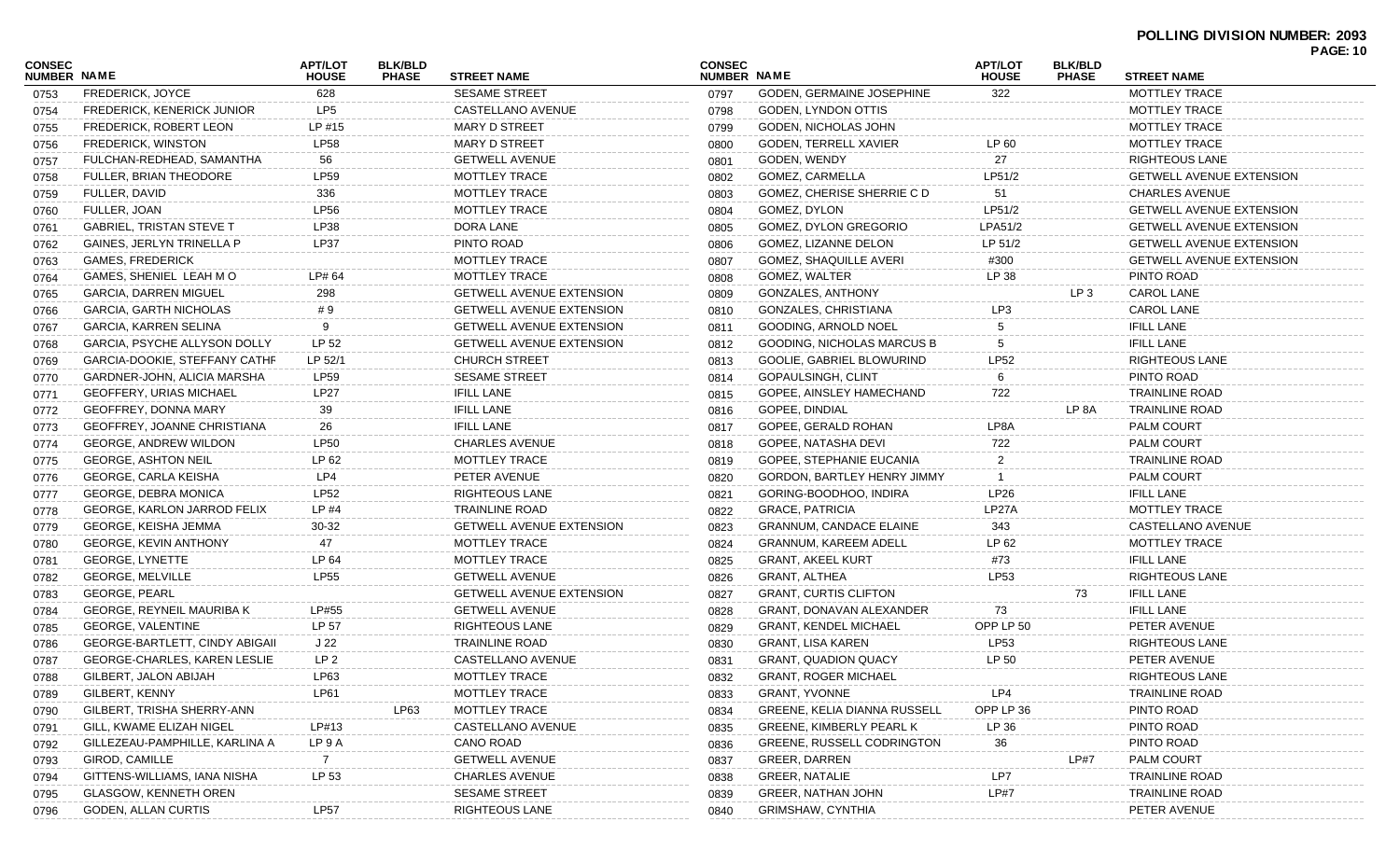|                              |                                  |                                |                                |                                 |                              |                                |                                |                                |                                 | <b>PAGE: 11</b> |
|------------------------------|----------------------------------|--------------------------------|--------------------------------|---------------------------------|------------------------------|--------------------------------|--------------------------------|--------------------------------|---------------------------------|-----------------|
| <b>CONSEC</b><br>NUMBER NAME |                                  | <b>APT/LOT</b><br><b>HOUSE</b> | <b>BLK/BLD</b><br><b>PHASE</b> | <b>STREET NAME</b>              | <b>CONSEC</b><br>NUMBER NAME |                                | <b>APT/LOT</b><br><b>HOUSE</b> | <b>BLK/BLD</b><br><b>PHASE</b> | <b>STREET NAME</b>              |                 |
| 0841                         | <b>GRIMSHAW, DENISE</b>          | LP 21                          |                                | PETER AVENUE                    | 0885                         | HARRIS, TYRONE ANDREW          | 23                             |                                | PINTO ROAD                      |                 |
| 0842                         | <b>GRIMSHAW, KEISHA PORTIA</b>   | 21                             |                                | PETER AVENUE                    | 0886                         | <b>HARRIS, WILBERT</b>         | 23                             |                                | PINTO ROAD                      |                 |
| 0843                         | GUERRA, ANTHONY JUNIOR           | 613                            |                                | <b>SESAME STREET</b>            | 0887                         | HASSANALI, ALEXANDER CONRAD    | LOT543                         |                                | <b>WALL STREET</b>              |                 |
| 0844                         | <b>GUERRA, CHERISSE MELISSA</b>  | 613                            |                                | <b>SESAME STREET</b>            | 0888                         | HASSANALI, IAN JAMES           | LP7                            |                                | <b>SESAME STREET</b>            |                 |
| 0845                         | GUERRA, JOANNE GEREE-ANNE        | <b>LP54</b>                    |                                | MOTTLEY TRACE                   | 0889                         | HASSANALI, MICHELLE VANESSA    |                                | LP 10                          | TRAINLINE ROAD                  |                 |
| 0846                         | GUERRA, JODELLE AQUILA           | LP613                          |                                | <b>SESAME STREET</b>            | 0890                         | HAZEL, BARRY GREGORY           | 27                             |                                | MOTTLEY TRACE                   |                 |
| 0847                         | GUERRA, LOUIS JR MARVIN          | LP 4                           |                                | <b>TRAINLINE ROAD</b>           | 0891                         | HAZZARD, ABRAHAM LINCOLN       | 4                              |                                | CASTELLANO AVENUE               |                 |
| 0848                         | GUERRA, VIRNELL ROWAN            | LP4                            |                                | TRAINLINE ROAD                  | 0892                         | HAZZARD, DELVICCHIO KEITH      | LP <sub>2</sub>                |                                | CASTELLANO AVENUE               |                 |
| 0849                         | GUEVARRA, JOSEPH                 |                                |                                | <b>RIGHTEOUS LANE</b>           | 0893                         | HAZZARD, GABRIEL GARTH         | 305                            |                                | CASTELLANO AVENUE               |                 |
| 0850                         | GUEVARRA, NATASHA JOANNE CAF     | 527                            |                                | RIGHTEOUS LANE                  | 0894                         | HAZZARD, JANNETTE MADGLENE     | LP2/57                         |                                | CASTELLANO AVENUE               |                 |
| 0851                         | GUEVARRA, NATHALIE GERZANNE (    | 527                            |                                | RIGHTEOUS LANE                  | 0895                         | HAZZARD, VERNON MARCELL        | 503                            |                                | CASTELLANO AVENUE               |                 |
| 0852                         | GUEVARRA, RUTH KAYAH             | LP36                           |                                | PINTO ROAD                      | 0896                         | HEATH, ALTHEA                  |                                |                                | <b>GETWELL AVENUE EXTENSION</b> |                 |
| 0853                         | GUMBS, DEBRA                     | <b>LP59</b>                    |                                | <b>SESAME STREET</b>            | 0897                         | HEATH, FELISHA ROYANNE         |                                | LP51                           | <b>GETWELL AVENUE EXTENSION</b> |                 |
| 0854                         | GUMBS, DIANA SERMINA             | 596                            |                                | <b>SESAME STREET</b>            | 0898                         | <b>HEATH, KEVON BOVELL</b>     | LP51A/1                        |                                | <b>GETWELL AVENUE EXTENSION</b> |                 |
| 0855                         | GUMBS, MERVYN                    |                                |                                | <b>SESAME STREET</b>            | 0899                         | HEATH, KURCHIA AYANA           | LP 51                          |                                | <b>GETWELL AVENUE EXTENSION</b> |                 |
| 0856                         | GUMBS, SAMUEL JEREMIAH DONAL     | 596                            |                                | <b>SESAME STREET</b>            | 0900                         | <b>HENDRICKSON, NOEL</b>       | <b>LP54</b>                    |                                | MOTTLEY TRACE                   |                 |
| 0857                         | GUY, ALBERT                      | LP7                            |                                | PETER AVENUE                    | 0901                         | HENRY, ANTHONY CARL            | LP <sub>8</sub>                |                                | <b>SESAME STREET</b>            |                 |
| 0858                         | GUY, EUNIDA FELINA               | LP53                           |                                | PETER AVENUE                    | 0902                         | HENRY, ASHLEY AKIMA L          | 24                             |                                | <b>GETWELL AVENUE EXTENSION</b> |                 |
| 0859                         | GUY, REON CHE                    | <b>LP52</b>                    |                                | RIGHTEOUS LANE                  | 0903                         | HENRY, JASON                   | 24                             |                                | <b>GETWELL AVENUE EXTENSION</b> |                 |
| 0860                         | GUYADEEN, JULIE                  | LPA3                           |                                | <b>CAROL LANE</b>               | 0904                         | HENRY, KAREEM NICHOLAS         | 23                             |                                | <b>GETWELL AVENUE EXTENSION</b> |                 |
| 0861                         | GUYADEEN, PATRICIA               |                                | 39                             | <b>TRAINLINE ROAD</b>           | 0905                         | HENRY, KEITH STANISCLAUS       | 47                             |                                | <b>GETWELL AVENUE</b>           |                 |
| 0862                         | GUYADEEN, ROBINSON               |                                |                                | PINTO ROAD                      | 0906                         | HENRY, NICOLA BLAIR            | 288                            |                                | <b>GETWELL AVENUE EXTENSION</b> |                 |
| 0863                         | GUYADEEN, ZEPHRY                 |                                |                                | <b>TRAINLINE ROAD</b>           | 0907                         | HENRY, ROXANNE MICHELLE        | 8                              | LP55                           | <b>SESAME STREET</b>            |                 |
| 0864                         | GUYADEEN-BAILEY, ELVINA HELEN    | LP A3                          |                                | TRAINLINE ROAD                  | 0908                         | HENRY, ROXANNE REGINA          | 23                             |                                | <b>GETWELL AVENUE EXTENSION</b> |                 |
| 0865                         | HACKETT, ADAM BRIAN              |                                | 26                             | <b>IFILL LANE</b>               | 0909                         | HERCULES, ANIL ANTHON          | LP53                           |                                | <b>RIGHTEOUS LANE</b>           |                 |
| 0866                         | HACKETT, JERRY                   | LP11B                          |                                | <b>IFILL LANE</b>               | 0910                         | HERNANDEZ, ALTURO ANTONOV S    | 10                             |                                | MOTTLEY TRACE                   |                 |
| 0867                         | HALLS, GEMMA MARGARET            | <b>LP55</b>                    |                                | MOTTLEY TRACE                   | 0911                         | HERNANDEZ, ANNALEZA ELIZABETI  | 8                              |                                | <b>GETWELL AVENUE</b>           |                 |
| 0868                         | HAMILTON, CARL COSMOS            | LP9                            |                                | CANO ROAD                       | 0912                         | HERNANDEZ, CLAUDIA             | <b>LP57</b>                    |                                | RIGHTEOUS LANE                  |                 |
| 0869                         | <b>HAMILTON, CARLENE WHITNEY</b> | LP#9                           |                                | <b>CANO ROAD</b>                | 0913                         | HERNANDEZ, DINNEL JOSEPH       |                                | LP 32                          | PINTO ROAD                      |                 |
| 0870                         | HAMILTON, HANNAH CHARLENE        | LP#9                           |                                | <b>TRAINLINE ROAD</b>           | 0914                         | HERNANDEZ, FRANCIS LARRY       |                                |                                | <b>GETWELL AVENUE</b>           |                 |
| 0871                         | HAMILTON, MAKKEDA ARLENE         | LP 9                           |                                | <b>TRAINLINE ROAD</b>           | 0915                         | HERNANDEZ, HELIMA MELISSA A I  | <b>LP44</b>                    |                                | PINTO ROAD                      |                 |
| 0872                         | HAREWOOD, JEFFREY ELLIOT A       | 23                             |                                | <b>GETWELL AVENUE EXTENSION</b> | 0916                         | HERNANDEZ, JABARI KIRK NICOLAY | 10                             |                                | RIGHTEOUS LANE                  |                 |
| 0873                         | HAREWOOD, JOSHUA ELIE            |                                | 23                             | <b>GETWELL AVENUE EXTENSION</b> | 0917                         | HERNANDEZ, JENNIFER            | 486                            |                                | RIGHTEOUS LANE                  |                 |
| 0874                         | HARPER, GILLIAN                  | LP 53                          |                                | <b>CHARLES AVENUE</b>           | 0918                         | HERNANDEZ, JULIAN              |                                |                                | <b>RIGHTEOUS LANE</b>           |                 |
| 0875                         | HARRIDATH-RAMDENNY, SATEE        | #587                           |                                | <b>SESAME STREET</b>            | 0919                         | HERNANDEZ, JULIO BRANDO RAMO   | 58                             |                                | MOTTLEY TRACE                   |                 |
| 0876                         | HARRIS, ANTHEA YOLANDE IFUELA    | 23                             |                                | PINTO ROAD                      | 0920                         | HERNANDEZ, KENRICK DAVID       |                                |                                | CASTELLANO AVENUE               |                 |
| 0877                         | HARRIS, BRENDA MARIA             | LP 59                          |                                | RIGHTEOUS LANE                  | 0921                         | HERNANDEZ, KIRK VALENTINE J    | LP <sub>57</sub>               |                                | RIGHTEOUS LANE                  |                 |
| 0878                         | HARRIS, BRIONNE KWAME            |                                | 23                             | PINTO ROAD                      | 0922                         | HERNANDEZ, KIZZY CANDACE       | 483                            |                                | RIGHTEOUS LANE                  |                 |
| 0879                         | HARRIS, CHELSEA CLYNCE KAYLA     | 22                             |                                | PINTO ROAD                      | 0923                         | HERNANDEZ, LORENZO JUAN J M    | # 10                           |                                | MOTTLEY TRACE                   |                 |
| 0880                         | HARRIS, DIANNE                   | 23                             |                                | PINTO ROAD                      | 0924                         | HERNANDEZ, MARGARET            |                                |                                | <b>GETWELL AVENUE</b>           |                 |
| 0881                         | HARRIS, LESLEY-ANNE AYODELLE     | 23                             |                                | PINTO ROAD                      | 0925                         | HERNANDEZ, NICOLE STACEY       | APT <sub>2A</sub>              |                                | <b>GETWELL AVENUE EXTENSION</b> |                 |
| 0882                         | HARRIS, NADIA CARLENE            | LP20, #22                      |                                | PINTO ROAD                      | 0926                         | HERNANDEZ, NIKO FERNANDO       | 10                             |                                | MOTTLEY TRACE                   |                 |
| 0883                         | HARRIS, NEISHA CARLA             |                                |                                | PINTO LANE                      | 0927                         | HERNANDEZ, NORBERT             | LP10                           |                                | MOTTLEY TRACE                   |                 |
| 0884                         | HARRIS, ROGER                    | 23                             |                                | PINTO ROAD                      | 0928                         | HERNANDEZ, OCTAVIA             | <b>LP52</b>                    |                                | RIGHTEOUS LANE                  |                 |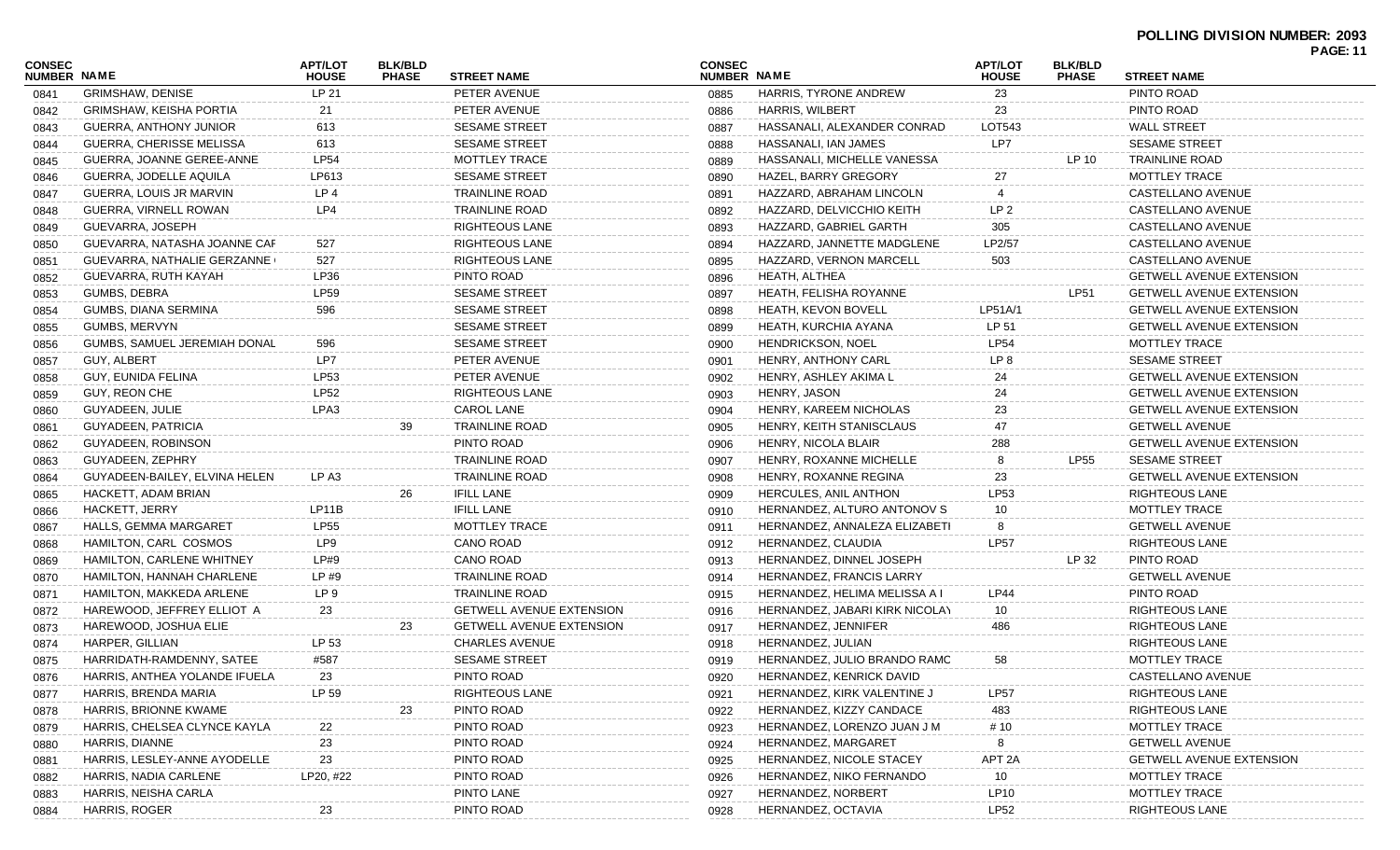|                              |                                 |                                |                                |                                 |                              |                                |                                |                                |                         | FAUL.IZ |
|------------------------------|---------------------------------|--------------------------------|--------------------------------|---------------------------------|------------------------------|--------------------------------|--------------------------------|--------------------------------|-------------------------|---------|
| CONSEC<br><b>NUMBER NAME</b> |                                 | <b>APT/LOT</b><br><b>HOUSE</b> | <b>BLK/BLD</b><br><b>PHASE</b> | <b>STREET NAME</b>              | <b>CONSEC</b><br>NUMBER NAME |                                | <b>APT/LOT</b><br><b>HOUSE</b> | <b>BLK/BLD</b><br><b>PHASE</b> | <b>STREET NAME</b>      |         |
| 0929                         | HERNANDEZ, RACHAEL SALISHA      | 10                             |                                | MOTTLEY TRACE                   | 0973                         | <b>HOYTE, RICKY CURT</b>       | LP26                           |                                | <b>IFILL LANE</b>       |         |
| 0930                         | HERNANDEZ, SHELDON JEFF         | LP 55                          |                                | <b>GETWELL AVENUE</b>           | 0974                         | HUGGINS, KEBER KIZZY KYRLANN   | LPB58                          |                                | RIGHTEOUS LANE EXTENSON |         |
| 0931                         | HERNANDEZ, SHINELLE KEZIA D     | 10                             |                                | MOTTLEY TRACE                   | 0975                         | HUNTE, CAMILLE CARYLANNE RHOI  |                                | 49                             | <b>IFILL LANE</b>       |         |
| 0932                         | HIGHLEY, CAMERON                | 32                             |                                | PETER AVENUE                    | 0976                         | HUNTE, CARLA EUNICE PSYCHE     | LP26G                          |                                | <b>IFILL LANE</b>       |         |
| 0933                         | HIGHLEY, CURN MARLON C          | LP28                           |                                | PETER AVENUE                    | 0977                         | HUNTE, CARLENE HADASHA         | #26 G                          |                                | <b>IFILL LANE</b>       |         |
| 0934                         | <b>HIGHLEY, MAUREEN BRIDGET</b> | LP28                           |                                | PETER AVENUE                    | 0978                         | HUNTE, DANIEL JONATHAN         | #557                           |                                | <b>SESAME STREET</b>    |         |
| 0935                         | HIGHLEY, ORON CYLE MATTHEW      | 28                             |                                | PETER AVENUE                    | 0979                         | HUNTE, DAVID KEITH             | 557                            |                                | <b>SESAME STREET</b>    |         |
| 0936                         | HINDS, JUDITH BRENDA            | LP58B                          |                                | RIGHTEOUS LANE                  | 0980                         | HUNTE, DAVID KEITH             | 557                            |                                | <b>SESAME STREET</b>    |         |
| 0937                         | HINDS, OTTIS MICHAEL            | LP 59                          | #44                            | MOTTLEY TRACE                   | 0981                         | HUNTE, JANELLE DESIREE         | LOT557                         |                                | <b>SESAME STREET</b>    |         |
| 0938                         | HIPPOLYTE, AUGUSTE STANDFORD    | 701                            |                                | <b>CAROL LANE</b>               | 0982                         | HUNTE, JOEL MICAH              | <b>LP26G</b>                   |                                | <b>IFILL LANE</b>       |         |
| 0939                         | HIPPOLYTE, DAMIAN JEREMY E      | 701                            |                                | <b>CAROL LANE</b>               | 0983                         | HUNTE, JOY THEODORA            | 557                            |                                | <b>SESAME STREET</b>    |         |
| 0940                         | HIPPOLYTE, GILDA SYLVESTINE     | 25                             |                                | <b>CAROL LANE</b>               | 0984                         | HUNTE, KENWIN                  | 557                            |                                | <b>SESAME STREET</b>    |         |
| 0941                         | HIPPOLYTE, TREVOR DAVID         | LOT701                         |                                | <b>CAROL LANE</b>               | 0985                         | HUNTE, LYNDA VIOLET            | LP 26                          |                                | <b>IFILL LANE</b>       |         |
| 0942                         | HIPPOLYTE-BASCOMBE, ELIZABETH   | 701                            |                                | CAROL LANE                      | 0986                         | HUNTE, MONIQUE JODY            | 49                             |                                | <b>IFILL LANE</b>       |         |
| 0943                         | HIPPOLYTE-JOSEPH, ARLENE E      | 701                            |                                | <b>CAROL LANE</b>               | 0987                         | HUNTE, SUZANNE MARGARET NAZI   | 557                            |                                | <b>SESAME STREET</b>    |         |
| 0944                         | HIPPOLYTE-MACK, CHARMAINE RUT   | LPB3                           |                                | CAROL LANE                      | 0988                         | HURST, MAKALAH JAMELA          | LP3                            |                                | RIGHTEOUS LANE EXTENSON |         |
| 0945                         | HOLDER, CLEMUS                  | <b>LP56</b>                    |                                | <b>SESAME STREET</b>            | 0989                         | HUSBANDS, ALANA MELISSA        | LP 9                           |                                | TRAINLINE ROAD          |         |
| 0946                         | HOLDER, CLEMUS LAMON AMANDO     | LP 56                          |                                | <b>SESAME STREET</b>            | 0990                         | HUTCHINS, DOMINIQUE CARLENE C  | LP29                           |                                | <b>IVY STREET</b>       |         |
| 0947                         | HOLDER, GENEVIEVE JAN           |                                | LP 56                          | <b>SESAME STREET</b>            | 0991                         | HUTCHINS, DWAYNE               |                                |                                | <b>IVY STREET</b>       |         |
| 0948                         | HOLDER, JOANNE JASMINE          | <b>LP56</b>                    |                                | <b>GETWELL AVENUE</b>           | 0992                         | HUTCHINS, ERROL JAMES          | LP29                           |                                | <b>IVY STREET</b>       |         |
| 0949                         | HOLDER, KIMBERLY IRMA ELZINA    | 26                             |                                | <b>IFILL LANE</b>               | 0993                         | HUTCHINS, KIMBERLY OMELLA      |                                |                                | <b>IVY STREET</b>       |         |
| 0950                         | HOLDER, MELANIE TIFFANY         | 16-18                          |                                | <b>IFILL LANE</b>               | 0994                         | HUTCHINS, WAYNE                |                                |                                | <b>IVY STREET</b>       |         |
| 0951                         | HOLDER, PAMELA                  | LP 56                          |                                | <b>SESAME STREET</b>            | 0995                         | HUTSON, AARON SAMPSON          | LP53/B                         |                                | RIGHTEOUS LANE          |         |
| 0952                         | HOLFORD, DOREEN                 | 23                             |                                | <b>CAROL LANE</b>               | 0996                         | HUYGHEW, JERNECE NOELLE        | <b>LP 58A</b>                  |                                | RIGHTEOUS LANE EXTENSON |         |
| 0953                         | HOMER, BEVERLEY NORVA           |                                | LP 3B                          | <b>CAROL LANE</b>               | 0997                         | HUYGHEW, JULIEN                | LP#52                          |                                | RIGHTEOUS LANE EXTENSON |         |
| 0954                         | HOMER, CLINT ALISTER            | LP 53                          |                                | <b>CHARLES AVENUE</b>           | 0998                         | INISS, SHAWN MATTHEW           | LP7                            |                                | CASTELLANO AVENUE       |         |
| 0955                         | HOMER, EMELSA                   | LP3B                           |                                | <b>CAROL LANE</b>               | 0999                         | INNISS, AKEEM JULIAN           | 29B                            |                                | <b>IVY STREET</b>       |         |
| 0956                         | HOMER, EUGENIA AGATHA           | LP 52                          |                                | <b>CHARLES AVENUE</b>           | 1000                         | JACK, BRITTANY RENEE ANASTASI/ | LP 52                          |                                | RIGHTEOUS LANE          |         |
| 0957                         | HOMER, FRANCIS                  | 650                            |                                | <b>CHARLES AVENUE</b>           | 1001                         | JACK, SHARONELENE CHAMION S    | LP 52                          |                                | RIGHTEOUS LANE          |         |
| 0958                         | HOMER, KAYLA-MARIE ALEXIA       | 31                             |                                | CAROL LANE                      | 1002                         | JACK, STERLIN RICARDO MARTIN   | <b>LP50</b>                    |                                | RIGHTEOUS LANE          |         |
| 0959                         | HOMER, KEISHAWN JOSHUA A        |                                |                                | CAROL LANE                      | 1003                         | JACK-GOOLIE, LIZAN PHILOMEN    | LP52                           |                                | RIGHTEOUS LANE          |         |
| 0960                         | HOMER, KESTON ANTHONY           | #53                            |                                | <b>CHARLES AVENUE</b>           | 1004                         | JACKSON, ANTONELL              | <b>LP52</b>                    |                                | <b>CHARLES AVENUE</b>   |         |
| 0961                         | HOMER, KYLE ADRIAN NEIL         | # 31                           |                                | CAROL LANE                      | 1005                         | JACKSON, ANTONETTE             | LP52                           |                                | <b>CHARLES AVENUE</b>   |         |
| 0962                         | HOMER, NEIL RAPHAEL             | LP3B                           |                                | CAROL LANE                      | 1006                         | JACKSON, DEBRA BEVERLEY        |                                |                                | <b>IFILL LANE</b>       |         |
| 0963                         | HOMER, QUACY CANUTE             | 53                             |                                | <b>CHARLES AVENUE</b>           | 1007                         | JACKSON, DONNA ARLENE          | LP <sub>26</sub>               |                                | <b>IFILL LANE</b>       |         |
| 0964                         | HOMER, SAMANTHA EMELSA          | LP 53                          |                                | CHARLES AVENUE                  | 1008                         | JACOB, ANDREW AARON            | 592                            |                                | SESAME STREET           |         |
| 0965                         | HOMER-LIVERPOOL, JOANN WILLM,   | LP3B                           |                                | <b>CAROL LANE</b>               | 1009                         | JACOB, ANTHONY JASON NIGEL     | 592                            |                                | <b>SESAME STREET</b>    |         |
| 0966                         | HOMER-WILLIAMS, ANNETTE         | LP 3A                          |                                | <b>CAROL LANE</b>               | 1010                         | JACOB-ALEXANDER, ANN           | LP <sub>56</sub>               |                                | <b>SESAME STREET</b>    |         |
| 0967                         | HOOD, SHINDA MARIA              | LP58A                          |                                | <b>RIGHTEOUS LANE</b>           | 1011                         | JAMES, ALLENA                  | <b>LP57</b>                    |                                | MOTTLEY TRACE           |         |
| 0968                         | HOOSANEY, KAMEEL                |                                |                                | <b>ATWELL LANE</b>              | 1012                         | JAMES, ANTONIO AKIL            | 60                             | LP 52                          | <b>RIGHTEOUS LANE</b>   |         |
|                              | HORSFORD, NAOMI                 | $\frac{38}{1}$                 | LP53A                          | MOTTLEY TRACE                   |                              | JAMES, ARLENE MICHELLE         | LP 46                          |                                | PETER AVENUE            |         |
| 0969                         | HORSFORD, NATHANAEL             | 51                             |                                | <b>GETWELL AVENUE EXTENSION</b> | 1013<br>1014                 | JAMES, ARNOLD KORIE            | 663                            |                                | <b>SESAME STREET</b>    |         |
| 0970<br>0971                 | HOUSIN-PROVIDENCE, ALCIA        | 59                             |                                | <b>SESAME STREET</b>            |                              | JAMES, BERNARD                 | LP 57                          |                                | MOTTLEY TRACE           |         |
|                              | HOYTE, MARIA MARGARET           |                                | LP26D                          | <b>IFILL LANE</b>               | 1015<br>1016                 | JAMES, CAMILLE JUDITH          | OPP LP 45                      |                                | PINTO ROAD              |         |
| 0972                         |                                 |                                |                                |                                 |                              |                                |                                |                                |                         |         |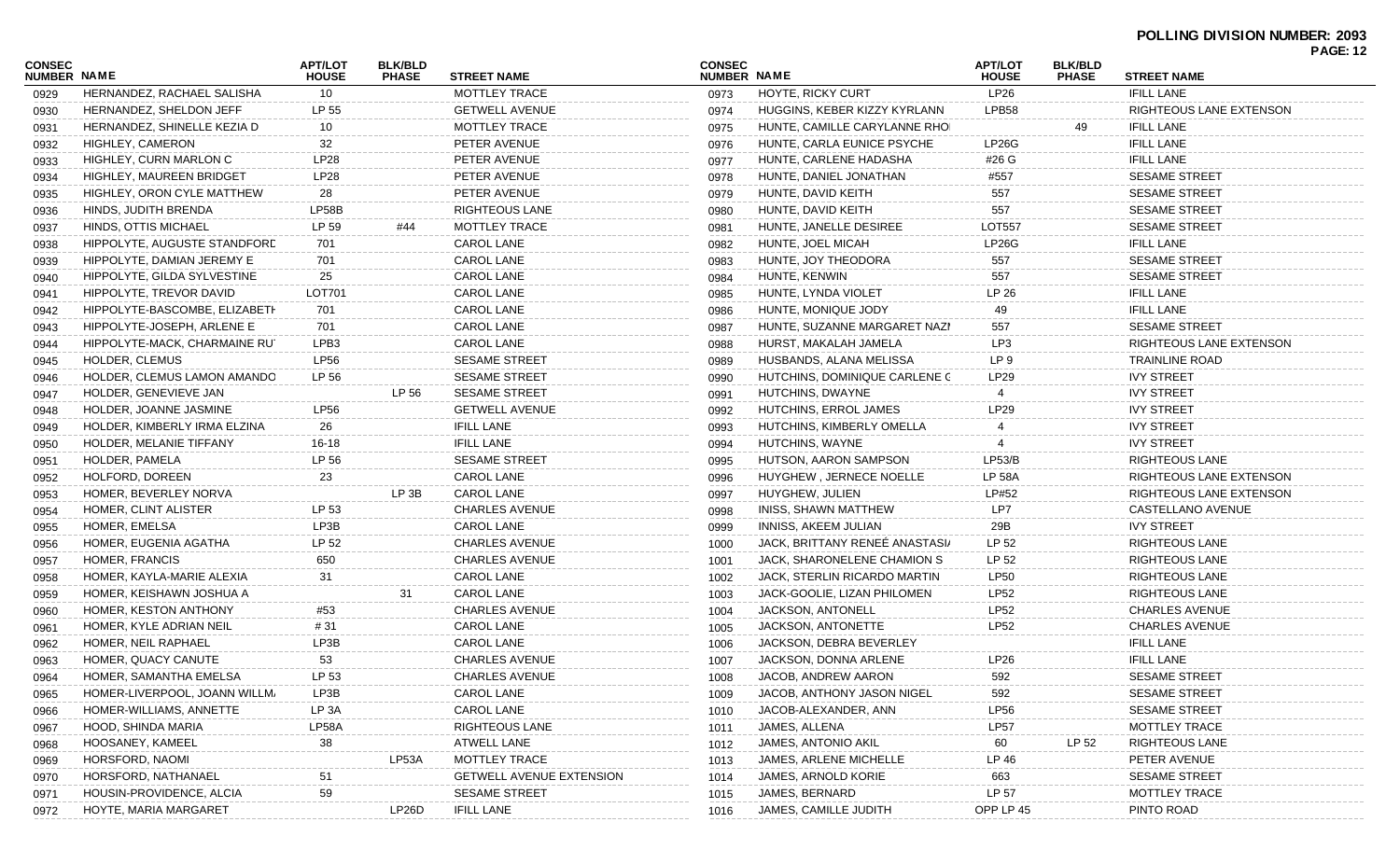|                              |                               |                                |                                |                         |                              |                                |                                |                                |                                 | FAUL.IJ |
|------------------------------|-------------------------------|--------------------------------|--------------------------------|-------------------------|------------------------------|--------------------------------|--------------------------------|--------------------------------|---------------------------------|---------|
| <b>CONSEC</b><br>NUMBER NAME |                               | <b>APT/LOT</b><br><b>HOUSE</b> | <b>BLK/BLD</b><br><b>PHASE</b> | <b>STREET NAME</b>      | <b>CONSEC</b><br>NUMBER NAME |                                | <b>APT/LOT</b><br><b>HOUSE</b> | <b>BLK/BLD</b><br><b>PHASE</b> | <b>STREET NAME</b>              |         |
| 1017                         | JAMES, DAIJOUR JOSHUA         | # 29 A                         | LP51                           | PINTO ROAD              | 1061                         | JOHN, ROY HUBERT               | <b>LP22</b>                    |                                | GETWELL AVENUE EXTENSION        |         |
| 1018                         | JAMES, DAMEON DAREN           | LP53                           |                                | RIGHTEOUS LANE          | 1062                         | JOHN, ROYANN DENECIA JENEICE   | LP 51                          |                                | <b>SESAME STREET</b>            |         |
| 1019                         | JAMES, JEMMA SURCHILIA        | 630                            |                                | <b>SESAME STREET</b>    | 1063                         | JOHN, RYAN ALAVON              | LP 5                           |                                | RIGHTEOUS LANE                  |         |
| 1020                         | JAMES, JOEL VINCENT           |                                |                                | PETER AVENUE            | 1064                         | JOHN, SELBERT PERCIVAL         | <b>LP56</b>                    |                                | RIGHTEOUS LANE                  |         |
| 1021                         | JAMES, KELLY-ANN STEPHANIE    | OPP LP A46                     |                                | PINTO ROAD              | 1065                         | JOHN, SHELLY-ANN CATHERINE     | LP 5                           |                                | CASTELLANO AVENUE               |         |
| 1022                         | JAMES, KERDEAN                | OPP LP46                       |                                | PINTO ROAD              | 1066                         | JOHN, SHERLON SHEA             | LP 2                           |                                | CASTELLANO AVENUE               |         |
| 1023                         | JAMES, KEVIN MAUCALLY ARTHUR  | L P 47                         |                                | PINTO ROAD              | 1067                         | JOHN, SHERMA NATALIE           | LP 53-1                        |                                | <b>MARY D STREET</b>            |         |
| 1024                         | JAMES, KEVON SELWYN SIMEON    | LP A46                         |                                | PINTO ROAD              | 1068                         | JOHN, SIGRID TARMUTIS GALE     | LP 41                          |                                | PINTO ROAD                      |         |
| 1025                         | JAMES, MARISSA GISELLE MARTHA | OPP LP A46                     |                                | PINTO ROAD              | 1069                         | JOHN, TIMOTHY ANTHONY          | LP26                           |                                | PINTO ROAD                      |         |
| 1026                         | JAMES, MELONEY JENNA GRACE    | 42                             |                                | <b>IFILL LANE</b>       | 1070                         | JOHN HARRIS, SHAQUILLE S K     | #23                            |                                | PINTO ROAD                      |         |
| 1027                         | JAMES, MICHAEL                | 10-12                          |                                | PINTO ROAD              | 1071                         | JOHN-EDWARDS, NATALIE JOANNA   |                                |                                | <b>WALL STREET</b>              |         |
| 1028                         | JAMES, NATHAN REUEL           | LP 26                          |                                | <b>IFILL LANE</b>       | 1072                         | JOHN-MC INNISS, NICOLE CLASTRA | LP53                           |                                | RIGHTEOUS LANE                  |         |
| 1029                         | JAMES, VERA ZERINA            | 56                             |                                | <b>IFILL LANE</b>       | 1073                         | JOHNSON, CARLTON MANASSEH      |                                |                                | <b>SESAME STREET</b>            |         |
| 1030                         | JAMES-GRANT, PATRICIA NATASHA | LP46                           |                                | PETER AVENUE            | 1074                         | JOHNSON, JOANNE ASHLEY         | 51                             | LP 5 EAST                      | <b>CHARLES AVENUE</b>           |         |
| 1031                         | JAMESON, CHERYL               |                                |                                | <b>SESAME STREET</b>    | 1075                         | JONES, CARL PETE               | LP 41                          |                                | PINTO ROAD                      |         |
| 1032                         | JEMMOTT, JAMILA MANDISA       | LP 46                          |                                | PINTO ROAD              | 1076                         | JONES, DIANE ANN MARIE         | <b>LP53</b>                    |                                | RIGHTEOUS LANE                  |         |
| 1033                         | JENNINGS, NIKISHA SOPHIA      | <b>LP54</b>                    |                                | RIGHTEOUS LANE          | 1077                         | JONES, ELLIS ROBERT            | LP 25                          |                                | MOTTLEY TRACE                   |         |
| 1034                         | JEREMIAH, ALAX HUBERT         | LP53                           |                                | TRAINLINE ROAD          | 1078                         | JONES, HORACE                  | LP 27                          |                                | PINTO ROAD                      |         |
| 1035                         | JEREMIAH, MARLON JOSEPH       | 653                            |                                | <b>CHARLES AVENUE</b>   | 1079                         | JONES, JIVAUGHN RYSE           | 53                             |                                | RIGHTEOUS LANE                  |         |
| 1036                         | JEREMIAH, PRECIOUS BRITNEY    | LP 52                          |                                | <b>CHARLES AVENUE</b>   | 1080                         | JONES, JUNIOR HOLLYBERT        | LP354                          |                                | RIGHTEOUS LANE                  |         |
| 1037                         | JEREMIAH, ROGER LOUIS         | LP52                           |                                | <b>CHARLES AVENUE</b>   | 1081                         | JONES, MELISSA WENDY           | 641                            |                                | <b>CHARLES AVENUE</b>           |         |
| 1038                         | JEREMIAH, RUSSEL              | <b>LP54</b>                    |                                | <b>SESAME STREET</b>    | 1082                         | JONES, THELMA                  | LP61                           |                                | MOTTLEY TRACE                   |         |
| 1039                         | JEREMIAH, WENDELL CHRISTOPHE  | <b>LP52</b>                    |                                | <b>CHARLES AVENUE</b>   | 1083                         | JONES-FRANCIS, SANDRA          | LP 32                          |                                | RIGHTEOUS LANE                  |         |
| 1040                         | JEREMIAH-PARRIS, BEVERLEY K   | LP 53                          |                                | <b>CHARLES AVENUE</b>   | 1084                         | JONES-LAMBKIN, DONNA CHRISTIN  | LP15                           |                                | <b>IFILL LANE</b>               |         |
| 1041                         | JERIMIE, LINDA EMALINA        | <b>LP44</b>                    |                                | <b>WALL STREET</b>      | 1085                         | JONES-WILLIAMS, SHIRLEY E      |                                | 58A                            | RIGHTEOUS LANE EXTENSON         |         |
| 1042                         | JEROMEY, CYRIL METHODIUS      |                                |                                | <b>WALL STREET</b>      | 1086                         | JORDAN, PRINCESS NATALIA V     | LP 53                          |                                | <b>SESAME STREET</b>            |         |
| 1043                         | JEROMEY, DEXTER WORRELL       | <b>LP44</b>                    |                                | PINTO ROAD              | 1087                         | JORGENSEN, JACQUELINE YVONNE   | <b>LP56</b>                    |                                | <b>GETWELL AVENUE</b>           |         |
| 1044                         | JEROMEY, RICHARD PANCRAS      | <b>LP55</b>                    |                                | <b>WALL STREET</b>      | 1088                         | JOSEPH, AFEISHA UNSULA         |                                |                                | <b>VALPARICO ROAD</b>           |         |
| 1045                         | JEROMEY, WENDEL DOMINIC       | 505                            |                                | <b>WALL STREET</b>      | 1089                         | JOSEPH, ANDRE                  | <b>LP56</b>                    |                                | <b>CHARLES AVENUE</b>           |         |
| 1046                         | JOE, CLINT CLARENCE           | <b>LP54</b>                    |                                | MOTTLEY TRACE           | 1090                         | JOSEPH, ANTHONY                | LP 58                          |                                | MOTTLEY TRACE                   |         |
| 1047                         | JOHN, ALLISON ANGELA          | LP22                           |                                | MOTTLEY TRACE           | 1091                         | JOSEPH, ANTHONY                | <b>LP F26</b>                  |                                | <b>IFILL LANE</b>               |         |
| 1048                         | JOHN, AVRAL JUNIOR            | LP <sub>5</sub>                |                                | LITTLE TOBAGO           | 1092                         | JOSEPH, ANTHONY DARIAN DARYL   | <b>LP 26F</b>                  |                                | <b>IFILL LANE</b>               |         |
| 1049                         | JOHN, CHERRY-ANN RHONA        | <b>LP56</b>                    |                                | <b>RIGHTEOUS LANE</b>   | 1093                         | JOSEPH, CLYDE AMATUS           | 628                            |                                | <b>SESAME STREET</b>            |         |
| 1050                         | JOHN, CLINT NIGEL             | <b>LP59</b>                    |                                | <b>SESAME STREET</b>    | 1094                         | JOSEPH, CONRAD                 | LP38                           |                                | <b>ATWELL LANE</b>              |         |
| 1051                         | JOHN, DURANT                  | LP20                           |                                | <b>VALPARICO ROAD</b>   | 1095                         | JOSEPH, DARIELLE GAYLENE       | LP H 26                        |                                | <b>IFILL LANE</b>               |         |
| 1052                         | JOHN, JENEIL KATESHA          |                                | 13                             | TRAINLINE ROAD          | 1096                         | JOSEPH, DEBORAH MARTHA         | LP58A                          |                                | SESAME STREET                   |         |
| 1053                         | JOHN, JENELLE CANDICE         | 41                             |                                | PINTO ROAD              | 1097                         | JOSEPH, DEVONTE KENDEL SHERR   | LP 51                          |                                | <b>SESAME STREET</b>            |         |
| 1054                         | JOHN, JEROME                  | LOT 688                        |                                | TRAINLINE ROAD          | 1098                         | JOSEPH, ERICA                  | LP 58B                         |                                | RIGHTEOUS LANE                  |         |
| 1055                         | JOHN, KALISHA ADANNMA         |                                |                                | RIGHTEOUS LANE EXTENSON | 1099                         | JOSEPH, GLENN HAMILTON         | LP616                          |                                | <b>SESAME STREET</b>            |         |
| 1056                         | JOHN, KATHY-ANN ANDREA        |                                | LP56                           | <b>CHARLES AVENUE</b>   | 1100                         | JOSEPH, GWENDOLYN              | LP53                           |                                | RIGHTEOUS LANE                  |         |
| 1057                         | JOHN, NATASHA JOYCE           | #1′                            |                                | <b>RIGHTEOUS LANE</b>   | 1101                         | JOSEPH, KENWIN LEROY           | LP 59                          |                                | <b>SESAME STREET</b>            |         |
| 1058                         | JOHN, NIGEL LAWRENCE          | 11                             |                                | RIGHTEOUS LANE EXTENSON | 1102                         | JOSEPH, KESSIANN SHIANN        | 9 LP 51/3                      |                                | <b>GETWELL AVENUE EXTENSION</b> |         |
| 1059                         | JOHN, NIKY GODONOU            |                                |                                | CASTELLANO AVENUE       | 1103                         | JOSEPH, KESTER HENRY           | LP 26                          |                                | <b>IFILL LANE</b>               |         |
| 1060                         | JOHN, PAULA PATRICIA          | LP 53                          |                                | <b>SESAME STREET</b>    | 1104                         | JOSEPH, KIM WALLIETA N         | OPP LP A58                     |                                | RIGHTEOUS LANE EXTENSON         |         |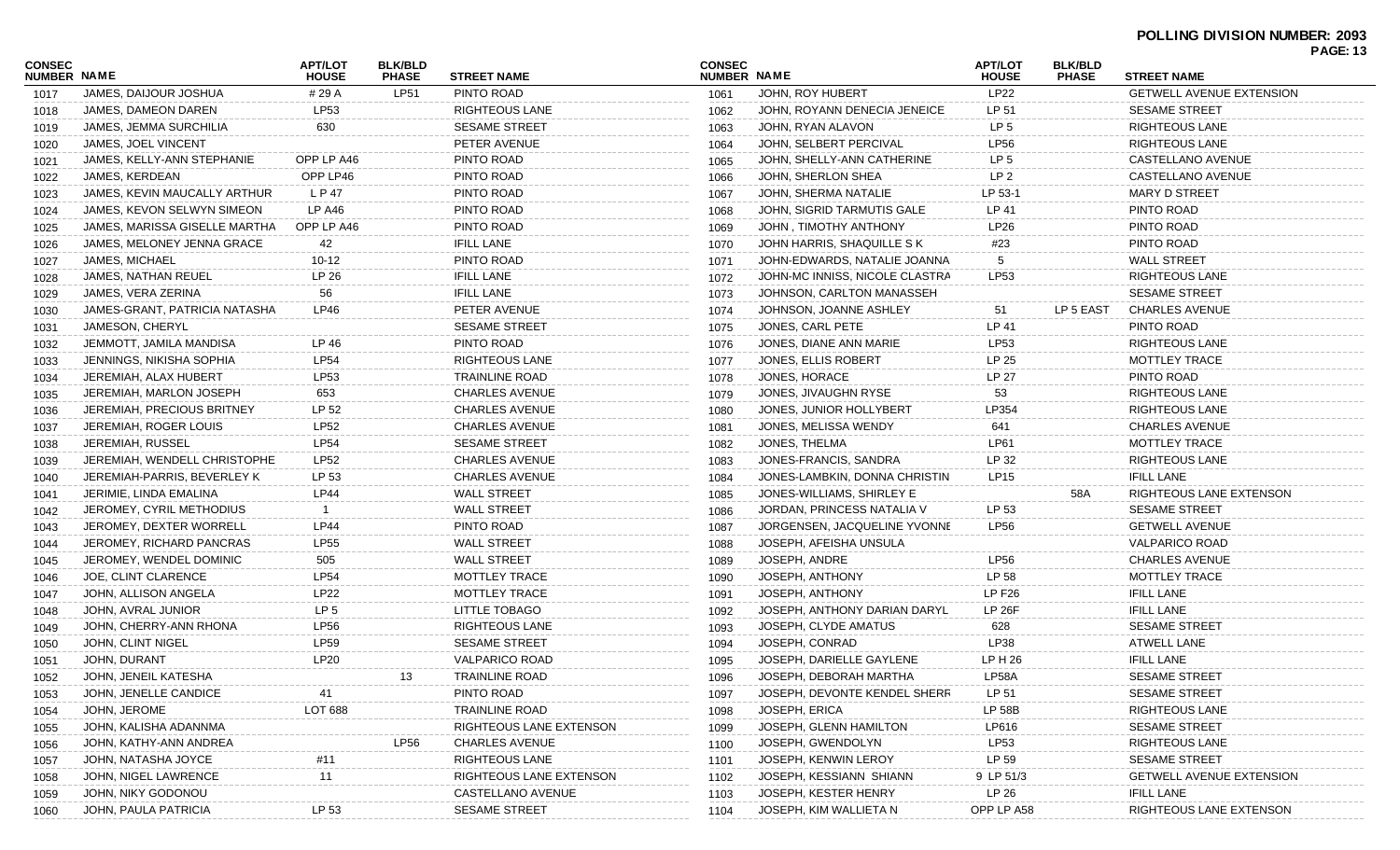|                              |                                   |                                |                                |                                 |                              |                                |                                |                                |                       | <b>PAGE: 14</b> |
|------------------------------|-----------------------------------|--------------------------------|--------------------------------|---------------------------------|------------------------------|--------------------------------|--------------------------------|--------------------------------|-----------------------|-----------------|
| <b>CONSEC</b><br>NUMBER NAME |                                   | <b>APT/LOT</b><br><b>HOUSE</b> | <b>BLK/BLD</b><br><b>PHASE</b> | <b>STREET NAME</b>              | <b>CONSEC</b><br>NUMBER NAME |                                | <b>APT/LOT</b><br><b>HOUSE</b> | <b>BLK/BLD</b><br><b>PHASE</b> | <b>STREET NAME</b>    |                 |
| 1105                         | JOSEPH, KIRT NIGEL                | LP 52                          |                                | <b>CHARLES AVENUE</b>           | 1149                         | KNIGHTS, RONDELL JOSIAH        | LP 52                          |                                | <b>SESAME STREET</b>  |                 |
| 1106                         | JOSEPH, LATOYA MAHALIA            | #19                            |                                | <b>IFILL LANE</b>               | 1150                         | KONG, MARCUS MIKAIL STEFAN     | OPP LP56                       |                                | <b>SESAME STREET</b>  |                 |
| 1107                         | JOSEPH, MARGARET ANN              | LP51                           |                                | <b>SESAME STREET</b>            | 1151                         | KONG-RAMDEEN, NICOLE JANE F    | LP4                            |                                | <b>RIGHTEOUS LANE</b> |                 |
| 1108                         | JOSEPH, MELISSA SHIRVON           | 628                            | LP58A                          | <b>SESAME STREET</b>            | 1152                         | LA CROIX, EMALEEN AMBROSIA     | LP <sub>10</sub> C             |                                | <b>TRAINLINE ROAD</b> |                 |
| 1109                         | JOSEPH, MICAELA RENE              | LOT 628                        |                                | <b>SESAME STREET</b>            | 1153                         | LA CROIX, ROSLYN               | LP14                           |                                | <b>TRAINLINE ROAD</b> |                 |
| 1110                         | JOSEPH, NIGEL SHERVON             |                                |                                | <b>IFILL LANE</b>               | 1154                         | LA FON, XARIA NIKITA           | LOT14A                         |                                | PINTO ROAD            |                 |
| 1111                         | JOSEPH, RICARDO JONATHAN          | 628                            |                                | <b>SESAME STREET</b>            | 1155                         | LA ROSE, AMHA                  | <b>LP52</b>                    |                                | <b>CHARLES AVENUE</b> |                 |
| 1112                         | JOSEPH, TAMICA NAOMI              | 401                            |                                | <b>IFILL LANE</b>               | 1156                         | LA ROSE, MEHRETE AMLAK         | 646                            |                                | <b>CHARLES AVENUE</b> |                 |
| 1113                         | JOSEPH, TIMOTHY SELWYN            |                                | LP58A                          | <b>SESAME STREET</b>            | 1157                         | LA ROSE, WOLDE HIWOT           | <b>LP52</b>                    |                                | <b>CHARLES AVENUE</b> |                 |
| 1114                         | JOSEPH, URSULAN                   |                                | 19                             | <b>CAROL LANE</b>               | 1158                         | LACARTT, ALEM SEGED            | <b>LP22</b>                    |                                | <b>VALPARICO ROAD</b> |                 |
| 1115                         | JOSEPH-BEEKLEY, ALTHEA NICOLA     | LP 22                          |                                | <b>TRAINLINE ROAD</b>           | 1159                         | LACARTT, SIMONE                | LPT <sub>19</sub>              |                                | <b>TRAINLINE ROAD</b> |                 |
| 1116                         | JOSHUA, PETER JOSEPH              |                                |                                | MOTTLEY TRACE                   | 1160                         | LAGAN, BASDEO                  | LP 59                          |                                | <b>RIGHTEOUS LANE</b> |                 |
| 1117                         | <b>JOTIS, KIMBERLY</b>            | LP 53                          |                                | <b>WALL STREET</b>              | 1161                         | LAGAN, BOODRAM                 |                                |                                | <b>RIGHTEOUS LANE</b> |                 |
| 1118                         | <b>JUDAN, KIEL DENNIS</b>         | <b>LP#27</b>                   |                                | MOTTLEY TRACE                   | 1162                         | LAGAN, DIRAJI                  | LP <sub>2</sub>                |                                | <b>RIGHTEOUS LANE</b> |                 |
| 1119                         | JUGOON, KAYTANA ANDREA            | LP59                           |                                | RIGHTEOUS LANE                  | 1163                         | LAKE, CRYSTAL KERRY            | LP36                           |                                | PINTO ROAD            |                 |
| 1120                         | <b>JUGOON, ROGER ANTHONY</b>      | LP59                           |                                | RIGHTEOUS LANE EXTENSON         | 1164                         | LAKHAN, PETER                  | <b>LP 56A</b>                  |                                | <b>MOTTLEY TRACE</b>  |                 |
| 1121                         | <b>JULIEN, CHRISTINE</b>          | <b>LP51</b>                    |                                | <b>CHARLES AVENUE</b>           | 1165                         | LALMAN, KAMLA                  | 43                             |                                | MOTTLEY TRACE         |                 |
| 1122                         | JULIEN, FELIX                     |                                |                                | <b>CHARLES AVENUE</b>           | 1166                         | LALTA, MUNILALL                | LP 41                          |                                | PINTO ROAD            |                 |
| 1123                         | <b>JULIEN, MARLON MITCHELL</b>    |                                |                                | <b>CHARLES AVENUE</b>           | 1167                         | LAMORELLE, ANDY HUBERT         | LP16                           |                                | <b>IFILL LANE</b>     |                 |
| 1124                         | JULIEN, MARVIN JEREMIAH M         | 51                             |                                | <b>CHARLES AVENUE</b>           | 1168                         | LAMORELLE, COLIN TIMOTHY JR    | LP 16-18                       |                                | <b>IFILL LANE</b>     |                 |
| 1125                         | JULIEN, MICHAEL ANTHONY LARRY     | 51                             |                                | <b>CHARLES AVENUE</b>           | 1169                         | LAMORELLE, KERN MARK LUKE      | 16-18                          |                                | <b>IFILL LANE</b>     |                 |
| 1126                         | <b>JULIEN, MITCHELL MICHAEL T</b> | 51                             |                                | <b>CHARLES AVENUE</b>           | 1170                         | LANDEAU, FELIX                 | LP 26                          |                                | <b>IFILL LANE</b>     |                 |
| 1127                         | JULIEN, MITCHELL MICHAEL THOMA    | <b>LP58</b>                    |                                | <b>SESAME STREET</b>            | 1171                         | LANGDON, ASHA CHARMIONE        | 27                             |                                | MOTTLEY TRACE         |                 |
| 1128                         | JULIEN-CHARLES, MORRESA STASI     | LP 51                          |                                | <b>CHARLES AVENUE</b>           | 1172                         | LANGDON, CHARMAINE JENNIFER    | 9                              |                                | MOTTLEY TRACE         |                 |
| 1129                         | KAIUS, FORDI                      | 516                            |                                | RIGHTEOUS LANE                  | 1173                         | LANGDON, CYNTHIA               |                                |                                | <b>MOTTLEY TRACE</b>  |                 |
| 1130                         | KALLICHARAN, ALANA RHEA           | 58B                            |                                | RIGHTEOUS LANE EXTENSON         | 1174                         | LANGDON, KRISTAL CAROL         | 11                             |                                | <b>MOTTLEY TRACE</b>  |                 |
| 1131                         | KALLICHARAN, ANDRE MARCUS         | LP 52                          |                                | <b>CHARLES AVENUE</b>           | 1175                         | LANGDON-WALDRON, CHERYL        | LP 52                          |                                | MOTTLEY TRACE         |                 |
| 1132                         | KALLICHARAN, CLINT                | LP52                           |                                | <b>CHARLES AVENUE</b>           | 1176                         | LARA, CHEMARKIE SHAQUILLE      | # 28                           |                                | <b>IFILL LANE</b>     |                 |
| 1133                         | KALLICHARAN, EMILY KITARA         | LP 58 B                        |                                | RIGHTEOUS LANE                  | 1177                         | LAURENT-RAMJIT, CHRISTINE K    | #658                           |                                | <b>CHURCH STREET</b>  |                 |
| 1134                         | KALLICHARAN, ENRIQUE KIANO        | <b>LP58 B</b>                  |                                | RIGHTEOUS LANE EXTENSON         | 1178                         | LAVIA, GAVASCA ALASKER         |                                |                                | <b>SESAME STREET</b>  |                 |
| 1135                         | KALLICHARAN, KRYSTAL ALLISON L    | LP#52                          |                                | <b>CHARLES AVENUE</b>           | 1179                         | LAVIA, NICOLETTE ONELLA A      |                                | <b>LP51</b>                    | <b>CHARLES AVENUE</b> |                 |
| 1136                         | KALLICHARAN, LEROY                | LP 58 B                        |                                | RIGHTEOUS LANE EXTENSON         | 1180                         | LAVIA DE -LEON, CELESTE AGATHA | 400                            |                                | <b>SESAME STREET</b>  |                 |
| 1137                         | KALLICHARAN, RICKEY               | LP58B                          |                                | <b>RIGHTEOUS LANE</b>           | 1181                         | LAWSON, LORRAINE CRYSTAL       | LP 51                          |                                | <b>CHARLES AVENUE</b> |                 |
| 1138                         | KALLICHARAN, RICKEY KINO          | LP 58 B                        |                                | RIGHTEOUS LANE EXTENSON         | 1182                         | LAYNE, DON SHOT KIE            | LP 38                          |                                | PINTO ROAD            |                 |
| 1139                         | KALLICHARAN, RIKO KISHAWN         | LP#58B                         |                                | RIGHTEOUS LANE EXTENSON         | 1183                         | LAYNE, RYAN NEIL               | LP 38                          |                                | PINTO ROAD            |                 |
| 1140                         | KALLICHARAN, VAUGHN RICHARD       |                                |                                | CHARLES AVENUE                  | 1184                         | LE BLANC, AALLEHA LIVIA        | LOT <sub>46</sub>              |                                | MOTTLEY TRACE         |                 |
| 1141                         | KHAN, DANIEL IMRAN                | LP58/3                         |                                | <b>SESAME STREET</b>            | 1185                         | LE BLANC, AKELLA FLORENCE I    | 46                             |                                | MOTTLEY TRACE         |                 |
| 1142                         | KHAN, KEISHA DEBRA                | #59                            |                                | <b>SESAME STREET</b>            | 1186                         | LE BLANC, BRIAN RAINFORD       | LP42                           |                                | <b>BOYS LANE</b>      |                 |
| 1143                         | KHAN, MINSHELL                    |                                |                                | <b>GETWELL AVENUE EXTENSION</b> | 1187                         | LE BLANC, CYRIL                | LP B 26                        |                                | <b>IFILL LANE</b>     |                 |
| 1144                         | KHAN, MOHAMED IMRAN               | 630                            |                                | <b>SESAME STREET</b>            | 1188                         | LE BLANC, DYLON DERIAN         | LP58A #46                      |                                | MOTTLEY TRACE         |                 |
| 1145                         | KHAN, ROGER STEPHEN               | 300                            |                                | <b>GETWELL AVENUE EXTENSION</b> | 1189                         | LE BLANC, ERROL                |                                |                                | <b>BOYS LANE</b>      |                 |
| 1146                         | KHAN, SARAH ABIGAIL               | 630                            |                                | <b>SESAME STREET</b>            | 1190                         | LE BLANC, FRANCIS XAVIER       | LP 32                          |                                | <b>BOYS LANE</b>      |                 |
| 1147                         | KHAN, SUZETTE LYSTRA              | LP512A                         |                                | <b>GETWELL AVENUE</b>           | 1191                         | LE BLANC, HERBERT              | LP 42                          |                                | <b>BOYS LANE</b>      |                 |
| 1148                         | KING, AMELIA                      | LP 56                          |                                | <b>RIGHTEOUS LANE</b>           | 1192                         | LE BLANC, KYLE                 | LP 57                          |                                | <b>RIGHTEOUS LANE</b> |                 |
|                              |                                   |                                |                                |                                 |                              |                                |                                |                                |                       |                 |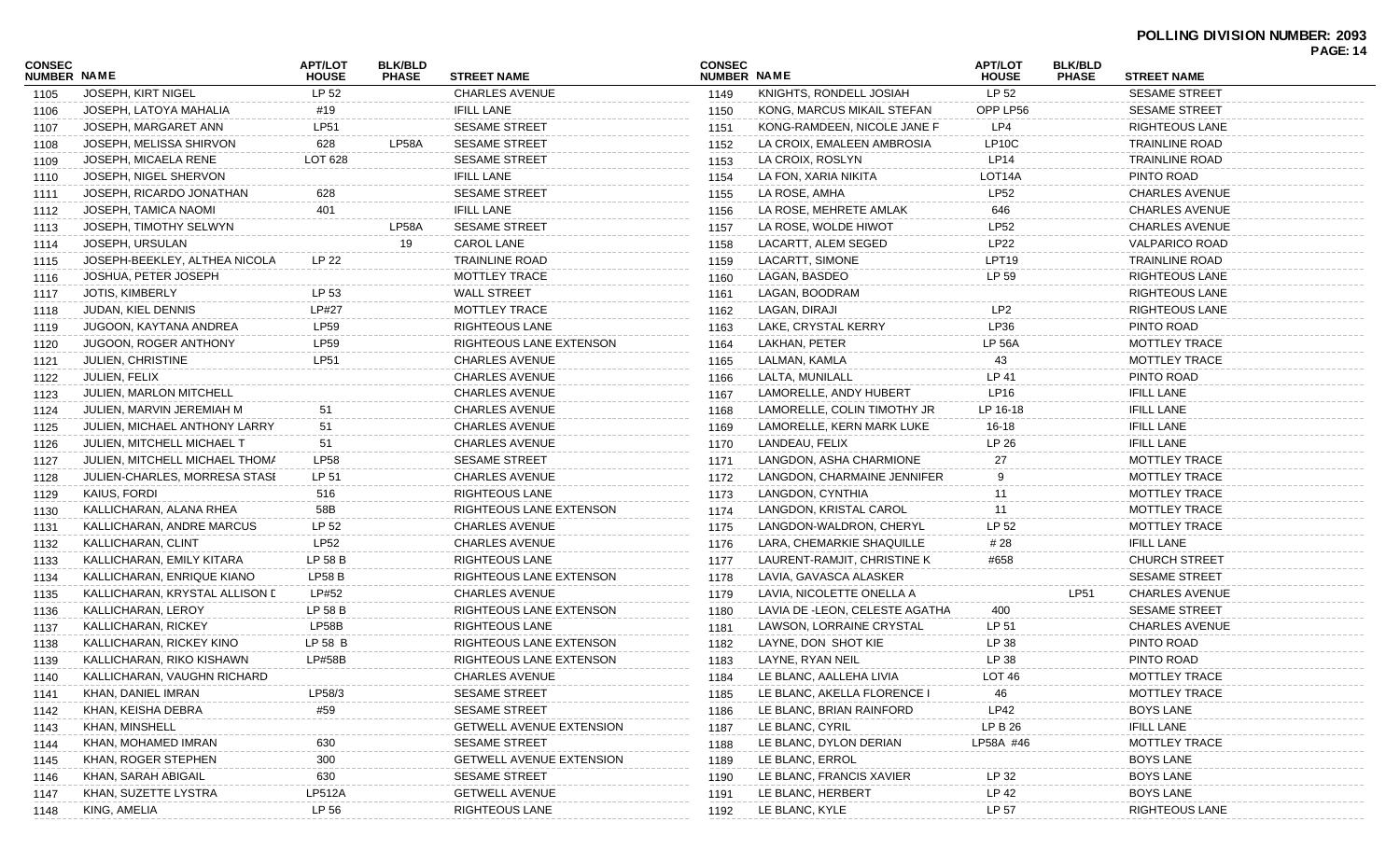### **POLLING DIVISION NUMBER: 2093**

|                              |                                |                                |                                |                                 |                              |                                |                                |                                |                                 | <b>PAGE: 15</b> |
|------------------------------|--------------------------------|--------------------------------|--------------------------------|---------------------------------|------------------------------|--------------------------------|--------------------------------|--------------------------------|---------------------------------|-----------------|
| CONSEC<br><b>NUMBER NAME</b> |                                | <b>APT/LOT</b><br><b>HOUSE</b> | <b>BLK/BLD</b><br><b>PHASE</b> | <b>STREET NAME</b>              | <b>CONSEC</b><br>NUMBER NAME |                                | <b>APT/LOT</b><br><b>HOUSE</b> | <b>BLK/BLD</b><br><b>PHASE</b> | <b>STREET NAME</b>              |                 |
| 1193                         | LE BLANC, SUSAN VALERIE        | LP36                           |                                | <b>BOYS LANE</b>                | 1237                         | LIVERPOOL, CHERRY-ANN          | LP 10                          |                                | <b>TRAINLINE ROAD</b>           |                 |
| 1194                         | LE BLANC, YVONNE VERA          | 42                             |                                | <b>BOYS LANE</b>                | 1238                         | LIVERPOOL, HECTOR              |                                |                                | <b>TRAINLINE ROAD</b>           |                 |
| 1195                         | LE BLANC-WILLIAMS, DALE MAGDAI | <b>LP59</b>                    |                                | 3RD MOTTLEY TRACE               | 1239                         | LIVERPOOL, JESSICA             | #21                            |                                | <b>PALM COURT</b>               |                 |
| 1196                         | LEE, AHORETTA CRYSTAL          |                                | 579                            | <b>SESAME STREET</b>            | 1240                         | LIVERPOOL, JOSIAH JOSHUA GABR  | LP36                           |                                | PINTO ROAD                      |                 |
| 1197                         | LEE, ROSETTA                   | LP 54                          |                                | <b>WALL STREET</b>              | 1241                         | LIVERPOOL, KIMBERLEY MAJELLA F | 33                             |                                | <b>CAROL LANE</b>               |                 |
| 1198                         | LEE, STACY-ANN DRUCILLA L      | 579                            | LP 54                          | <b>WALL STREET</b>              | 1242                         | LIVERPOOL, LISA ANNE           | LP5                            |                                | <b>GETWELL AVENUE</b>           |                 |
| 1199                         | LEE-A-PING, ONIKA BLOSSOM ANGI |                                | LP56                           | <b>SESAME STREET</b>            | 1243                         | LIVERPOOL, LYSTRA              | 19B                            |                                | PINTO ROAD                      |                 |
| 1200                         | LEE-AGARD, AVIANNE ASHLEY A    | <b>LP497</b>                   |                                | <b>RIGHTEOUS LANE</b>           | 1244                         | LIVERPOOL, PRISCO              | LP3B                           |                                | <b>CAROL LANE</b>               |                 |
| 1201                         | LEGENDRE, NIKEMA ADINA         | LP 58                          |                                | <b>RIGHTEOUS LANE</b>           | 1245                         | LIVERPOOL, RONDELL JEANVILLE   | LP3B                           |                                | <b>CAROL LANE</b>               |                 |
| 1202                         | LETREN, AMOS RODRIGUEZ         | LP 51                          |                                | <b>GETWELL AVENUE EXTENSION</b> | 1246                         | LIVERPOOL, RONETTE MANDA E     | 5                              |                                | <b>RIGHTEOUS LANE</b>           |                 |
| 1203                         | LETREN, DEVON JOSHUA           | LP 59                          |                                | MOTTLEY TRACE                   | 1247                         | LIVERPOOL, SAMANTHA SHANTAL    | 21                             |                                | <b>PALM COURT</b>               |                 |
| 1204                         | LETREN, ELIJAH MICHAEL         | LP A 51/4                      |                                | <b>GETWELL AVENUE EXTENSION</b> | 1248                         | LIVERPOOL, SHEM KISH           | <b>LP51</b>                    |                                | <b>GETWELL AVENUE</b>           |                 |
| 1205                         | LETREN, RODRIGUEZ              | LP A 51/4                      |                                | <b>GETWELL AVENUE EXTENSION</b> | 1249                         | LIVERPOOL, TERENCE MARK        | 37                             |                                | PINTO ROAD                      |                 |
| 1206                         | LEWIS, AFIYAH TANIKA           | OPP LP 53B                     |                                | RIGHTEOUS LANE                  | 1250                         | LONG, SULENA OLEKA KELEBUGILE  | 3                              |                                | PETER AVENUE                    |                 |
| 1207                         | LEWIS, ALASTAIR CURT           | <b>LP51</b>                    |                                | <b>GETWELL AVENUE</b>           | 1251                         | LONGDON, NATHAN WILSON         | <b>LP58</b>                    |                                | <b>SESAME STREET</b>            |                 |
| 1208                         | LEWIS, ALLYSON ERICA           | LP53                           |                                | <b>RIGHTEOUS LANE</b>           | 1252                         | LOPEZ, CALISSA ANNELIA SHANTEL | 5B                             |                                | RIGHTEOUS LANE                  |                 |
| 1209                         | LEWIS, BERNADETTE ANN          | <b>LP52 A</b>                  |                                | <b>SESAME STREET</b>            | 1253                         | LOPEZ, VANESSA RENE            | LP3                            |                                | <b>RIGHTEOUS LANE</b>           |                 |
| 1210                         | LEWIS, CAROL ABI               | 3                              |                                | <b>RIGHTEOUS LANE</b>           | 1254                         | LOUIS, TRACY CLAUDETTE         | LP 60                          |                                | RIGHTEOUS LANE                  |                 |
| 1211                         | LEWIS, CLYDE ANDREW            | 629                            |                                | SESAME STREET                   | 1255                         | LUCAS, JOSANNE DENISE          | LP 51                          |                                | <b>SESAME STREET</b>            |                 |
| 1212                         | LEWIS, DANIKA JADA ELAINE      | 36                             |                                | <b>IFILL LANE</b>               | 1256                         | LUMPRESS, ERIC EVERARD         | LP26                           |                                | <b>IFILL LANE</b>               |                 |
| 1213                         | LEWIS, DISHON ELIJAH           | <b>LP61</b>                    |                                | <b>MOTTLEY TRACE</b>            | 1257                         | LUMPRESS, URIC                 | <b>LP26</b>                    |                                | <b>IFILL LANE</b>               |                 |
| 1214                         | LEWIS, FABIOLA CHIKA           | 48                             |                                | MOTTLEY TRACE                   | 1258                         | LUMPRESS, VICTORIA             | <b>LP26</b>                    |                                | <b>IFILL LANE</b>               |                 |
| 1215                         | LEWIS, GARVEY JOSEPH           |                                |                                | MOTTLEY TRACE                   | 1259                         | LYNCH, JONELLE TISHANA         | LP3                            |                                | <b>GUMBS AVENUE</b>             |                 |
| 1216                         | LEWIS, JEAMILE ASHLEY          | LP534                          |                                | RIGHTEOUS LANE                  | 1260                         | LYNCH-GEORGE, GLENDA MAGDAL    | <b>LP50</b>                    |                                | <b>CHARLES AVENUE</b>           |                 |
| 1217                         | LEWIS, JOSEPH                  | LP <sub>7</sub>                |                                | TRAINLINE ROAD                  | 1261                         | LYON, ANTHONY RICHARD          | LP53                           |                                | <b>GETWELL AVENUE</b>           |                 |
| 1218                         | LEWIS, KIMBERLY SARAH          | LP58B                          |                                | RIGHTEOUS LANE EXTENSON         | 1262                         | LYONS, EARL MARTIN             |                                |                                | <b>SESAME STREET</b>            |                 |
| 1219                         | LEWIS, LEON ROLAND             |                                |                                | MOTTLEY TRACE                   | 1263                         | LYONS, GERMAINE MARIA          | #2                             |                                | <b>WALL STREET</b>              |                 |
| 1220                         | LEWIS, MARK DANIEL             | LP 7                           |                                | <b>TRAINLINE ROAD</b>           | 1264                         | LYONS, JENNY                   |                                |                                | <b>SESAME STREET</b>            |                 |
| 1221                         | LEWIS, NADIA OLIVIA MARGARET   | 667                            | <b>LP 52A</b>                  | <b>SESAME STREET</b>            | 1265                         | LYONS, JOANN SUSAN             |                                |                                | <b>SESAME STREET</b>            |                 |
| 1222                         | LEWIS, PETER                   | LP7                            |                                | TRAINLINE ROAD                  | 1266                         | LYONS, LISA ALICIA             |                                |                                | <b>SESAME STREET</b>            |                 |
| 1223                         | LEWIS, REGINALD                | <b>LP 52A</b>                  |                                | <b>SESAME STREET</b>            | 1267                         | LYONS, MALCOLM LYNDON          | LP 53                          |                                | <b>SESAME STREET</b>            |                 |
| 1224                         | LEWIS, RICHARD MICHAEL         | 719                            |                                | <b>TRAINLINE ROAD</b>           | 1268                         | LYONS, NATALIE ALLISON         | <b>LP44</b>                    |                                | <b>WALL STREET</b>              |                 |
| 1225                         | LEWIS, SHELDON                 |                                | LP8                            | <b>TRAINLINE ROAD</b>           | 1269                         | LYONS, SHELDON MARLON          |                                | <b>LP54</b>                    | <b>SESAME STREET</b>            |                 |
| 1226                         | LEWIS-CASTELLANO, SABRINA CAR  | 55                             |                                | <b>RIGHTEOUS LANE</b>           | 1270                         | LYONS, STACY SUSAN             | <b>LP52</b>                    |                                | <b>SESAME STREET</b>            |                 |
| 1227                         | LEWIS-MITCHELL, ALICIA         | LP 56                          |                                | <b>GETWELL AVENUE</b>           | 1271                         | LYONS, TONYA CARINA MARIA      | 573                            |                                | <b>SESAME STREET</b>            |                 |
| 1228                         | LEZAMA, CHRISTOPHER            | 609                            |                                | <b>SESAME STREET</b>            | 1272                         | LYONS, VERNON                  | 8                              |                                | PALM COURT                      |                 |
| 1229                         | LEZAMA, CLINT                  | LP63                           |                                | <b>MOTTLEY TRACE</b>            | 1273                         | LYONS, VICTOR                  |                                |                                | <b>WALL STREET</b>              |                 |
| 1230                         | LEZAMA, JAMAAL CHRISTOPHER     | <b>LP59</b>                    |                                | <b>SESAME STREET</b>            | 1274                         | LYONS-LEZAMA, NICOLE MELISSA   | <b>LP52</b>                    |                                | <b>SESAME STREET</b>            |                 |
| 1231                         | LEZAMA, KRYSTAL LA TOYA        | <b>LP59</b>                    |                                | <b>SESAME STREET</b>            | 1275                         | MADHOO, ANGELA                 | LP38A                          |                                | PINTO ROAD                      |                 |
| 1232                         | LEZAMA, MICHAEL JOSEPH         | 609                            |                                | <b>SESAME STREET</b>            | 1276                         | MADOO, DENNIS                  | LP38                           |                                | DORA LANE                       |                 |
| 1233                         | LEZAMA, PORTIA JANICE          | LP3                            |                                | TRAINLINE ROAD                  | 1277                         | MAHON, ROSTANT DERYCK          | 627                            |                                | <b>SESAME STREET</b>            |                 |
| 1234                         | LINCOLN, ROBIN AVRIL AYANA     | LP 56                          |                                | <b>SESAME STREET</b>            | 1278                         | MAHON, THEODORA                | 627                            |                                | <b>SESAME STREET</b>            |                 |
| 1235                         | LINDSAY, NATHANIA MARISA       | <b>LP54</b>                    | 579                            | SESAME STREET                   | 1279                         | MALCHAN, BRUCE JOSEPH          | <b>LP54</b>                    |                                | <b>SESAME STREET</b>            |                 |
| 1236                         | LIVERPOOL, ARLENE ISIDORA      | LP3                            |                                | <b>TRAINLINE ROAD</b>           | 1280                         | MALCHAN, FRANK                 | 297                            |                                | <b>GETWELL AVENUE EXTENSION</b> |                 |
|                              |                                |                                |                                |                                 |                              |                                |                                |                                |                                 |                 |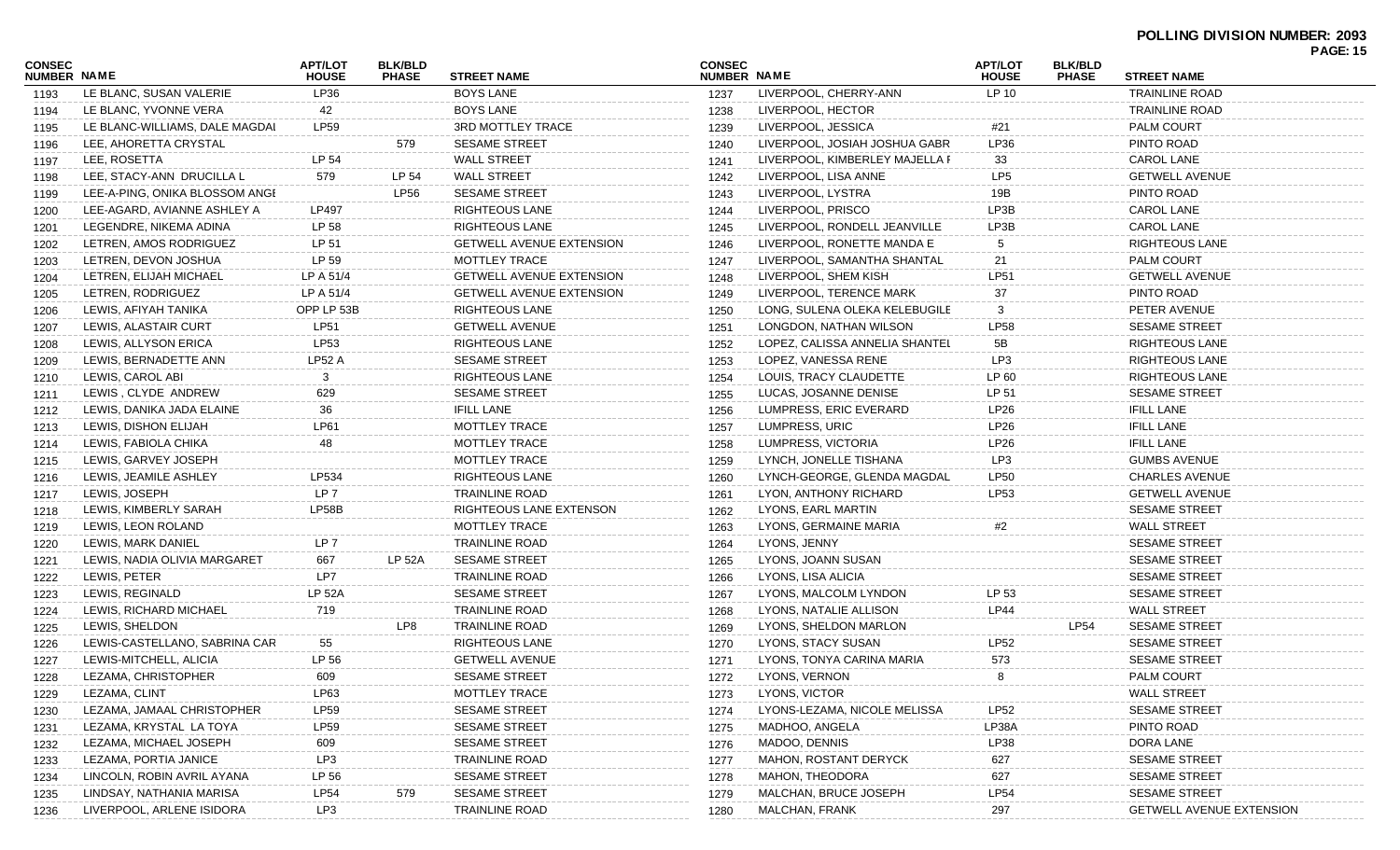|                              |                               |                                |                                |                                 |                              |                                |                                |                                |                                 | <b>PAGE: 10</b> |
|------------------------------|-------------------------------|--------------------------------|--------------------------------|---------------------------------|------------------------------|--------------------------------|--------------------------------|--------------------------------|---------------------------------|-----------------|
| <b>CONSEC</b><br>NUMBER NAME |                               | <b>APT/LOT</b><br><b>HOUSE</b> | <b>BLK/BLD</b><br><b>PHASE</b> | <b>STREET NAME</b>              | <b>CONSEC</b><br>NUMBER NAME |                                | <b>APT/LOT</b><br><b>HOUSE</b> | <b>BLK/BLD</b><br><b>PHASE</b> | <b>STREET NAME</b>              |                 |
| 1281                         | MALCHAN, GALE SHARON          | 1617                           |                                | <b>GETWELL AVENUE EXTENSION</b> | 1325                         | MARTINEZ-CASTELLO, RACHEL C    | LP52                           |                                | <b>CHARLES AVENUE</b>           |                 |
| 1282                         | MALCHAN, JEFFREY JOSEPH       | LP52A                          |                                | <b>CHURCH STREET</b>            | 1326                         | MARTINEZ-CUST, NAOMI VENECIA   | <b>LP52</b>                    |                                | <b>CHARLES AVENUE</b>           |                 |
| 1283                         | MALCHAN, JUNIOR               | LP51A                          |                                | <b>GETWELL AVENUE EXTENSION</b> | 1327                         | MARTINEZ-CUST, NATHANIEL SHAW  | LP <sub>3</sub>                |                                | <b>CHARLES AVENUE</b>           |                 |
| 1284                         | MALCHAN, MALCOLM RICHARD      | LOT 61                         | OPP LP 53                      | <b>GETWELL AVENUE</b>           | 1328                         | MARYEUN, CINDY AFIYA           |                                |                                | <b>GETWELL AVENUE EXTENSION</b> |                 |
| 1285                         | MALCHAN, MELISSA KIMBERLY M   | 52A                            |                                | <b>SESAME STREET</b>            | 1329                         | MARYEUN, STEPHEN               |                                | LPA51/4                        | <b>GETWELL AVENUE EXTENSION</b> |                 |
| 1286                         | MALCHAN, NICOLE LIZ           | 296                            |                                | <b>GETWELL AVENUE EXTENSION</b> | 1330                         | <b>MARYEUN, VICTOR EUGENE</b>  | 292                            |                                | <b>GETWELL AVENUE EXTENSION</b> |                 |
| 1287                         | MALCHAN, PEARL ROSALIE        | LP 53                          |                                | <b>GETWELL AVENUE</b>           | 1331                         | MASSY, JOANNE ELMINA           | 53                             |                                | <b>CHARLES AVENUE</b>           |                 |
| 1288                         | MALCHAN, ROBERT NESTER        | 1671                           |                                | <b>GETWELL AVENUE</b>           | 1332                         | MASSY, LAURA NAOMI             | LP 53                          |                                | <b>CHARLES AVENUE</b>           |                 |
| 1289                         | MALCHAN, SHANAD SAMUEL SHANI  | 33                             |                                | <b>HAPPY HILL</b>               | 1333                         | MASSY-JAMES, TAMIKA ADANA      |                                | 662                            | <b>CHURCH STREET</b>            |                 |
| 1290                         | MALCHAN, SHAQUILLE SHANADO S  | #33                            |                                | <b>HAPPY HILL</b>               | 1334                         | MATAMORO, DOLLY                | LP 413                         |                                | <b>TRAINLINE ROAD</b>           |                 |
| 1291                         | MALCHAN, TRACY-ANN ALICIA     | 296                            |                                | <b>GETWELL AVENUE EXTENSION</b> | 1335                         | MATAMORO, JUNIOR MICHAEL       | #747                           |                                | <b>PALM COURT</b>               |                 |
| 1292                         | MALCHAN-COLDEIRA, KIM FELICIA |                                |                                | <b>GETWELL AVENUE EXTENSION</b> | 1336                         | MATAMORO, KEON KEVON           | LP9                            |                                | <b>TRAINLINE ROAD</b>           |                 |
| 1293                         | MALCHAN-THOMAS, HELEN VERON   | LP 53                          |                                | <b>GETWELL AVENUE</b>           | 1337                         | MATAMORO, SHEVON ALISTER       | LP8                            |                                | <b>PALM COURT</b>               |                 |
| 1294                         | MANNETTE, ZANE CARVER DAVID   |                                | LP59                           | MOTTLEY TRACE                   | 1338                         | MATAMORO, STEFON FRANKLYN      | LP8                            |                                | <b>PALM COURT</b>               |                 |
| 1295                         | MARAJ, ASHLEY KAJOL           | $LP$ #8 $B$                    |                                | PALM COURT                      | 1339                         | MATAMORO, STEVE                | LP8                            |                                | PALM COURT                      |                 |
| 1296                         | MARAJ, CHRISHEN               | 728                            |                                | PALM COURT                      | 1340                         | MATHIAS, AKEEL GEON ANTHONY    | LP26                           | 44                             | <b>IFILL LANE</b>               |                 |
| 1297                         | MARAJ, KEVIN KHIMRAJ          | LP <sub>2</sub>                |                                | PALM COURT                      | 1341                         | MATTHEW, ANTHONY               | LP 46                          |                                | PINTO ROAD                      |                 |
| 1298                         | MARAJ, MOSES                  | LP <sub>2</sub>                |                                | PALM COURT                      | 1342                         | MATTHEWS, ARIEL REAH           | #498                           |                                | <b>RIGHTEOUS LANE</b>           |                 |
| 1299                         | MARAJ, NICOLE                 | #23                            |                                | PALM COURT                      | 1343                         | MATTHEWS, NOLAN KERWIN CHRIS   | 396                            |                                | <b>RIGHTEOUS LANE</b>           |                 |
| 1300                         | MARAJ, RISHI ROGER            | LP8B                           |                                | PALM COURT                      | 1344                         | <b>MATTHEWS, REON ROBERT</b>   |                                | 398                            | RIGHTEOUS LANE EXTENSON         |                 |
| 1301                         | MARCANO, DELPHINA             | LP 59                          |                                | <b>RIGHTEOUS LANE</b>           | 1345                         | MATTHEWS, YUKLIN LOVERN        | #35                            |                                | PINTO ROAD                      |                 |
| 1302                         | MARCANO, LESLEY-ANN LOIS      |                                |                                | <b>WALL STREET</b>              | 1346                         | MATTHEWS- DE VERTEUIL, JILLEEN |                                | <b>LP57</b>                    | CASTELLANO AVENUE               |                 |
| 1303                         | MARCELLE, JENIELLE CURLENE    | <b>LP55</b>                    |                                | <b>SESAME STREET</b>            | 1347                         | MAXWELL, SUE YOUNG OLIVE       | LP52                           |                                | <b>GETWELL AVENUE EXTENSION</b> |                 |
| 1304                         | MARCELLE, MARVA               | 588                            |                                | <b>SESAME STREET</b>            | 1348                         | MAYERS, CHRISTOPHER IRVIN      | LP10                           |                                | <b>TRAINLINE ROAD</b>           |                 |
| 1305                         | MARCELLE, MAURICE             | 21                             |                                | MOTTLEY TRACE                   | 1349                         | MAYERS, DAVID MICHAEL          | <b>LP10</b>                    |                                | <b>TRAINLINE ROAD</b>           |                 |
| 1306                         | MARCELLE, TARA MARY           |                                | 21                             | MOTTLEY TRACE                   | 1350                         | MAYERS, ELIZABETH CATHERINE    | LP 10                          |                                | TRAINLINE ROAD                  |                 |
| 1307                         | MARCHAN, CHERRYANN            | <b>LP51</b>                    |                                | MOTTLEY TRACE                   | 1351                         | MAYERS, JEROME RONALD C        | LP 10                          |                                | <b>TRAINLINE ROAD</b>           |                 |
| 1308                         | MARCIAL, CHARLTON G           | LP 58                          |                                | MOTTLEY TRACE                   | 1352                         | MAYERS, RICHARD JOSEPH IRVIN   | LP16                           |                                | <b>TRAINLINE ROAD</b>           |                 |
| 1309                         | MARIN, KIRWYN PATRICK         | -5                             |                                | <b>GETWELL AVENUE</b>           | 1353                         | MAYERS, SEAN CHRISTOPHER       | LP10                           |                                | <b>TRAINLINE ROAD</b>           |                 |
| 1310                         | MARK-PILGRIM, ANN             | LP 53                          |                                | <b>CHARLES AVENUE</b>           | 1354                         | MAYNARD, JULIE INDIRA          |                                |                                | <b>IFILL LANE</b>               |                 |
| 1311                         | MARLUN, BARRY                 | <b>LP26</b>                    |                                | <b>IFILL LANE</b>               | 1355                         | MC CARTHY, KEITH               | 31                             |                                | PINTO ROAD                      |                 |
| 1312                         | <b>MARLUN, BRUCE ANCIL</b>    |                                | 381                            | <b>IFILL LANE</b>               | 1356                         | MC CARTHY, LENNY VICTOR        | #31                            |                                | PINTO ROAD                      |                 |
| 1313                         | MARLUN, MARIA MYRON           | LP26                           |                                | <b>IFILL LANE</b>               | 1357                         | MC CARTHY, LEONARD V           | 31                             |                                | PINTO ROAD                      |                 |
| 1314                         | MARLUN, RYAN COLIN            |                                | 381                            | <b>IFILL LANE</b>               | 1358                         | MC CARTHY, LUNIS HELEN         | 31                             |                                | PINTO ROAD                      |                 |
| 1315                         | MARTIN, MARILYN               | LOT344                         |                                | <b>SECOND STREET</b>            | 1359                         | MC CARTHY, PETER               | 31                             |                                | PINTO ROAD                      |                 |
| 1316                         | MARTIN, SHAWN PHILMORE        | 57                             |                                | MOTTLEY TRACE                   | 1360                         | MC CARTHY, SYLVIA YUKMOY       | 31                             |                                | PINTO ROAD                      |                 |
| 1317                         | MARTIN-SAHIBDEEN, ALESHA S    | LP52                           |                                | <b>GETWELL AVENUE</b>           | 1361                         | MC CASKIE, RANDOLPH            |                                |                                | <b>TRAINLINE ROAD</b>           |                 |
| 1318                         | MARTINEZ, ADRIAN ANTHONY NICH | #51                            |                                | <b>SESAME STREET</b>            | 1362                         | MC CAVE, AUGUSTUS              | <b>LP56</b>                    |                                | <b>RIGHTEOUS LANE</b>           |                 |
| 1319                         | MARTINEZ, CLAUDIA             | LP 52                          |                                | <b>CHARLES AVENUE</b>           | 1363                         | MC CAVE, MISHAEL PAUL          | LP 57                          |                                | <b>RIGHTEOUS LANE</b>           |                 |
| 1320                         | MARTINEZ, EREMENTINA          | LP46                           |                                | PINTO ROAD                      | 1364                         | MC CLOUD, KRISHNAWTI           | LP26                           |                                | <b>IFILL LANE</b>               |                 |
| 1321                         | MARTINEZ, KERRON PHILLIP      | LOT615                         |                                | <b>SESAME STREET</b>            | 1365                         | MC CLOUD, MICHELLE-ANNE        | LP26E                          |                                | <b>IFILL LANE</b>               |                 |
| 1322                         | MARTINEZ, LAURENCIA           | -51                            |                                | <b>SESAME STREET</b>            | 1366                         | MC CLOUD, NICHELLE JOANNE      | LP29E                          |                                | <b>IFILL LANE</b>               |                 |
| 1323                         | MARTINEZ, NICOLETTE REBEKAH C | LP <sub>3</sub>                |                                | <b>CHARLES AVENUE</b>           | 1367                         | MC GILLIVRAY, KAYLA CHANTAL    | LP54                           |                                | <b>GETWELL AVENUE</b>           |                 |
| 1324                         | MARTINEZ, VINN FRANCIS        | <b>LP52</b>                    |                                | <b>CHARLES AVENUE</b>           | 1368                         | MC INNISS, CARISSA NIDATAH T   | 10                             |                                | <b>RIGHTEOUS LANE</b>           |                 |
|                              |                               |                                |                                |                                 |                              |                                |                                |                                |                                 |                 |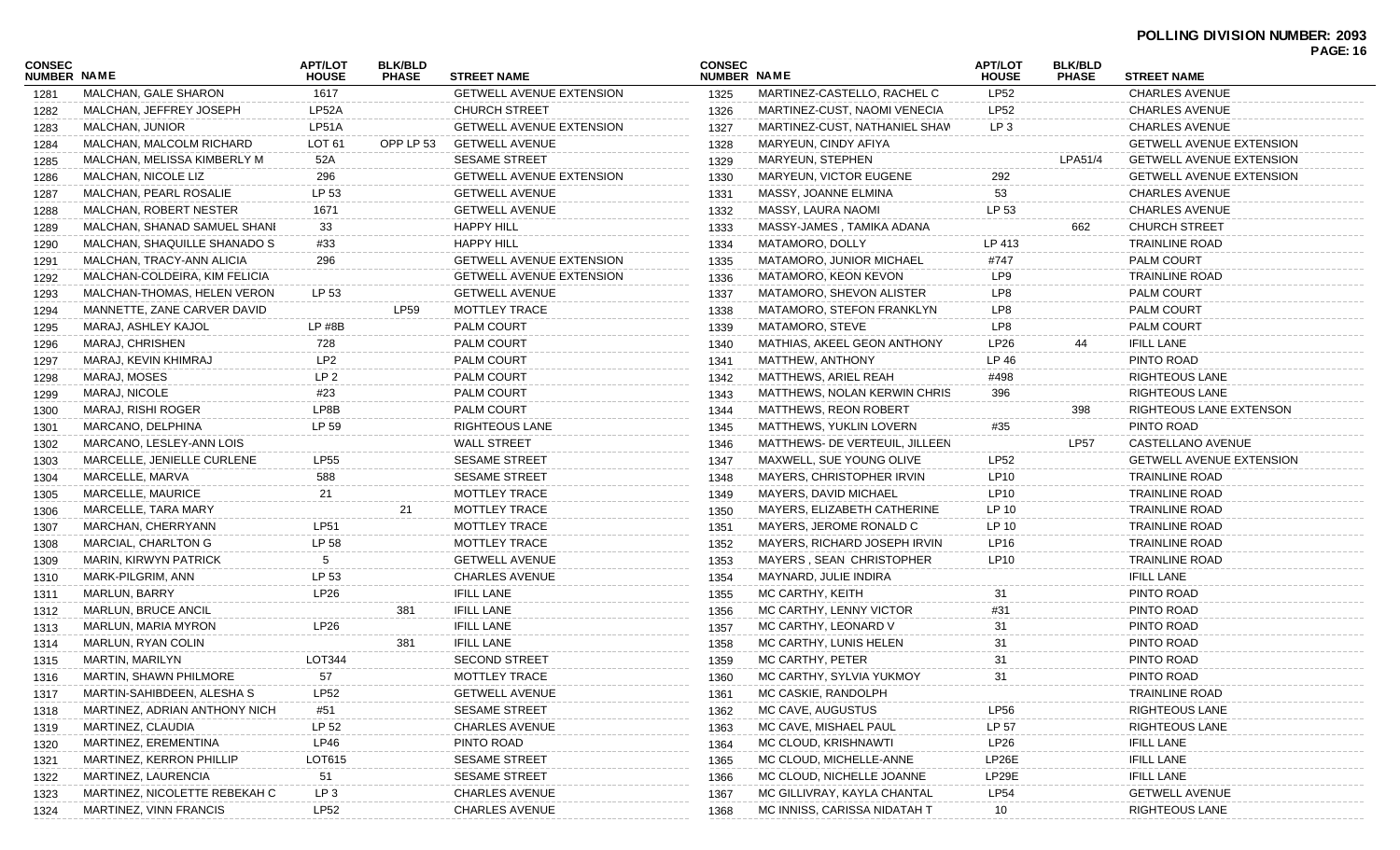|                              |                                |                         |                                |                                 |                              |                               |                                |                                |                         | <b>PAGE: 17</b> |
|------------------------------|--------------------------------|-------------------------|--------------------------------|---------------------------------|------------------------------|-------------------------------|--------------------------------|--------------------------------|-------------------------|-----------------|
| <b>CONSEC</b><br>NUMBER NAME |                                | APT/LOT<br><b>HOUSE</b> | <b>BLK/BLD</b><br><b>PHASE</b> | <b>STREET NAME</b>              | <b>CONSEC</b><br>NUMBER NAME |                               | <b>APT/LOT</b><br><b>HOUSE</b> | <b>BLK/BLD</b><br><b>PHASE</b> | <b>STREET NAME</b>      |                 |
| 1369                         | MC INNISS, CILIA MAGDALEN      | LP53                    |                                | <b>RIGHTEOUS LANE</b>           | 1413                         | MILLETTE, MARCUS CHRISTAN     | #262                           |                                | <b>GETWELL AVENUE</b>   |                 |
| 1370                         | MC INNISS, DAVE                | <b>LP53</b>             |                                | <b>RIGHTEOUS LANE</b>           | 1414                         | MILLETTE, MEGAN-ROSE          | 262                            |                                | <b>GETWELL AVENUE</b>   |                 |
| 1371                         | MC INNISS, DEION KEERNELL S    | LP53                    |                                | <b>RIGHTEOUS LANE</b>           | 1415                         | MILLETTE-LOVELL, MARGARET MAF | LP54 #1671                     |                                | <b>GETWELL AVENUE</b>   |                 |
| 1372                         | MC INNISS, MEORIL              | LP32                    |                                | <b>RIGHTEOUS LANE</b>           | 1416                         | MILLETTE-VALENTINE, MARRIELLE | 262                            |                                | <b>GETWELL AVENUE</b>   |                 |
| 1373                         | MC INTYRE, KELVIN MARK         | <b>LP78</b>             |                                | <b>SESAME STREET</b>            | 1417                         | MILLINGTON, JAMOLL STEVE      | LP 27                          |                                | <b>CAROL LANE</b>       |                 |
| 1374                         | MC INTYRE, KEVI-ANN JAMELIA    | LP 58                   |                                | <b>SESAME STREET</b>            | 1418                         | MILLINGTON, MARCUS AARON      |                                | LP 8                           | <b>PALM COURT</b>       |                 |
| 1375                         | MC INTYRE, KEVIN SEPFANTUS     | LP 58                   |                                | <b>SESAME STREET</b>            | 1419                         | MILLINGTON, NICHOLAS EZEKIEL  | LP 64                          | 8                              | <b>PALM COURT</b>       |                 |
| 1376                         | MC KENZIE, ARIEL SPARKLE BLOSS | #1                      |                                | <b>RIGHTEOUS LANE</b>           | 1420                         | MILLINGTON, NIKOLAI JUBARI O  | 58 B                           |                                | RIGHTEOUS LANE EXTENSON |                 |
| 1377                         | MC KENZIE, AVANIL NEKETA       | #455                    |                                | <b>RIGHTEOUS LANE</b>           | 1421                         | MILLINGTON, SONNILLTON H      | LP23                           |                                | <b>CAROL LANE</b>       |                 |
| 1378                         | MC KENZIE, AYANA AKEILA        | - 1                     |                                | <b>RIGHTEOUS LANE</b>           | 1422                         | MILLINGTON, WAYNE             |                                |                                | <b>PALM COURT</b>       |                 |
| 1379                         | MC KENZIE, DAVID HAUNALD       | LP 50                   |                                | <b>RIGHTEOUS LANE</b>           | 1423                         | MITCHELL, AKEILA ONIKA        | LP 56                          |                                | <b>GETWELL AVENUE</b>   |                 |
| 1380                         | MC KENZIE, ERNESTINE ONIKA A   | 455                     |                                | <b>RIGHTEOUS LANE</b>           | 1424                         | MITCHELL, ARIANNE MARCIA      | 3B                             |                                | <b>CAROL LANE</b>       |                 |
| 1381                         | MC KENZIE, MARGARET ANN        |                         |                                | <b>SESAME STREET</b>            | 1425                         | MITCHELL, CARLYLE DEON        |                                |                                | CASTELLANO AVENUE       |                 |
| 1382                         | MC KENZIE, NEISHA CRYSTAL      |                         |                                | <b>RIGHTEOUS LANE</b>           | 1426                         | MITCHELL, DEVON COLIN         |                                |                                | CASTELLANO AVENUE       |                 |
| 1383                         | MC KENZIE, PATRICIA KATHLEEN   |                         |                                | <b>RIGHTEOUS LANE</b>           | 1427                         | MITCHELL, DEXTER HAYDEN       | LP3                            |                                | RIGHTEOUS LANE          |                 |
| 1384                         | MC KNIGHT-MC INTYRE, SHARON S  | LP 58                   |                                | <b>SESAME STREET</b>            | 1428                         | MITCHELL, DIANNE CARLENE      | <b>LP54</b>                    |                                | CASTELLANO AVENUE       |                 |
| 1385                         | MC MILLAN, ELVIS               | <b>LP56</b>             |                                | <b>GETWELL AVENUE</b>           | 1429                         | MITCHELL, FRANCIS STANFORD    | LP <sub>3</sub>                |                                | <b>CHARLES AVENUE</b>   |                 |
| 1386                         | MC MILLAN, KYLE JESSE          | LP 56                   |                                | <b>GETWELL AVENUE</b>           | 1430                         | MITCHELL, GABRIEL NIGEL       | LP53                           |                                | RIGHTEOUS LANE          |                 |
| 1387                         | MEDINA, DONNA                  | LP3                     |                                | <b>CAROL LANE</b>               | 1431                         | MITCHELL, HAMMOND FIESEL B    | <b>LP56</b>                    |                                | <b>GETWELL AVENUE</b>   |                 |
| 1388                         | MEDINA, ELENA KEILAN           | LP2/56                  |                                | <b>RIGHTEOUS LANE</b>           | 1432                         | MITCHELL, JAMILA AFIESHA      | <b>LP54</b>                    |                                | MOTTLEY TRACE           |                 |
| 1389                         | MEDINA, FABIAN                 | LP 54                   |                                | <b>RIGHTEOUS LANE</b>           | 1433                         | MITCHELL, MELISSA CRYSTAL     | LP 56                          |                                | CASTELLANO AVENUE       |                 |
| 1390                         | MEDINA, KEARN                  | LP2/56                  |                                | <b>RIGHTEOUS LANE</b>           | 1434                         | MITCHELL, MERLIN              | LPE26                          |                                | <b>IFILL LANE</b>       |                 |
| 1391                         | MEDINA, YOLANDE                | LP <sub>3</sub>         |                                | RIGHTEOUS LANE                  | 1435                         | MITCHELL, MICHAEL JOSEPH      | LP3                            |                                | CASTELLANO AVENUE       |                 |
| 1392                         | MELONEY, ANTHONY               |                         |                                | <b>GETWELL AVENUE EXTENSION</b> | 1436                         | MITCHELL, NIGEL GABRIEL       | LP 54                          |                                | <b>GETWELL AVENUE</b>   |                 |
| 1393                         | MELONEY, CURTIS                | #25                     |                                | <b>GETWELL AVENUE EXTENSION</b> | 1437                         | MITCHELL, NIGEL SHERWIN       | <b>LP54</b>                    | BLN6                           | RIGHTEOUS LANE          |                 |
| 1394                         | MELONEY, DANE                  | 233                     |                                | <b>GETWELL AVENUE</b>           | 1438                         | MITCHELL-HENDRICKSON, JENNY   | 8                              |                                | MOTTLEY TRACE           |                 |
| 1395                         | MELONEY, JESUS RAYOUL          | <b>LP56</b>             |                                | <b>GETWELL AVENUE</b>           | 1439                         | MOHAMMED, ADRIAN ZION KEVIN W | OPP. LP10                      |                                | <b>VALPARICO ROAD</b>   |                 |
| 1396                         | MELONEY, LYSTRA YVETTE         | 914                     |                                | <b>GETWELL AVENUE EXTENSION</b> | 1440                         | MOHAMMED, ALICIA TINIKA       | OPP LP 10                      |                                | <b>TRAINLINE ROAD</b>   |                 |
| 1397                         | MELONEY, MARK                  |                         |                                | <b>GETWELL AVENUE</b>           | 1441                         | MOHAMMED, CHRISTER LAUREN     | LP 10                          |                                | <b>TRAINLINE ROAD</b>   |                 |
| 1398                         | MELONEY, MOURA                 |                         | 25                             | <b>GETWELL AVENUE EXTENSION</b> | 1442                         | MOHAMMED, DONNA               | LP2#523                        |                                | <b>GUMBS AVENUE</b>     |                 |
| 1399                         | MELONY, KERON JEROME           | #243                    |                                | <b>GETWELL AVENUE EXTENSION</b> | 1443                         | MOHAMMED, JENNIFER ISHAH      |                                |                                | MOTTLEY TRACE           |                 |
| 1400                         | <b>MELONY, REGIS</b>           | 243                     |                                | <b>GETWELL AVENUE EXTENSION</b> | 1444                         | MOHAMMED, KHADIJAH            | LPA3                           |                                | <b>CAROL LANE</b>       |                 |
| 1401                         | MELVILLE, CURTIS NIGEL ROGER   | 1671                    |                                | <b>GETWELL AVENUE EXTENSION</b> | 1445                         | MOHAMMED, RACHEL ALTHEA       |                                |                                | <b>MARY D STREET</b>    |                 |
| 1402                         | MENDOZA, NEKEISHA GABRIELLA    | # 22                    |                                | PINTO ROAD                      | 1446                         | MOHAMMED, SHAFICK             | LP10                           |                                | <b>TRAINLINE ROAD</b>   |                 |
| 1403                         | MENDOZA, NICOLE MARLISHA       | 23                      |                                | PINTO ROAD                      | 1447                         | MOHAMMED, WHITNEY TINELLE     | OPP LP 10                      |                                | <b>VALPARICO ROAD</b>   |                 |
| 1404                         | MENDOZA, ROSLYN                | 23                      |                                | PINTO ROAD                      | 1448                         | MOHAN, GABRIEL                | LP38                           |                                | PINTO ROAD              |                 |
| 1405                         | METIVIER, ONELLIA ARIELLE      | #16                     |                                | <b>PALM COURT</b>               | 1449                         | MOORE, CARLTON                | #10                            |                                | <b>RIGHTEOUS LANE</b>   |                 |
| 1406                         | MILLARD, JEROME MOSES          | -9                      |                                | <b>IFILL LANE</b>               | 1450                         | MOORE, STEPHEN DOMINIC        |                                | <b>LP52</b>                    | MOTTLEY TRACE           |                 |
| 1407                         | MILLER, ALYSHA DARINA          | LP#4                    |                                | <b>TRAINLINE ROAD</b>           | 1451                         | MOORE, STEPHON DANIEL         | 6                              |                                | MOTTLEY TRACE           |                 |
| 1408                         | MILLER, ANDY DESMOND           | <b>LOT 408</b>          | 50                             | <b>IFILL LANE</b>               | 1452                         | MOORE, STEVE ANTHONY          | LP 55                          |                                | <b>SESAME STREET</b>    |                 |
| 1409                         | MILLER, BRANDON ISAIAH         | $LPH-26$                |                                | <b>IFILL LANE</b>               | 1453                         | MOORE, TANISHA ANASTASIA AFIA | 588                            | LP 55                          | <b>SESAME STREET</b>    |                 |
| 1410                         | MILLER, NATALIE LAVERNE        | 408                     |                                | <b>IFILL LANE</b>               | 1454                         | MOOTILAL, ADRIAN JONATHAN A   |                                | LPA3                           | CAROL LANE              |                 |
| 1411                         | MILLETTE, CELESTE              | 262                     |                                | <b>GETWELL AVENUE</b>           | 1455                         | MORENO, ABIGAIL MARIETTE      |                                |                                | MOTTLEY TRACE           |                 |
| 1412                         | MILLETTE, DANIELLA SHAKIEL     | 262                     |                                | <b>GETWELL AVENUE</b>           | 1456                         | MORENO, BENEDICT              |                                |                                | MOTTLEY TRACE           |                 |
|                              |                                |                         |                                |                                 |                              |                               |                                |                                |                         |                 |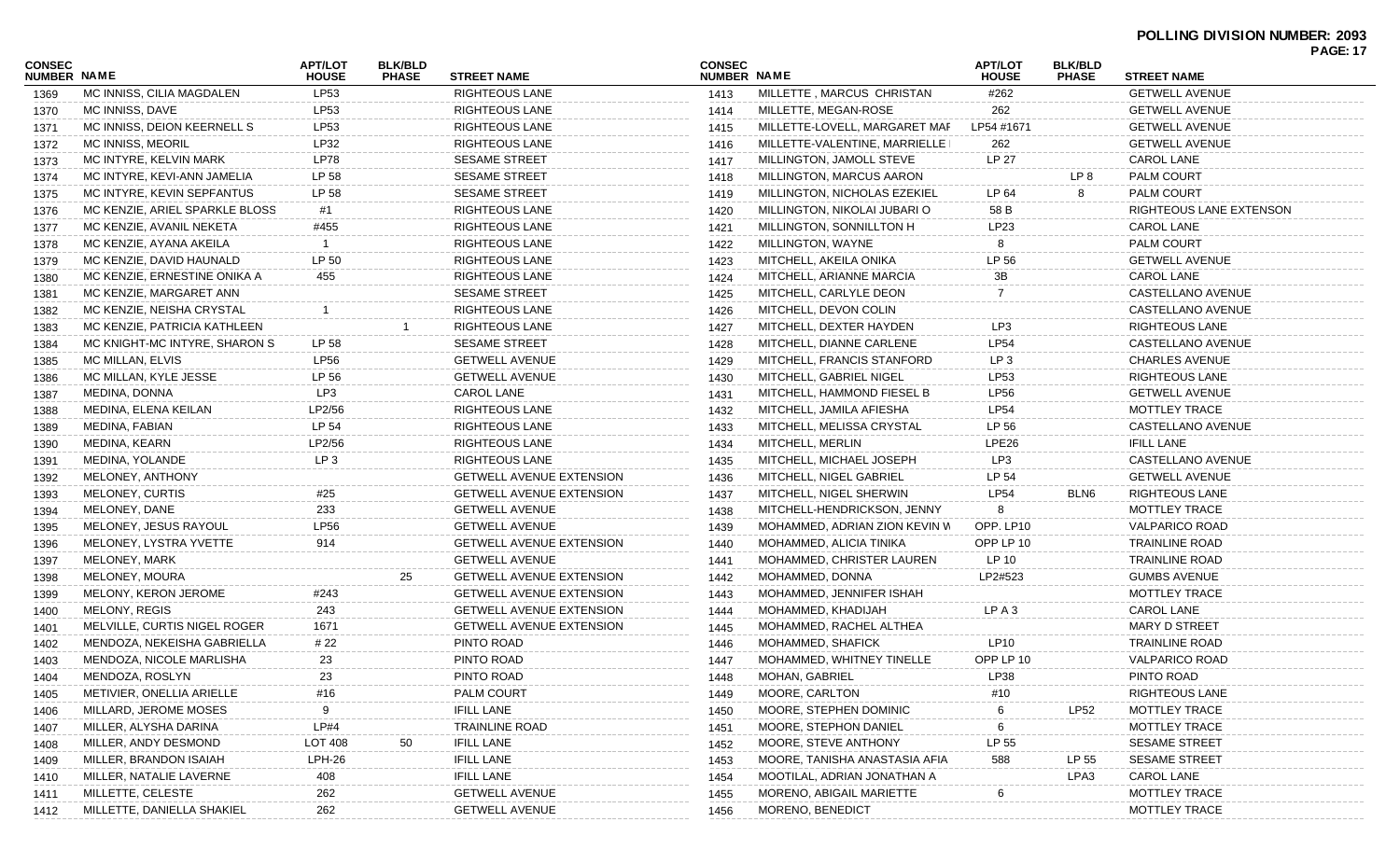### **POLLING DIVISION NUMBER: 2093**

| <b>CONSEC</b><br>NUMBER NAME |                               | <b>APT/LOT</b><br><b>HOUSE</b> | <b>BLK/BLD</b><br><b>PHASE</b> | <b>STREET NAME</b>    | <b>CONSEC</b><br>NUMBER NAME |                                | <b>APT/LOT</b><br><b>HOUSE</b> | <b>BLK/BLD</b><br><b>PHASE</b> | <b>STREET NAME</b>      |
|------------------------------|-------------------------------|--------------------------------|--------------------------------|-----------------------|------------------------------|--------------------------------|--------------------------------|--------------------------------|-------------------------|
| 1457                         | MORENO, GABRIEL               | <b>LP52</b>                    |                                | MOTTLEY TRACE         | 1501                         | NORAY, NIKITA KERR             | LP3                            |                                | RIGHTEOUS LANE EXTENSON |
| 1458                         | MORGAN, EDWARD                | $\overline{7}$                 |                                | <b>RIGHTEOUS LANE</b> | 1502                         | NORAY-THOMPSON, GRACE          | LP <sub>3</sub>                |                                | RIGHTEOUS LANE          |
| 1459                         | MORRIS, ANCIL KESTON          | <b>LP59</b>                    |                                | MOTTLEY TRACE         | 1503                         | NOREIGA, JAYDENE CHRISTINA     | LP53                           |                                | <b>SESAME STREET</b>    |
| 1460                         | MORRIS, ANDREW WAYNE          | 59                             |                                | MOTTLEY TRACE         | 1504                         | NOREIGA, RANDY MARLON          | 577                            |                                | <b>SESAME STREET</b>    |
| 1461                         | MORRIS, ANN-MARIE PATRICIA G  | LP 60                          |                                | MOTTLEY TRACE         | 1505                         | NOREIGA, TIMOTHY               | 577                            |                                | <b>SESAME STREET</b>    |
| 1462                         | MORRIS, JEVAN MITCHUM STEVE   | $16 - 18$                      |                                | <b>IFILL LANE</b>     | 1506                         | NOREIGA-STEPHEN, JO DENE M     | LP 53                          |                                | <b>SESAME STREET</b>    |
| 1463                         | MORRIS, MERLINA KATHYANN      | LP26                           |                                | <b>IFILL LANE</b>     | 1507                         | NORIEGA-MITCHELL, KATHLEEN     | LP 59                          |                                | <b>RIGHTEOUS LANE</b>   |
| 1464                         | MORRIS, MITCHUM STEVE         | $16 - 18$                      |                                | <b>IFILL LANE</b>     | 1508                         | NOTTINGHAM, ADAFIH LATIFA ADEC | LP #53-1                       |                                | <b>MARY D STREET</b>    |
| 1465                         | MOSELEY, CARESE ALYSSA        | 725                            |                                | PALM COURT            | 1509                         | NURSE, SHELDON                 | LP 56                          |                                | <b>GETWELL AVENUE</b>   |
| 1466                         | MOTILAL, LALCHAN              | LP 10                          |                                | <b>VALPARICO ROAD</b> | 1510                         | O'BRADY, CURTIS ANTHONY        | LP 35                          |                                | PINTO ROAD              |
| 1467                         | MOTTLEY, GEETA                | 10                             |                                | PINTO ROAD            | 1511                         | O'BRADY, PATRICIA BIBIANA      | LP 35                          |                                | PINTO ROAD              |
| 1468                         | MOTTLEY, JONATHAN ANDRÉ       | LOT <sub>10</sub>              |                                | PINTO ROAD            | 1512                         | O'BRIEN, BRITNEY AYANA RACHEL  |                                | <b>LP58</b>                    | <b>GETWELL AVENUE</b>   |
| 1469                         | MOTTLEY, SAMUEL JAMES         | LOT #10                        |                                | PINTO ROAD            | 1513                         | O'CONNOR, ALEX MATTHEW         | LP <sub>2/2</sub>              |                                | <b>PALM COURT</b>       |
| 1470                         | MURPHY, KERRON RONDELL        | 10                             |                                | <b>PALM COURT</b>     | 1514                         | O'CONNOR, AVRIL KATHYANN       | LP8B                           |                                | <b>PALM COURT</b>       |
| 1471                         | MURPHY, TARYN CHARITY KALEA   | 10                             |                                | PALM COURT            | 1515                         | O'CONNOR, BRANDON TEDDY        | 741                            |                                | <b>PALM COURT</b>       |
| 1472                         | MURPHY, TERRELL MISHAEL KYLE  | 10                             |                                | <b>PALM COURT</b>     | 1516                         | O'CONNOR, CORDELL ANDELL       | #14                            |                                | <b>PALM COURT</b>       |
| 1473                         | MURPHY, TI SHANNA NAOMI KAYLA |                                | PO BOX 10                      | PALM COURT            | 1517                         | O'CONNOR, DAMON WADE JUDE      | #58                            |                                | <b>IFILL LANE</b>       |
| 1474                         | MURRAY, JEROME DENZEL         | LP#57                          |                                | RIGHTEOUS LANE        | 1518                         | O'CONNOR, GRACE                |                                |                                | <b>TRAINLINE ROAD</b>   |
| 1475                         | MURRAY, MAURICE JESSE         | <b>LP55</b>                    |                                | <b>GETWELL AVENUE</b> | 1519                         | O'CONNOR, GREGORY              | 23                             |                                | PINTO ROAD              |
| 1476                         | NANCIS, CELINA CHRISTINE A    | 6A                             |                                | <b>RIGHTEOUS LANE</b> | 1520                         | O'CONNOR, MARVIN KEVIN         | 741                            |                                | <b>PALM COURT</b>       |
| 1477                         | NANCIS, LITISHA TIFFANIE R    | #6A                            |                                | <b>RIGHTEOUS LANE</b> | 1521                         | O'CONNOR, RICHARD CAYGAN       |                                | LP741                          | PALM COURT              |
| 1478                         | NANCIS, OLAN GLENTON          | 6A                             |                                | <b>RIGHTEOUS LANE</b> | 1522                         | OGISTE, DESIREE DIANNE         | <b>LP56</b>                    |                                | RIGHTEOUS LANE          |
| 1479                         | NANCIS, TISHA MONIQUE OLANDA  | 6A                             | OPP LP 51                      | <b>RIGHTEOUS LANE</b> | 1523                         | OGISTE, LAUREN CAMILLE         | LP26                           |                                | <b>IFILL LANE</b>       |
| 1480                         | NANCOO, MICHELLE              | 613                            |                                | <b>SESAME STREET</b>  | 1524                         | OGISTE, LESLIE-ANN THERESA     | LP26                           |                                | <b>IFILL LANE</b>       |
| 1481                         | NARINE, CATHERINE             | LP <sub>3</sub>                |                                | <b>RIGHTEOUS LANE</b> | 1525                         | OGISTE, LISA NARDALIE          | 26                             |                                | <b>IFILL LANE</b>       |
| 1482                         | NARINE, SAMUEL                | LP 95                          |                                | <b>RIGHTEOUS LANE</b> | 1526                         | OGISTE, MARIA                  | LP26                           | 44                             | <b>IFILL LANE</b>       |
| 1483                         | NARINE, SANDRA                |                                |                                | <b>RIGHTEOUS LANE</b> | 1527                         | OGISTE-MC CAVE, CHERYL         |                                | LP 56                          | <b>RIGHTEOUS LANE</b>   |
| 1484                         | NARINE, SHAFFINA              | 57                             |                                | <b>SESAME STREET</b>  | 1528                         | OLIVER, CALISHA STEPHANIE N    | LP 26-1                        |                                | <b>IFILL LANE</b>       |
| 1485                         | NARINE, STEPHEN RISHI         | <b>LP57</b>                    |                                | <b>SESAME STREET</b>  | 1529                         | OLIVER, CARLYLE PAUL           | <b>LP50</b>                    |                                | <b>IFILL LANE</b>       |
| 1486                         | NAVAS, SHERWYN GERSEN         | <b>LP21</b>                    |                                | <b>RIGHTEOUS LANE</b> | 1530                         | OLIVIER, MARVIN ALFONZO        | LP 52/1                        |                                | <b>CHURCH STREET</b>    |
| 1487                         | NECKCHUDDY, SARAH INDRA       | LP 56                          |                                | <b>RIGHTEOUS LANE</b> | 1531                         | OLIVIRRIE-ROBINSON, CLARITA    | LP3                            |                                | CASTELLANO AVENUE       |
| 1488                         | NECKCHUDDY-PHILLIP, SHERRY G  | LP 56                          |                                | <b>RIGHTEOUS LANE</b> | 1532                         | OSBOURNE, ALLISON              | LP 27                          |                                | <b>IFILL LANE</b>       |
| 1489                         | NEDD-EDWARDS, CLAUDETTE B     | 28                             |                                | <b>IFILL LANE</b>     | 1533                         | OSBOURNE, JIMMY JULIAN         | LP 27                          |                                | <b>IFILL LANE</b>       |
| 1490                         | NELSON, ALESHA CASSIDY VENUS  | LP 56                          |                                | <b>SESAME STREET</b>  | 1534                         | OSBOURNE, PRINCESS AALIYAH     | LP H-26                        |                                | <b>IFILL LANE</b>       |
| 1491                         | NELSON, VENESSA NATALIE       | <b>LP56</b>                    |                                | <b>SESAME STREET</b>  | 1535                         | OTTLEY, AKEL AYODELE           |                                | 54                             | <b>IFILL LANE</b>       |
| 1492                         | NICHOLAS, JOSEPH              | LP36                           |                                | PINTO ROAD            | 1536                         | PACHECO, TERON JASON KENNY     | 539                            |                                | <b>WALL STREET</b>      |
| 1493                         | NICHOLAS, SEAN ANTHONY        | LP36                           |                                | PINTO ROAD            | 1537                         | PALTOO, JENNIFER SANMATEE      | LP10                           |                                | <b>TRAINLINE ROAD</b>   |
| 1494                         | NILES, KEDON LIAM STEFON      | 26                             |                                | RIGHTEOUS LANE        | 1538                         | PAMPHILE, JOEANNA SHERENE      | 633                            |                                | <b>MARY D STREET</b>    |
| 1495                         | NILES, WILLARD ANISH ANDREW   | 26                             |                                | RIGHTEOUS LANE        | 1539                         | PAMPHILLE, CZRINE              |                                | LP9                            | <b>TRAINLINE ROAD</b>   |
| 1496                         | NORAY, ANDREW JASON           | 41                             |                                | <b>IFILL LANE</b>     | 1540                         | PAMPHILLE, DEVON               | 98                             |                                | <b>TRAINLINE ROAD</b>   |
| 1497                         | NORAY, CLARENCE               | LP26                           |                                | <b>IFILL LANE</b>     | 1541                         | PAMPHILLE, GREGORY             | LP9                            |                                | TRAINLINE ROAD          |
| 1498                         | NORAY, COREY KAREEM           | LP <sub>3</sub>                |                                | RIGHTEOUS LANE        | 1542                         | PAMPHILLE, MARGARET            | LP9                            |                                | TRAINLINE ROAD          |
|                              | NORAY, FRANKLYN EUGENE        | LP 26                          |                                | <b>IFILL LANE</b>     | 1543                         | PAMPHILLE, MATTHEW             | LP9                            |                                | TRAINLINE ROAD          |
| 1499                         | NORAY, HADASSAH MICHAL        | 41                             |                                | <b>IFILL LANE</b>     |                              | PAMPHILLE, MAXINE RACHAEL      | LP 9                           |                                | TRAINLINE ROAD          |
| 1500                         |                               |                                |                                |                       | 1544                         |                                |                                |                                |                         |

**PAGE: 18**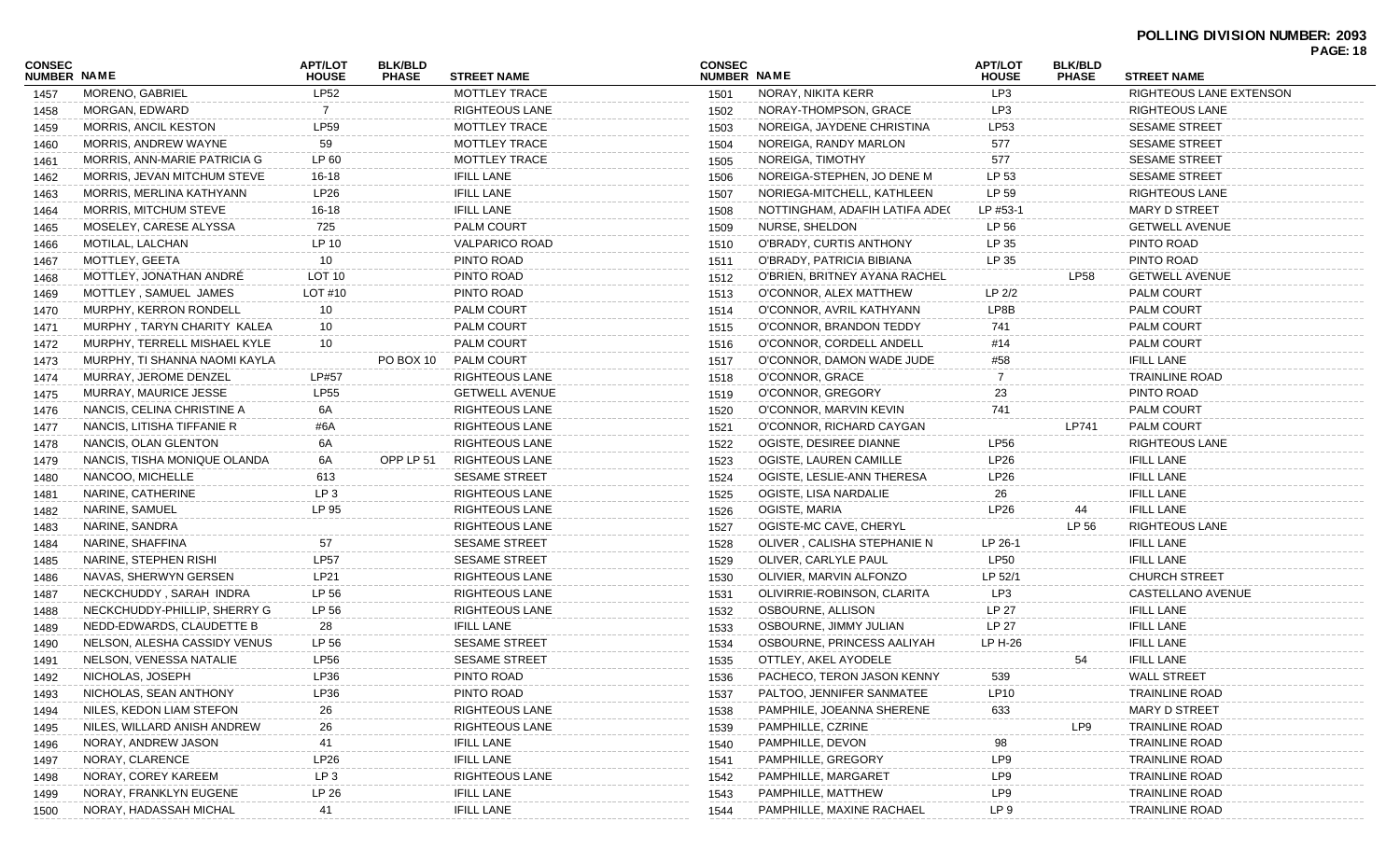|                              |                               |                                |                                |                                 |                              |                               |                                |                                |                         | <b>PAGE: 19</b> |
|------------------------------|-------------------------------|--------------------------------|--------------------------------|---------------------------------|------------------------------|-------------------------------|--------------------------------|--------------------------------|-------------------------|-----------------|
| CONSEC<br><b>NUMBER NAME</b> |                               | <b>APT/LOT</b><br><b>HOUSE</b> | <b>BLK/BLD</b><br><b>PHASE</b> | <b>STREET NAME</b>              | <b>CONSEC</b><br>NUMBER NAME |                               | <b>APT/LOT</b><br><b>HOUSE</b> | <b>BLK/BLD</b><br><b>PHASE</b> | <b>STREET NAME</b>      |                 |
| 1545                         | PAMPHILLE, SEVERINE           | LP9                            |                                | <b>TRAINLINE ROAD</b>           | 1589                         | PAUL, ELIZABETH DIANNE        | <b>LP59</b>                    |                                | <b>RIGHTEOUS LANE</b>   |                 |
| 1546                         | PAMPONETTE, CINDY JOSANNE     | 1671                           |                                | <b>GETWELL AVENUE EXTENSION</b> | 1590                         | PAUL, ELIZABETH KADIJAH       | LP 59 B                        |                                | MARY D STREET           |                 |
| 1547                         | PAMPONETTE, LENOR             | LP 7                           |                                | <b>TRAINLINE ROAD</b>           | 1591                         | PAUL, ERICA ELIZABETH         |                                |                                | <b>GETWELL AVENUE</b>   |                 |
| 1548                         | PAPONETTE, ADRIAN AARON       | 757                            |                                | <b>TRAINLINE ROAD</b>           | 1592                         | PAUL, FRANCIS                 | LOT 624                        |                                | <b>MARY D STREET</b>    |                 |
| 1549                         | PAPONETTE, ANNA               |                                |                                | <b>SECOND STREET</b>            | 1593                         | PAUL, GLORIA GREGORIA         | LP 38                          |                                | <b>ATWELL LANE</b>      |                 |
| 1550                         | PAPONETTE, DARYL              | <b>LP10</b>                    |                                | <b>IFILL LANE</b>               | 1594                         | PAUL, ISAIAH STEPHEN ELIAS    | LP59B                          |                                | MARY D STREET           |                 |
| 1551                         | PAPONETTE, JULIAN             |                                |                                | <b>IFILL LANE</b>               | 1595                         | PAUL, JADA LUVERN SHERNELL    | 513                            |                                | CASTELLANO AVENUE       |                 |
| 1552                         | PAPONETTE, KERN CURT          | 25                             |                                | <b>GETWELL AVENUE EXTENSION</b> | 1596                         | PAUL, JULIANA                 | 673                            |                                | <b>ATWELL LANE</b>      |                 |
| 1553                         | PAPONETTE, NEIL NICHOLAS      | <b>LP26</b>                    |                                | <b>IFILL LANE</b>               | 1597                         | PAUL, JUNIOR DEXTER           | LP 513                         |                                | CASTELLANO AVENUE       |                 |
| 1554                         | PAPONETTE, NOEL JOSEPH        | LP <sub>2</sub>                |                                | CASTELLANO AVENUE               | 1598                         | PAUL, KAYLENE                 | LP38                           |                                | PINTO ROAD              |                 |
| 1555                         | PAPONETTE, PATRICK            | <b>LP53</b>                    |                                | <b>RIGHTEOUS LANE</b>           | 1599                         | PAUL, LEVI CLARENCE           | 626                            |                                | <b>MARY D STREET</b>    |                 |
| 1556                         | PAPONETTE, RAYMOND            | LP126                          |                                | <b>IFILL LANE</b>               | 1600                         | PAUL, MICHAEL                 | LP38                           |                                | <b>ATWELL LANE</b>      |                 |
| 1557                         | PAPONETTE, REBEKAH JOY        | LP 53                          |                                | <b>RIGHTEOUS LANE</b>           | 1601                         | PAUL, MIDA JENELLE            | LP59                           |                                | RIGHTEOUS LANE EXTENSON |                 |
| 1558                         | PAPONETTE, RICHARD BRENDON    | LP9                            |                                | <b>TRAINLINE ROAD</b>           | 1602                         | PAUL, NATHAN KEIGAN           |                                | 626                            | MARY D STREET           |                 |
| 1559                         | PAPONETTE, SIMON JOSEPH       | LP63                           |                                | <b>MOTTLEY TRACE</b>            | 1603                         | PAUL, RIKA CANDACE DARCEL     | LP3B                           |                                | <b>CAROL LANE</b>       |                 |
| 1560                         | PAPONETTE, STEPHON TRISTAN F  |                                | <b>LP26</b>                    | <b>IFILL LANE</b>               | 1604                         | PAUL, ROY                     | <b>LP56</b>                    |                                | <b>RIGHTEOUS LANE</b>   |                 |
| 1561                         | PAPONETTE-HUTCHINS, BERNADIN  | LP <sub>26</sub>               |                                | <b>IFILL LANE</b>               | 1605                         | PAUL, SHAWN                   | <b>LP56</b>                    |                                | RIGHTEOUS LANE          |                 |
| 1562                         | PARGOO, DAVID                 |                                | 3                              | <b>CAROL LANE</b>               | 1606                         | PAUL, SHELDON                 | LP 25                          |                                | RIGHTEOUS LANE          |                 |
| 1563                         | PARKER, RICARDO               | #4                             |                                | PETER AVENUE                    | 1607                         | PAUL, SHERWIN DAMIEN          |                                | 513                            | CASTELLANO AVENUE       |                 |
| 1564                         | PASCAL, MARIANO               | LP 55                          |                                | <b>SESAME STREET</b>            | 1608                         | PAUL, VOARON MICHAEL          | LP 56                          |                                | <b>RIGHTEOUS LANE</b>   |                 |
| 1565                         | PASCALL, LILA                 | <b>LP56</b>                    |                                | <b>SESAME STREET</b>            | 1609                         | PAUL-SOOKLAL, LISA STACEY     | 3                              |                                | TRAINLINE ROAD          |                 |
| 1566                         | PASCALL-DECRANEY, MARIA       | <b>LP56</b>                    |                                | <b>SESAME STREET</b>            | 1610                         | PAUL-SORZANO, CHERRIE-ANN M   | #513                           |                                | CASTELLANO AVENUE       |                 |
| 1567                         | PASQUAL, DARREL RAYMOND       | LP 25                          |                                | RIGHTEOUS LANE                  | 1611                         | PEREIRA, CELESTINA            | LP#50                          |                                | <b>CHARLES AVENUE</b>   |                 |
| 1568                         | PASQUAL, ELLIS                | <b>LP55</b>                    |                                | RIGHTEOUS LANE                  | 1612                         | PERROTTE, RYAN KEVON          | <b>LP54</b>                    |                                | <b>CHARLES AVENUE</b>   |                 |
| 1569                         | PASQUAL, KELLY ANN CLOTILDA   | LP155                          |                                | RIGHTEOUS LANE                  | 1613                         | PERSAD, ANIL RANDY            | LP 8                           |                                | <b>PALM COURT</b>       |                 |
| 1570                         | PATINO, STACEY GABRIELLA      | <b>LP52</b>                    |                                | <b>GETWELL AVENUE</b>           | 1614                         | PERSAD, BRITNEY ANALISA       | LP2/2                          |                                | PALM COURT              |                 |
| 1571                         | PATRICK, CARLA CHERISS        | LP3                            |                                | <b>TRAINLINE ROAD</b>           | 1615                         | PERSAD, DAVANAND RITCHIE      | 8                              |                                | PALM COURT              |                 |
| 1572                         | PATRICK, CARLVIN              | LP3                            |                                | <b>TRAINLINE ROAD</b>           | 1616                         | PERSAD, JOSHUA                | LP 54                          |                                | <b>GETWELL AVENUE</b>   |                 |
| 1573                         | PATRICK, ERICA CELESTINEA R   | 53B                            |                                | RIGHTEOUS LANE                  | 1617                         | PERSAD, SALINA                | 7A                             |                                | PINTO ROAD              |                 |
| 1574                         | PATRICK, JOHN NICKHAI NICKOSI | LP53                           |                                | CASTELLANO AVENUE               | 1618                         | PETER, KHEIRLEIGH LENNON      | LP23                           | 27                             | <b>CAROL LANE</b>       |                 |
| 1575                         | PATRICK, OLYSHAUN AKEEM       | LP 53/2                        |                                | CASTELLANO AVENUE               | 1619                         | PETERS, ELVIS MARTIN          | 27                             |                                | PINTO ROAD              |                 |
| 1576                         | PATTERSON, ALEGRA KARMA       | 21                             |                                | MOTTLEY TRACE                   | 1620                         | PETERS, LORNA ELIZABETH       |                                |                                | <b>GETWELL AVENUE</b>   |                 |
| 1577                         | PATTERSON, FLOYD              | LP8                            |                                | <b>PALM COURT</b>               | 1621                         | PETERS, PRINCE ALBERT         | 22                             |                                | <b>VALPARICO ROAD</b>   |                 |
| 1578                         | PATTERSON, GENE JANET GENETT  | 377                            |                                | PALM COURT                      | 1622                         | PETERSON, ANFERNEE JASON      | 30                             |                                | <b>IFILL LANE</b>       |                 |
| 1579                         | PATTERSON, JOHN WAYNE         | 673                            |                                | ATWELL LANE                     | 1623                         | PETERSON, ARLENE DONNA        |                                |                                | <b>IFILL LANE</b>       |                 |
| 1580                         | PAUL, AARON GLEN              | 626                            |                                | SESAME STREET                   | 1624                         | PETERSON, BRENT OTIS          | LP424                          |                                | IFILL LANE              |                 |
| 1581                         | PAUL, AMANDA SHANIA           | #38                            |                                | PINTO ROAD                      | 1625                         | PETERSON, HUEWIT              | LP26 #30                       |                                | <b>IFILL LANE</b>       |                 |
| 1582                         | PAUL, ANECIA EMILY SHELLY     | 502                            |                                | CASTELLANO AVENUE               | 1626                         | PETERSON, JADE CRYSTAL BRIDGE |                                |                                | PETER AVENUE            |                 |
| 1583                         | PAUL, ANTHONY BRUCE           | 673                            |                                | ATWELL LANE                     | 1627                         | PETERSON, JULIA VALERIE       |                                |                                | PETER AVENUE            |                 |
| 1584                         | PAUL, CHRISTIAN JOEL          | 673                            |                                | ATWELL LANE                     | 1628                         | PETERSON, JULIAN MICHAEL      |                                |                                | PETER AVENUE            |                 |
| 1585                         | PAUL, CLARENCE                | 226                            |                                | <b>SESAME STREET</b>            | 1629                         | PETERSON, JULLIEANN JANELLE S |                                |                                | PETER AVENUE            |                 |
| 1586                         | PAUL, DAVID SELWYN            | $\overline{7}$                 |                                | <b>GETWELL AVENUE</b>           | 1630                         | PETERSON, SEAN NICHOLAS       | LP H <sub>26</sub>             |                                | <b>IFILL LANE</b>       |                 |
| 1587                         | PAUL, DION CHRISTOFF          | LP3B                           |                                | <b>TRAINLINE ROAD</b>           | 1631                         | PETERSON, WENDYANN            |                                |                                | PETER AVENUE            |                 |
| 1588                         | PAUL, EDDISON                 |                                |                                | <b>MARY D STREET</b>            | 1632                         | PETIT, TOSHANA SOPHIA         | LP <sub>2</sub>                |                                | CASTELLANO AVENUE       |                 |
|                              |                               |                                |                                |                                 |                              |                               |                                |                                |                         |                 |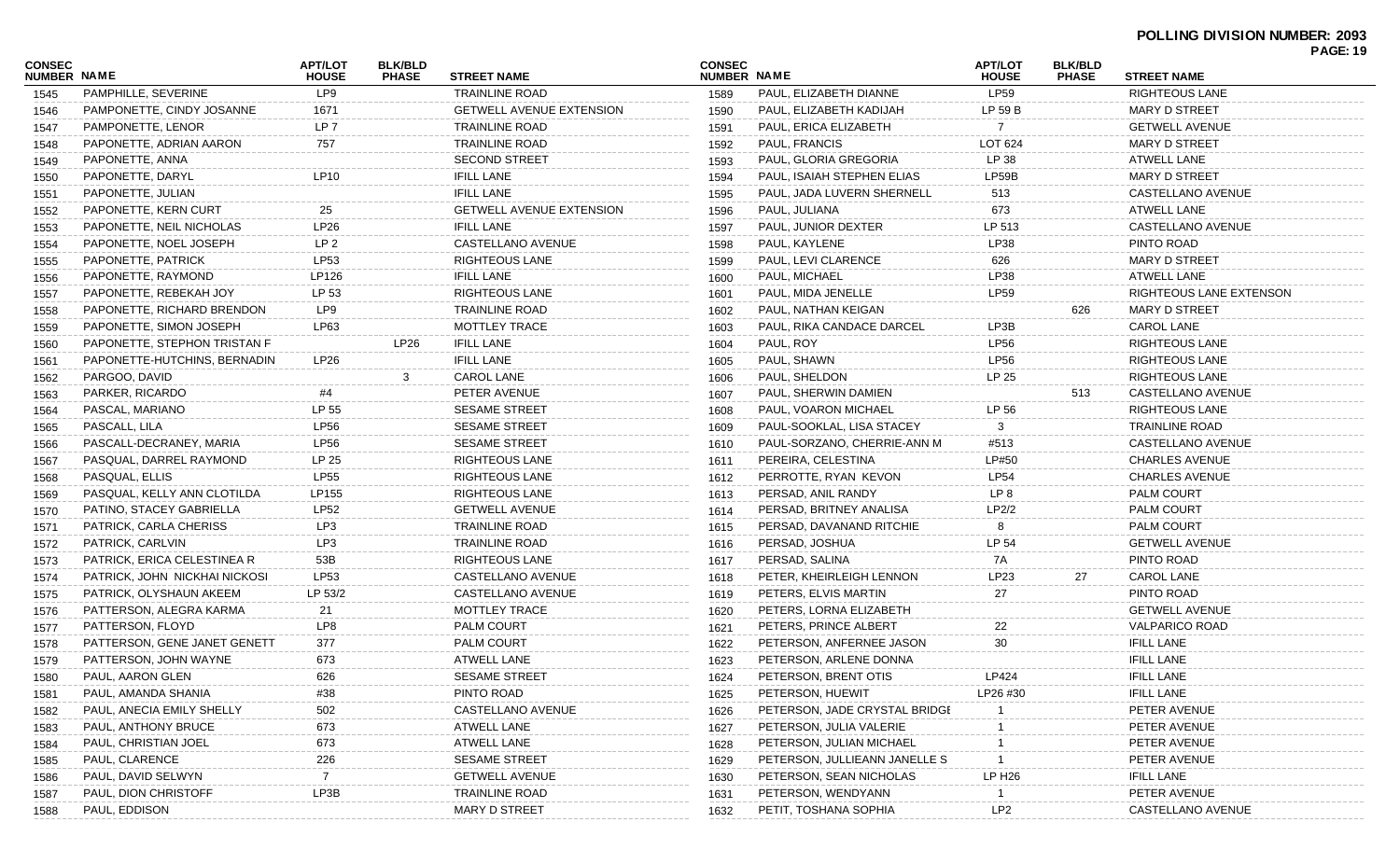|                              |                               |                                |                                |                       |                              |                               |                                |                                |                                 | <b>PAGE: 20</b> |
|------------------------------|-------------------------------|--------------------------------|--------------------------------|-----------------------|------------------------------|-------------------------------|--------------------------------|--------------------------------|---------------------------------|-----------------|
| <b>CONSEC</b><br>NUMBER NAME |                               | <b>APT/LOT</b><br><b>HOUSE</b> | <b>BLK/BLD</b><br><b>PHASE</b> | <b>STREET NAME</b>    | <b>CONSEC</b><br>NUMBER NAME |                               | <b>APT/LOT</b><br><b>HOUSE</b> | <b>BLK/BLD</b><br><b>PHASE</b> | <b>STREET NAME</b>              |                 |
| 1633                         | PHILBERT, CALISTUS            | LP 59                          |                                | RIGHTEOUS LANE        | 1677                         | PORTER, ROSE VERONICA         | 383                            |                                | <b>IFILL LANE</b>               |                 |
| 1634                         | PHILIP, ANNALISE KERISHA      | 713                            |                                | <b>TRAINLINE ROAD</b> | 1678                         | PORTER-RIDLEY, NAOMI ALYSSA D | 383                            |                                | <b>IFILL LANE</b>               |                 |
| 1635                         | <b>PHILIP, CRISS KERRY</b>    | LP6                            |                                | <b>CHARLES AVENUE</b> | 1679                         | POWDHAR, ALICIA               | 674                            |                                | PINTO ROAD                      |                 |
| 1636                         | PHILIP, SAMUEL                | LP #6                          |                                | <b>TRAINLINE ROAD</b> | 1680                         | POWDHAR, BABY SHEILA          | LP38                           |                                | <b>ATWELL LANE</b>              |                 |
| 1637                         | PHILIP, SHINELLE KIMBERLY     | LP6                            |                                | <b>CHARLES AVENUE</b> | 1681                         | POWDHAR, DARIN                | LP 38                          |                                | ATWELL LANE                     |                 |
| 1638                         | PHILLIP, AMANDA TRICIA        | LP 52                          |                                | <b>MOTTLEY TRACE</b>  | 1682                         | PRESCOD, DAVID                |                                |                                | <b>MOTTLEY TRACE</b>            |                 |
| 1639                         | PHILLIP, CLEOPATRIA BERNADINE | 23                             |                                | <b>MOTTLEY TRACE</b>  | 1683                         | PRESCOTT, JOANN BERNADETTE    | LP3                            |                                | <b>TRAINLINE ROAD</b>           |                 |
| 1640                         | PHILLIP, KATHY AMANDA         | LP53                           |                                | <b>SESAME STREET</b>  | 1684                         | PRESCOTT, WINSTON             | <b>LP50</b>                    |                                | <b>RIGHTEOUS LANE</b>           |                 |
| 1641                         | PHILLIP, KERRON MICHAEL       | OPP LP 59                      |                                | <b>MOTTLEY TRACE</b>  | 1685                         | PRINCE, ALICIA CHRISTIANA     | 522                            |                                | <b>RIGHTEOUS LANE</b>           |                 |
| 1642                         | PHILLIP, LESLIE NIXON         | #23                            |                                | RIGHTEOUS LANE        | 1686                         | PRINCE, DARRYL JOSEPH         | <b>LP56</b>                    |                                | <b>RIGHTEOUS LANE</b>           |                 |
| 1643                         | PHILLIP, MAKEBA MICHELE       | 55                             |                                | <b>WALL STREET</b>    | 1687                         | PUNCHE, KAREEM ANTHONY        | #725                           |                                | <b>PALM COURT</b>               |                 |
| 1644                         | PHILLIP, MARVIN VINCENT       |                                | <b>LP56</b>                    | <b>RIGHTEOUS LANE</b> | 1688                         | QUASHIE, MARY JANE            | 23                             |                                | <b>GETWELL AVENUE EXTENSION</b> |                 |
| 1645                         | PHILLIP, REBEKAH AYANA        | LP 56                          |                                | <b>RIGHTEOUS LANE</b> | 1689                         | <b>QUINTERO, MARY</b>         | LP 38                          |                                | ATWELL LANE                     |                 |
| 1646                         | PHILLIP, SABRINA MARLENE      | 544                            |                                | <b>WALL STREET</b>    | 1690                         | QUONG SING, IAN GILBERT       | LP 51                          |                                | <b>SESAME STREET</b>            |                 |
| 1647                         | PHILLIP, STERLIN MICHAEL      | LP3B                           |                                | <b>CAROL LANE</b>     | 1691                         | RAHIM, SALEEM                 | 23                             | LP51/5                         | <b>GETWELL AVENUE EXTENSION</b> |                 |
| 1648                         | PHILLIPS, NATALIE DOMINIQUE   | 617                            |                                | <b>SESAME STREET</b>  | 1692                         | RALPH, RHONDA DELLA-WAYNE     | 65                             |                                | <b>IFILL LANE</b>               |                 |
| 1649                         | PHILLIPS-MAXWELL, AVALON M    | 27                             |                                | RIGHTEOUS LANE        | 1693                         | RAMADHAR, NICOLE LUCASHA      | <b>LP54</b>                    |                                | <b>MOTTLEY TRACE</b>            |                 |
| 1650                         | PIERRE, AMRYL MAGDALENE       | LP 52                          |                                | RIGHTEOUS LANE        | 1694                         | RAMBARRAN, KRISHNA KIRAN      | <b>LP51</b>                    |                                | PINTO ROAD                      |                 |
| 1651                         | PIERRE, ANDY SHERWIN          |                                |                                | RIGHTEOUS LANE        | 1695                         | RAMBARRAN, SEEMA MELISSA      | #26                            |                                | PINTO ROAD                      |                 |
| 1652                         | PIERRE, CHERYL ANN            | LP 52 # 9                      |                                | RIGHTEOUS LANE        | 1696                         | RAMCHARITA, PETER             | <b>LP55</b>                    |                                | <b>GETWELL AVENUE</b>           |                 |
| 1653                         | PIERRE, DARYL FRANKLIN        | 9                              |                                | RIGHTEOUS LANE        | 1697                         | RAMDEEN, AARON JOHN MOSES     | #4                             |                                | <b>RIGHTEOUS LANE</b>           |                 |
| 1654                         | PIERRE, DELYONG               | LP 55                          |                                | <b>TRAINLINE ROAD</b> | 1698                         | RAMDEEN, ALEXANDRIA MARY NICO | LP 51                          |                                | <b>RIGHTEOUS LANE</b>           |                 |
| 1655                         | PIERRE, ELLISON ROBERT        | 27                             |                                | RIGHTEOUS LANE        | 1699                         | RAMDEEN, ANTHONY BERNARD F    | $\overline{4}$                 |                                | <b>RIGHTEOUS LANE</b>           |                 |
| 1656                         | PIERRE, FRANKIE               | LP 52                          |                                | RIGHTEOUS LANE        | 1700                         | RAMDEEN, EVEROD               |                                |                                | PINTO ROAD                      |                 |
| 1657                         | PIERRE, JOSEPH PAUL           |                                |                                | RIGHTEOUS LANE        | 1701                         | RAMDEEN, JEROMEY KYLE         | LP 54                          |                                | <b>MOTTLEY TRACE</b>            |                 |
| 1658                         | PIERRE, MERVIN MARTIN         | LP 52                          |                                | <b>RIGHTEOUS LANE</b> | 1702                         | RAMDEEN, KEN MARTIN           | <b>LP48</b>                    |                                | <b>MOTTLEY TRACE</b>            |                 |
| 1659                         | PIERRE, MONICA                | LOT 676                        | LP 41                          | ATWELL LANE           | 1703                         | RAMDEEN, LATOYA ALEXIA        | LP 54                          |                                | <b>MOTTLEY TRACE</b>            |                 |
| 1660                         | PIERRE, NATHIFA AKILAH        | $LP$ #4                        |                                | <b>TRAINLINE ROAD</b> | 1704                         | RAMDEEN, NATASHA WENDY        | LP 59                          |                                | <b>GETWELL AVENUE</b>           |                 |
| 1661                         | PIERRE, NEALION EMERSON       | LP 52                          |                                | RIGHTEOUS LANE        | 1705                         | RAMDEEN, SHELDON              | LP4                            |                                | <b>RIGHTEOUS LANE</b>           |                 |
| 1662                         | PIERRE, SHERWIN MARK ANTHONY  | LP4                            |                                | <b>TRAINLINE ROAD</b> | 1706                         | RAMDEEN, SIMONE NATASHA A     |                                |                                | MOTTLEY TRACE                   |                 |
| 1663                         | PIERRE, TIMOTHY NICHOLAS      | <b>LP52</b>                    |                                | RIGHTEOUS LANE        | 1707                         | RAMDEEN-MORENO, IVY           | LP 53                          |                                | <b>MOTTLEY TRACE</b>            |                 |
| 1664                         | PIERRE-DIXON, GABRIELLE HERLA | LP4                            |                                | <b>TRAINLINE ROAD</b> | 1708                         | RAMDEEN-ROBERTS, ELIZABETH    |                                |                                | <b>MOTTLEY TRACE</b>            |                 |
| 1665                         | PIERRE-TAYLOR, GAYLE          | LP4                            |                                | <b>RIGHTEOUS LANE</b> | 1709                         | RAMDENNY, CECIL               | 587                            |                                | <b>SESAME STREET</b>            |                 |
| 1666                         | PILGRIM, JACHIM ANDRE MIGUEL  | LP #53                         |                                | <b>CHARLES AVENUE</b> | 1710                         | RAMDENNY, DEVANAND            | 587                            |                                | <b>SESAME STREET</b>            |                 |
| 1667                         | PILGRIM, JACHIM ONESSEMUS     | LP53                           |                                | <b>CHARLES AVENUE</b> | 1711                         | RAMDENNY, RESHEE              | 587                            |                                | <b>SESAME STREET</b>            |                 |
| 1668                         | PILGRIM, JENNIFER MUREEN      | LP53                           |                                | <b>CHARLES AVENUE</b> | 1712                         | RAMDHANEE, CHERYL-ANN CARLA   | 26                             |                                | <b>TRAINLINE ROAD</b>           |                 |
| 1669                         | PILGRIM, PRESTON OMERIPHOSE   |                                | LP 53                          | <b>CHARLES AVENUE</b> | 1713                         | RAMDHANEE, KATHY-ANN MARSHA   | <b>LP11</b>                    |                                | <b>VALPARICO ROAD</b>           |                 |
| 1670                         | PILLAI, RIANNA ROSHNI EMILIA  | #26                            |                                | <b>IFILL LANE</b>     | 1714                         | RAMDHANEE, KELLY-ANN CRYSTAL  | LP 22                          |                                | <b>TRAINLINE ROAD</b>           |                 |
| 1671                         | PLAZA, DENISE ACKESIA         | LP42                           |                                | <b>BOYS LANE</b>      | 1715                         | RAMDHANEE, KEVON RYAN         | LP #23                         |                                | <b>VALPARICO ROAD</b>           |                 |
| 1672                         | PLAZA, LAURETTA CATERINA      | 615                            |                                | <b>SESAME STREET</b>  | 1716                         | RAMDHANEE, MARK JOHNNY        | LP 9                           |                                | <b>TRAINLINE ROAD</b>           |                 |
|                              | PLAZA, LESLEY-ANN SOPHIA N M  | LP38                           |                                | ATWELL LANE           |                              | RAMDHANEE, MATTHEW JOHN       | LP 9                           |                                | <b>TRAINLINE ROAD</b>           |                 |
| 1673                         | PORTER, MIRITA MAHALIA        | 383                            |                                | <b>IFILL LANE</b>     | 1717<br>1718                 | RAMDHANEE, WELATA BRAHAM      |                                |                                | <b>VALPARICO ROAD</b>           |                 |
| 1674                         | PORTER, NATHANAEL DEXTER      | 383B                           |                                | <b>IFILL LANE</b>     | 1719                         | RAMDHANIE, ANTHONY            | LP 11                          |                                | <b>VALPARICO ROAD</b>           |                 |
| 1675                         | PORTER, NIKITTA KOLADE        | 383                            |                                | <b>IFILL LANE</b>     | 1720                         | RAMJIT, LUTCHMAN              | LP 51                          |                                | <b>CHURCH STREET</b>            |                 |
| 1676                         |                               |                                |                                |                       |                              |                               |                                |                                |                                 |                 |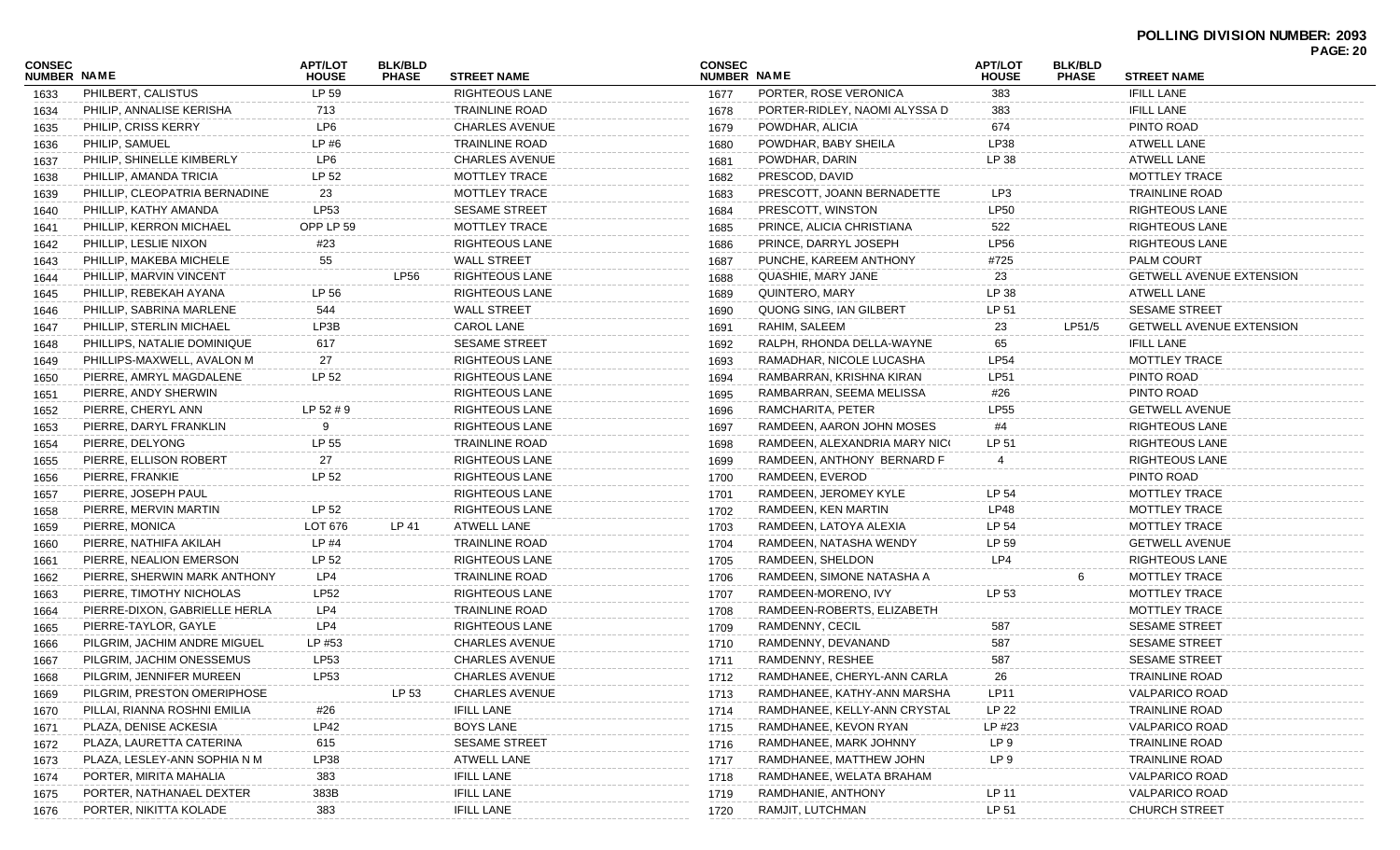| <b>CONSEC</b><br>NUMBER NAME |                                                          | <b>APT/LOT</b><br><b>HOUSE</b> | <b>BLK/BLD</b><br><b>PHASE</b> | <b>STREET NAME</b>              | <b>CONSEC</b><br>NUMBER NAME |                              | <b>APT/LOT</b><br><b>HOUSE</b> | <b>BLK/BLD</b><br><b>PHASE</b> | <b>STREET NAME</b>              |  |
|------------------------------|----------------------------------------------------------|--------------------------------|--------------------------------|---------------------------------|------------------------------|------------------------------|--------------------------------|--------------------------------|---------------------------------|--|
| 1721                         | RAMJOHN, AMANDA KRISHMA                                  | LP8B                           |                                | <b>PALM COURT</b>               | 1765                         | RICHARDS, STANFORD SERIRLUS  | 59                             |                                | <b>TRAINLINE ROAD</b>           |  |
| 1722                         | RAMJOHN, AMILLIO JON                                     | #14                            |                                | <b>IFILL LANE</b>               | 1766                         | RICHARDSON, DAVID FIDELIS    | 300                            |                                | <b>GETWELL AVENUE EXTENSION</b> |  |
| 1723                         | RAMJOHN, ANDOLPH JOSHUA                                  | LP 26D                         |                                | <b>IFILL LANE</b>               | 1767                         | RICHARDSON, JALEEL ADRIAN    | LP 300                         |                                | <b>GETWELL AVENUE EXTENSION</b> |  |
| 1724                         | RAMJOHN, ANTONIO JASPER                                  | LP14                           |                                | <b>IFILL LANE</b>               | 1768                         | RICHARDSON, NICOLETTE A      | LP53B                          |                                | <b>RIGHTEOUS LANE</b>           |  |
| 1725                         | RAMJOHN, NICHOLAS JEROMEY                                | LP26                           |                                | <b>IFILL LANE</b>               | 1769                         | RIGAUD, YOHAND               | 33                             |                                | <b>HAPPY HILL</b>               |  |
| 1726                         | RAMJOHN, REYNOLD MOSES                                   | LP 8                           |                                | <b>PALM COURT</b>               | 1770                         | RIVERS, DAHISHA TAISHA       | OPP LP53                       |                                | <b>GETWELL AVENUE</b>           |  |
| 1727                         | RAMJOHN, ROLAND                                          | <b>LP 14A</b>                  |                                | <b>IFILL LANE</b>               | 1771                         | ROBERTS, ABIGAIL CHRISABBLE  | 33                             |                                | <b>HAPPY HILL</b>               |  |
| 1728                         | RAMLOCHAN, TARAMATEE                                     | 30-32                          |                                | <b>GETWELL AVENUE EXTENSION</b> | 1772                         | ROBERTS, CHARMAINE PEARL     | LP62                           |                                | <b>SESAME STREET</b>            |  |
| 1729                         | RAMNARINE, BHAGWANDAIE J                                 | LOT84                          |                                | <b>RIGHTEOUS LANE</b>           | 1773                         | ROBERTS, CURT RANDY          | LP26                           |                                | <b>IFILL LANE</b>               |  |
| 1730                         | RAMNARINE, RENA AMANDA OMAW                              | LP 55                          |                                | <b>RIGHTEOUS LANE</b>           | 1774                         | ROBERTS, GARY KELVIN         | LP 53                          |                                | RIGHTEOUS LANE                  |  |
| 1731                         | RAMNARINE, SAMANTHA MICHELLE                             | 55                             |                                | <b>RIGHTEOUS LANE</b>           | 1775                         | ROBERTS, ISAIAH JONATHAN     | #33                            |                                | <b>HAPPY HILL</b>               |  |
| 1732                         | RAMNEHAL, CHANDRA                                        | LP 8B                          |                                | <b>PALM COURT</b>               | 1776                         | ROBERTS, JENNIFER            | LP 426                         |                                | <b>IFILL LANE</b>               |  |
| 1733                         | RAMOUTAR, AALIYAH DANIELLA                               | #31                            |                                | CASTELLANO AVENUE               | 1777                         | ROBERTS, KEEGAN KENDELL      | LP26                           |                                | <b>IFILL LANE</b>               |  |
| 1734                         | RAMOUTAR, GRACE                                          | LP51                           |                                | <b>SESAME STREET</b>            | 1778                         | ROBERTS, KESHAWN ALEXIS      | LP62                           |                                | <b>SESAME STREET</b>            |  |
| 1735                         | RAMOUTAR-MALCHAN, SANDRA                                 | LP 52                          |                                | <b>SESAME STREET</b>            | 1779                         | ROBERTS, LEON KEVIN          | 3                              |                                | <b>RIGHTEOUS LANE</b>           |  |
| 1736                         | RAMPERSAD, BRANDON MICKEL                                | 508                            |                                | CASTELLANO AVENUE               | 1780                         | ROBERTS, MERLE               | LP 26                          |                                | <b>IFILL LANE</b>               |  |
| 1737                         | RAMPERSAD-PREVATT, MICHELLE                              | 508                            |                                | CASTELLANO AVENUE               | 1781                         | ROBERTS, RIA SINEAD          | LP46 #26                       |                                | <b>IFILL LANE</b>               |  |
| 1738                         | RAMPRASHAD, RAEKWON ELIJAH N                             | LP #58A                        |                                | RIGHTEOUS LANE EXTENSON         | 1782                         | <b>ROBERTS, RICKY</b>        |                                | #33                            | <b>HAPPY HILL</b>               |  |
| 1739                         | RAMSAMMY, PATRICE BRIDGET                                | # 27                           |                                | MOTTLEY TRACE                   | 1783                         | ROBERTS, RICKY JOSIAH        | 33                             |                                | <b>HAPPY HILL</b>               |  |
| 1740                         | RAMSAROOP, ANNALEE                                       | LP 53                          |                                | <b>CHARLES AVENUE</b>           | 1784                         | ROBERTSON, CAMILLE REGINA L  | 5                              |                                | MOTTLEY TRACE                   |  |
| 1741                         | RAPHAEL, ABRAHAM KNOLLY N                                | # 6 A                          |                                | <b>RIGHTEOUS LANE</b>           | 1785                         | ROBERTSON-ROBERTS, AGNES     | <b>LP55</b>                    |                                | MOTTLEY TRACE                   |  |
| 1742                         | RAPHAEL, AMAYA KAYLEE JADEN                              | LP 52                          |                                | PETER AVENUE                    | 1786                         | ROBINSON, BEULAH             | LP36                           |                                | <b>IFILL LANE</b>               |  |
| 1743                         | RAPHAEL, PETER RYAN                                      | 6B                             |                                | RIGHTEOUS LANE                  | 1787                         | ROBINSON, MAGDELA            | #611                           |                                | <b>SESAME STREET</b>            |  |
|                              | RAPHAEL, RODNEY DAVID JUNIOR                             | LP 52                          |                                | PETER AVENUE                    |                              | ROBINSON, VERNON             | LP <sub>3</sub>                |                                | CASTELLANO AVENUE               |  |
| 1744                         | RAPHAEL-NANCIS, MARSHA ANEISA                            | 6A                             |                                | RIGHTEOUS LANE                  | 1788                         | RODNEY, EDMUN SAMUEL         |                                |                                | <b>RIGHTEOUS LANE</b>           |  |
| 1745                         |                                                          | LP59B                          |                                | <b>MARY D STREET</b>            | 1789                         | RODNEY, GEMMA LINDA          | LP3                            |                                | <b>SESAME STREET</b>            |  |
| 1746                         | RAYMOND-PAUL, CARLENE KATHEF<br>REDHEAD, PETER TREVOR JR |                                | <b>LP56</b>                    | <b>GETWELL AVENUE</b>           | 1790                         | RODNEY-QUAMINA, ANTHONY JOHN | <b>LP16</b>                    | 4001                           | <b>GETWELL AVENUE EXTENSION</b> |  |
| 1747                         |                                                          |                                |                                |                                 | 1791                         |                              | LP 50                          |                                |                                 |  |
| 1748                         | REDHEAD, PETRINA ELIZABETH                               | OPP. LP 57                     |                                | <b>GETWELL AVENUE</b>           | 1792                         | RODRIGUEZ, ANTONIO ALVIN     |                                |                                | <b>GETWELL AVENUE</b>           |  |
| 1749                         | REHANA, LAWRENCE ANSIL                                   | <b>LP53</b>                    |                                | <b>RIGHTEOUS LANE</b>           | 1793                         | RODRIGUEZ, CLEOPHAS ST AUBYN | 42                             |                                | <b>VALPARICO ROAD</b>           |  |
| 1750                         | <b>REID, GABRIEL MC KASEY</b>                            | 9                              |                                | RIGHTEOUS LANE EXTENSON         | 1794                         | ROJAS, ERIC EZEKIEL          | 54                             |                                | <b>WALL STREET</b>              |  |
| 1751                         | REID, JORDON MICHAEL C                                   | <b>NO 115</b>                  | LP 3/1                         | CASTELLANO AVENUE               | 1795                         | ROJAS, KARISSA JANILE        | LP261                          |                                | <b>IFILL LANE</b>               |  |
| 1752                         | REID, MALCOLM ANTHONY CLARKE                             | 115                            |                                | CASTELLANO AVENUE               | 1796                         | ROJAS, KERISSA JANINE        | LP#126                         |                                | <b>IFILL LANE</b>               |  |
| 1753                         | <b>REID, MILLICENT</b>                                   | 511                            |                                | CASTELLANO AVENUE               | 1797                         | ROJAS, LEON                  |                                |                                | <b>IFILL LANE</b>               |  |
| 1754                         | REID-MELONEY, MATHA                                      |                                |                                | <b>GETWELL AVENUE EXTENSION</b> | 1798                         | ROMAIN, RICARDO              |                                |                                | <b>GETWELL AVENUE</b>           |  |
| 1755                         | REYES, CAMILLE CHARMAINE                                 |                                |                                | MOTTLEY TRACE                   | 1799                         | ROMAIN. THOMAS ANTHONY       |                                |                                | <b>GETWELL AVENUE</b>           |  |
| 1756                         | REYES, CECIL                                             |                                |                                | PINTO ROAD                      | 1800                         | ROMERO, CELESTINE            | LP26                           |                                | <b>IFILL LANE</b>               |  |
| 1757                         | REYES, GLORIA                                            |                                |                                | <b>GETWELL AVENUE EXTENSION</b> | 1801                         | ROMERO, DEBRA                | LP H26                         |                                | <b>IFILL LANE</b>               |  |
| 1758                         | <b>REYES, KEVIN RICARDO</b>                              |                                |                                | MOTTLEY TRACE                   | 1802                         | ROMERO, HAZEL                | <b>LP10</b>                    |                                | MARY D STREE                    |  |
| 1759                         | REYES, NEISHA PATRICE                                    | 52                             |                                | MOTTLEY TRACE                   | 1803                         | ROMERO, JERNEIL JOSHUA       | LP51                           |                                | MARY D STREET                   |  |
| 1760                         | <b>REYES, VICTORIA</b>                                   | 26                             |                                | <b>GETWELL AVENUE EXTENSION</b> | 1804                         | ROMERO, MARLON ANTHONY       | LP 26                          |                                | <b>IFILL LANE</b>               |  |
| 1761                         | REYES, WAYNE                                             |                                |                                | <b>GETWELL AVENUE EXTENSION</b> | 1805                         | ROMERO, MICHAEL NORBERT      | LP 26                          |                                | <b>IFILL LANE</b>               |  |
| 1762                         | REYES, WENDELL CYRIL                                     | 14                             |                                | MOTTLEY TRACE                   | 1806                         | ROMERO, SEVERIAN KENNEDY ROO | LP23                           |                                | <b>IFILL LANE</b>               |  |
| 1763                         | REYES-JOSEPH, NICOLE SHARON                              | LP52 #6                        |                                | PETER AVENUE                    | 1807                         | ROMERO, VALENTINO            | LP26                           |                                | <b>IFILL LANE</b>               |  |
| 1764                         | RICHARDS, KADIJAH ALIYAH                                 | 748                            |                                | <b>TRAINLINE ROAD</b>           | 1808                         | RONDON, DAMIAN PETER         |                                |                                | <b>RIGHTEOUS LANE</b>           |  |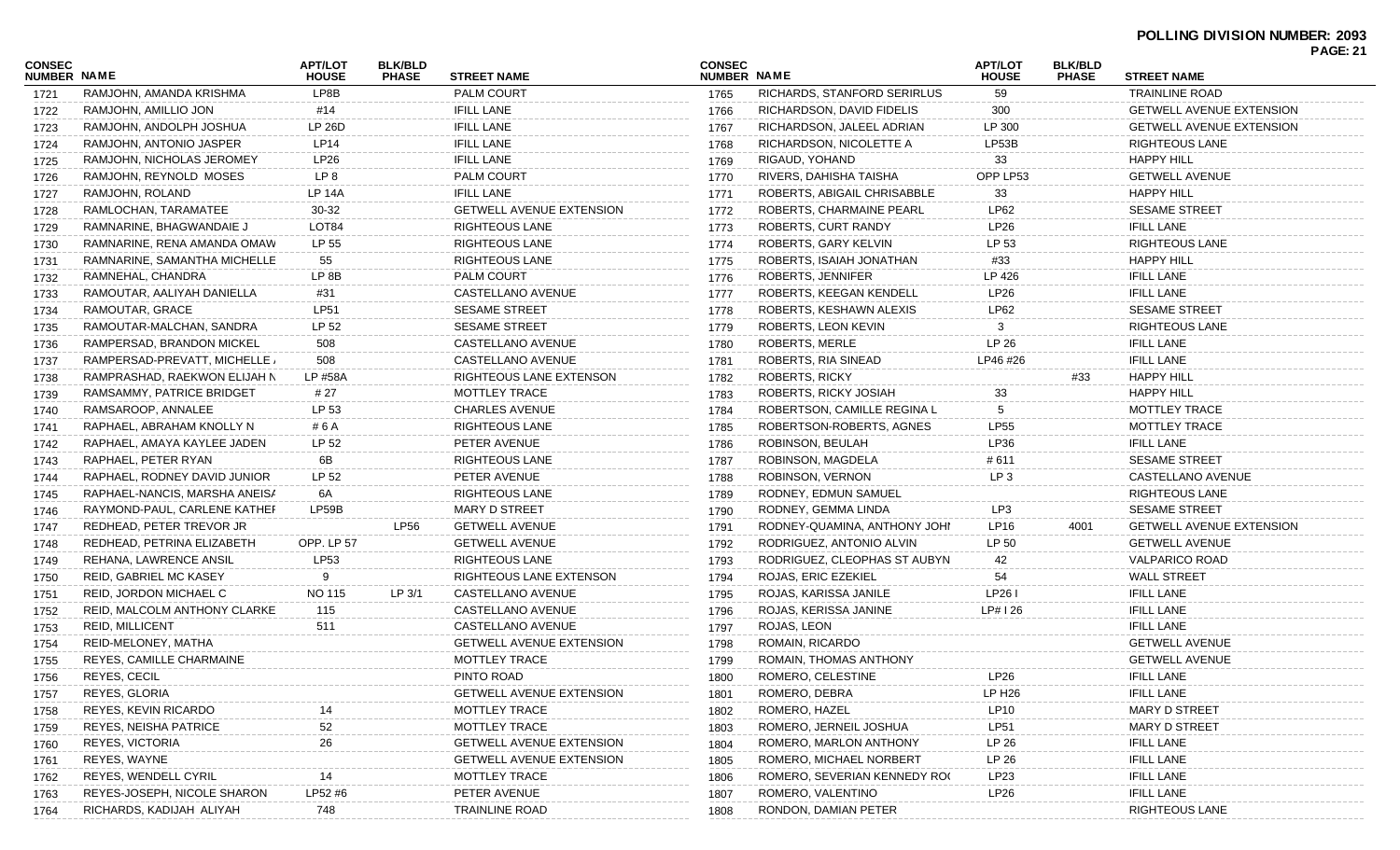|                              |                                |                                |                                |                                 |                              |                                 |                                |                                |                                 | FAUL. 22 |
|------------------------------|--------------------------------|--------------------------------|--------------------------------|---------------------------------|------------------------------|---------------------------------|--------------------------------|--------------------------------|---------------------------------|----------|
| <b>CONSEC</b><br>NUMBER NAME |                                | <b>APT/LOT</b><br><b>HOUSE</b> | <b>BLK/BLD</b><br><b>PHASE</b> | <b>STREET NAME</b>              | <b>CONSEC</b><br>NUMBER NAME |                                 | <b>APT/LOT</b><br><b>HOUSE</b> | <b>BLK/BLD</b><br><b>PHASE</b> | <b>STREET NAME</b>              |          |
| 1809                         | RONDON-DIAZ, KEISHA ARLENE     | <b>LP59</b>                    |                                | <b>RIGHTEOUS LANE</b>           | 1853                         | SANKAR, BESHAM                  | 26                             |                                | PINTO ROAD                      |          |
| 1810                         | ROSALES, BRANDON GREGORIO      | LP51                           |                                | <b>SESAME STREET</b>            | 1854                         | SANKAR, CHARLOTTE ARLENE PAU    | LP 3                           |                                | CASTELLANO AVENUE               |          |
| 1811                         | ROSALES, BRIAN                 |                                |                                | <b>SESAME STREET</b>            | 1855                         | SANKAR, LOU-ANN AVIANN          |                                |                                | CASTELLANO AVENUE               |          |
| 1812                         | ROSALES, DANIEL                | LP 51                          |                                | <b>SESAME STREET</b>            | 1856                         | SANKAR, PETRINA BERNADETTE      | 516                            |                                | CASTELLANO AVENUE               |          |
| 1813                         | ROSALES, LISA RACHAEL          | <b>LP51</b>                    |                                | <b>SESAME STREET</b>            | 1857                         | SANKAR-PHILLIPS, AURELIA ROSE / | 31                             |                                | CASTELLANO AVENUE               |          |
| 1814                         | ROSALES, MARGARET              |                                | LP 56                          | RIGHTEOUS LANE EXTENSON         | 1858                         | SANKAR-PHILLIPS, AURELIUS R B   | 31                             |                                | CASTELLANO AVENUE               |          |
| 1815                         | ROSALES, MARGARET              | #38                            |                                | <b>IFILL LANE</b>               | 1859                         | SANTO, DILLON BRANDON W         | LP53                           |                                | <b>GETWELL AVENUE</b>           |          |
| 1816                         | ROSALES, MICHAEL ANTHONY       | <b>LP51</b>                    |                                | SESAME STREET                   | 1860                         | SANTO, SABIEN DONNELL AL        | LP 53                          |                                | <b>GETWELL AVENUE</b>           |          |
| 1817                         | ROSALES, MICHELLE ADANA        | LP51                           |                                | <b>SESAME STREET</b>            | 1861                         | SANTO, STEPHEN                  | LP #53                         |                                | <b>CHARLES AVENUE</b>           |          |
| 1818                         | ROSS, GENISIA SHAWNA-MARIE AL! | #59                            |                                | MOTTLEY TRACE                   | 1862                         | SANTO-LYON, DENISE VINOLA       | LP 53                          |                                | <b>GETWELL AVENUE</b>           |          |
| 1819                         | ROSS, MILES MICHAEL            | LP 57                          |                                | <b>RIGHTEOUS LANE</b>           | 1863                         | SAUNDERS, MATILDA               | 36                             |                                | <b>MOTTLEY TRACE</b>            |          |
| 1820                         | ROSS, STEPHEN LEROY            | 4                              |                                | RIGHTEOUS LANE                  | 1864                         | SAUNDERS, MERVIN C V            |                                | 431                            | <b>IVY STREET</b>               |          |
| 1821                         | ROSTANT, ALISHA RENE           | 29A                            |                                | PINTO ROAD                      | 1865                         | SCOBIE, SHANNON SHANTELE        |                                | 512                            | CASTELLANO AVENUE               |          |
| 1822                         | ROSTANT, GERARD DAVID          | 29                             |                                | PINTO ROAD                      | 1866                         | SCOTLAND, GLEN JUNIOR           |                                |                                | RIGHTEOUS LANE                  |          |
| 1823                         | ROSTANT, JOSIAH DARRYON        | #29 A                          |                                | PINTO ROAD                      | 1867                         | SCOTT, ANNALEE DIANA            | LP619                          |                                | <b>SESAME STREET</b>            |          |
| 1824                         | ROSTANT, RONALD LENNARD        | 29A                            |                                | PINTO ROAD                      | 1868                         | SCOTT, CRYSTAL BETTY-ANN        | 619                            |                                | <b>SESAME STREET</b>            |          |
| 1825                         | RYAN, LYNMARIE LORRAINE        | LP <sub>2</sub>                |                                | PALM COURT                      | 1869                         | SCOTT, GODRICK                  | LP619                          |                                | <b>SESAME STREET</b>            |          |
| 1826                         | SALAZAR, JENNIFER              | $16 - 18$                      |                                | <b>IFILL LANE</b>               | 1870                         | SCOTT, LILY                     | 619                            |                                | <b>SESAME STREET</b>            |          |
| 1827                         | SALINA, ANSELM SIMON           | LP53                           |                                | <b>CHARLES AVENUE</b>           | 1871                         | SCOTT, NADIA CAMILLE            |                                |                                | RIGHTEOUS LANE EXTENSON         |          |
| 1828                         | SALINA, ANTHONY SIMMION        | LP 54                          |                                | MARY D STREET                   | 1872                         | SCOTT-HERNANDEZ, ANGELA HILAI   | LP 32                          |                                | PINTO ROAD                      |          |
| 1829                         | SALINA, KEVIN                  | LP53                           |                                | <b>CHARLES AVENUE</b>           | 1873                         | SCOTT-RAMDEEN, SHERELLE CAMI    | LP 41                          |                                | <b>BOYS LANE</b>                |          |
| 1830                         | SALINA, KURT ERDEN             | LP53                           |                                | <b>CHARLES AVENUE</b>           | 1874                         | SEALES, KEVLON DARRON           |                                |                                | <b>IFILL LANE</b>               |          |
| 1831                         | SALINA, PATRICE NATALIE        | <b>LP53</b>                    |                                | <b>CHARLES AVENUE</b>           | 1875                         | SEALES, MARSHA                  | <b>LP51</b>                    |                                | MOTTLEY TRACE                   |          |
| 1832                         | SALINA, SYLVAUGHN SIMON        | LP 10                          |                                | MARY D STREET                   | 1876                         | SEALEY, ALICIA                  | <b>LP54</b>                    |                                | TRAINLINE ROAD                  |          |
| 1833                         | SALINA, VIJANTEE RAWTI         | LP10M                          |                                | <b>TRAINLINE ROAD</b>           | 1877                         | SEALEY, CHRISTOPHER KEVAUGHN    | LP 10                          |                                | <b>TRAINLINE ROAD</b>           |          |
| 1834                         | SALVARY, LATOYA CHYSTAL        | 742                            |                                | PALM COURT                      | 1878                         | SEALEY, MOLLY-JEAN HADASSAH A   |                                | LP 52                          | PETER AVENUE                    |          |
| 1835                         | SAM, EDITH MARIA               | LP1                            |                                | CASTELLANO AVENUE               | 1879                         | SEALEY, STEVE                   | LP53                           |                                | <b>SESAME STREET</b>            |          |
| 1836                         | SAM, LINDA BERNADETTE          |                                |                                | CASTELLANO AVENUE               | 1880                         | SEALEY, TRICIA CARRISA          | <b>LP54</b>                    |                                | <b>TRAINLINE ROAD</b>           |          |
| 1837                         | SAM, SHAWN DANE                | $\overline{2}$                 |                                | CASTELLANO AVENUE               | 1881                         | SEALY, ABIGAIL                  | LP9                            |                                | <b>TRAINLINE ROAD</b>           |          |
| 1838                         | SAMPSON, LYDIA MARLI THERESA   | 508                            |                                | CASTELLANO AVENUE               | 1882                         | <b>SEATON, KEION KENDELL</b>    | 615                            |                                | <b>SESAME STREET</b>            |          |
| 1839                         | SAMPSON, MIGUEL                | LP 55                          |                                | MOTTLEY TRACE                   | 1883                         | SEATON, KEISHA NICHOLA          | 615                            |                                | <b>SESAME STREET</b>            |          |
| 1840                         | SAMUEL, ALEXIA BRITNEY SHANIA  | 51                             |                                | <b>SESAME STREET</b>            | 1884                         | SEMPER, LILLIAN BRENDA          |                                |                                | <b>IVY STREET</b>               |          |
| 1841                         | SAMUEL, CLAUDIUS PETER         | 514                            |                                | RIGHTEOUS LANE                  | 1885                         | SEMPER, SOLOMON BRENT           | LP29B                          |                                | <b>IVY STREET</b>               |          |
| 1842                         | SAMUEL, HOLLY MICHELLE         | LP 53                          |                                | <b>GETWELL AVENUE EXTENSION</b> | 1886                         | SEMPER-HERBERT, SARAH PRUDEI    |                                |                                | <b>IVY STREET</b>               |          |
| 1843                         | SAMUEL-THOMPSON, CHARLENE M    |                                | #23                            | <b>IFILL LANE</b>               | 1887                         | SERRETTE, MICHAEL JOSEPH        | LP 53                          |                                | MOTTLEY TRACE                   |          |
| 1844                         | SANCHEZ, CHERYL EMMA           | LP3                            |                                | CAROL LANE                      | 1888                         | SHEPPARD, CELINA                | 336                            |                                | SESAME STREET                   |          |
| 1845                         | SANCHEZ, MARLON DAVID          | LP3                            |                                | CAROL LANE                      | 1889                         | SHERWOOD, ALVIN DONSON          | LP54-1                         |                                | <b>GETWELL AVENUE</b>           |          |
| 1846                         | SANCHEZ, PATRICK               | LP4                            |                                | CASTELLANO AVENUE               | 1890                         | SIEUCHAND, TERENCE SURVON       | LP 59                          |                                | MOTTLEY TRACE                   |          |
| 1847                         | SANCHEZ, THEODORE              | LP3                            |                                | CAROL LANE                      | 1891                         | SIMMONS, ANN MARIE DELORIS      | LP 22                          |                                | <b>TRAINLINE ROAD</b>           |          |
| 1848                         | SANDIFORD, CYNTHIA             | 59B                            |                                | <b>MARY D STREET</b>            | 1892                         | SIMMS, JASMINE TENISHA P        | LP 50                          |                                | <b>MARY D STREET</b>            |          |
| 1849                         | SANDIFORD-CASTELLANO, M E      | 507                            |                                | CASTELLANO AVENUE               | 1893                         | SIMON, CHERYL ANN               | LP51/3                         |                                | <b>GETWELL AVENUE EXTENSION</b> |          |
| 1850                         | SANDY, DANIEL KERRY            | 30                             |                                | <b>IFILL LANE</b>               | 1894                         | SIMON, CURTIS CALLISTE          | LP63                           |                                | MOTTLEY TRACE                   |          |
| 1851                         | SANKAR, ANTOINETTE ALLYSON     | 31                             |                                | CASTELLANO AVENUE               | 1895                         | SIMON, DALE ROBERT GREGORY      | 306                            |                                | <b>MOTTLEY TRACE</b>            |          |
| 1852                         | SANKAR, BENTON BERNARD EDSOI   | 31                             |                                | CASTELLANO AVENUE               | 1896                         | SIMON, JOANNE ANDREA            | LP36                           |                                | PINTO ROAD                      |          |
|                              |                                |                                |                                |                                 |                              |                                 |                                |                                |                                 |          |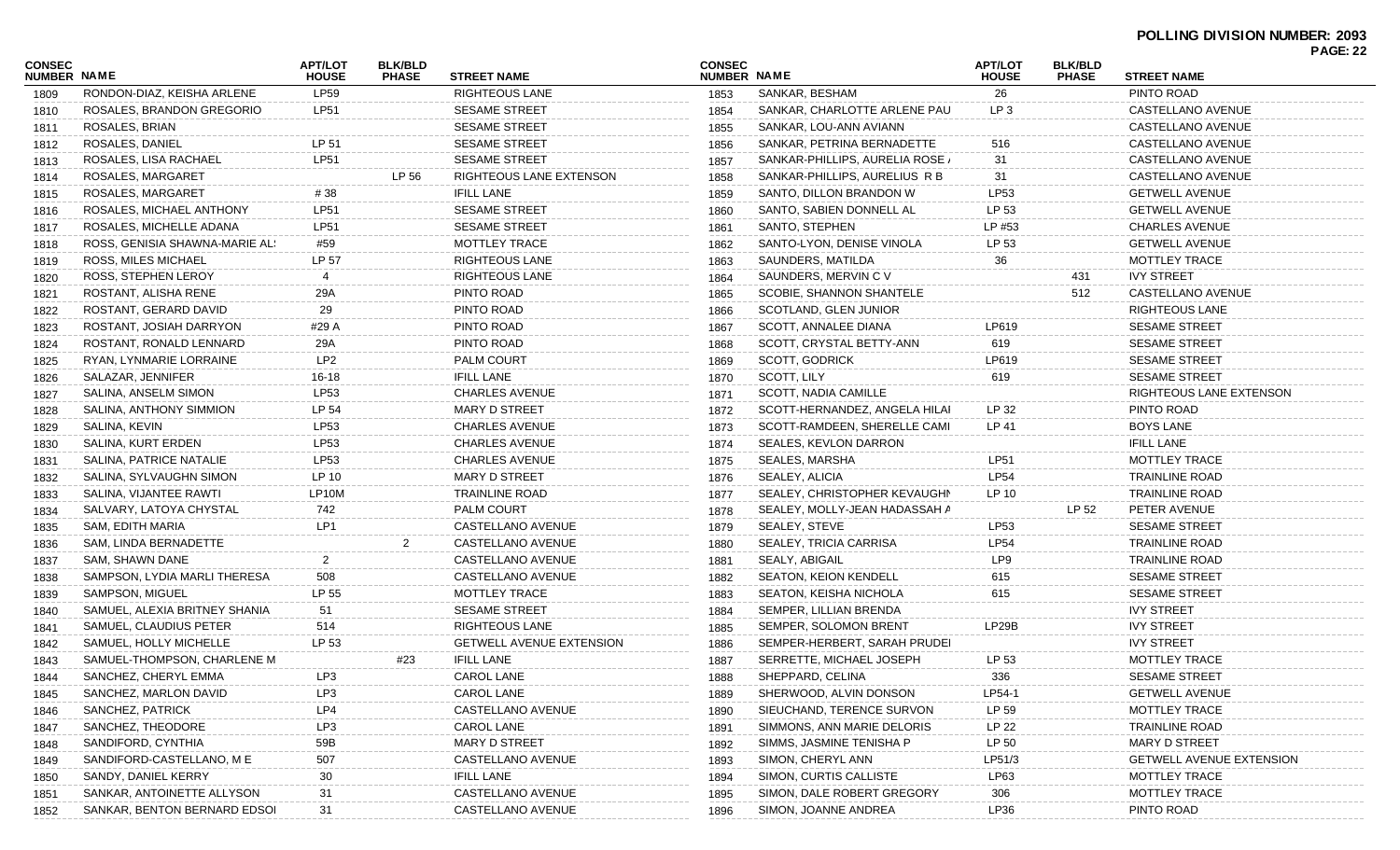| <b>CONSEC</b><br>NUMBER NAME |                               | <b>APT/LOT</b><br><b>HOUSE</b> | <b>BLK/BLD</b><br><b>PHASE</b> | <b>STREET NAME</b>              | <b>CONSEC</b><br>NUMBER NAME |                                | <b>APT/LOT</b><br><b>HOUSE</b> | <b>BLK/BLD</b><br><b>PHASE</b> | <b>STREET NAME</b>              |  |
|------------------------------|-------------------------------|--------------------------------|--------------------------------|---------------------------------|------------------------------|--------------------------------|--------------------------------|--------------------------------|---------------------------------|--|
| 1897                         | SIMON, JUMARLEY URIEL KAYIL N | LP 63                          |                                | <b>MOTTLEY TRACE</b>            | 1941                         | SORILLO, EDWARD                | 36                             |                                | PINTO ROAD                      |  |
| 1898                         | SIMON, KURLIEGH WEBSTER JUNIC | LP61                           |                                | <b>MOTTLEY TRACE</b>            | 1942                         | SORILLO, GERON NICHOLAS E      | LP 36                          |                                | PINTO ROAD                      |  |
| 1899                         | SIMON, LESLIE RUMUS ARTHUR    | LP32                           |                                | <b>MOTTLEY TRACE</b>            | 1943                         | SORILLO-WILLIAMS, NOELIN M     | LP 38                          |                                | PINTO ROAD                      |  |
| 1900                         | SIMON, MARLON CARLYLE         |                                |                                | <b>MOTTLEY TRACE</b>            | 1944                         | SORRIAS, HUGH AUGUSTINE        | LP#52                          |                                | <b>CHARLES AVENUE</b>           |  |
| 1901                         | SIMON, NICKELL ANDELL         | #63                            |                                | <b>MOTTLEY TRACE</b>            | 1945                         | SORZANO, FINBAR                | 513                            |                                | CASTELLANO AVENUE               |  |
| 1902                         | SIMON, NIGEL JUDE             | LP 63                          |                                | MOTTLEY TRACE                   | 1946                         | SORZANO, STACY-ANN SUSAN S     | 513                            |                                | CASTELLANO AVENUE               |  |
| 1903                         | SIMON, NJESANE AKIEL KRISTIN  | LP 63                          |                                | MOTTLEY TRACE                   | 1947                         | SOSA, CASSYANN CHANTAL         | <b>LP 29B</b>                  |                                | <b>IVY STREET</b>               |  |
| 1904                         | SIMON, PAMELA ELIZABETH       |                                |                                | <b>MOTTLEY TRACE</b>            | 1948                         | SOTO, ROBERT                   | <b>LP44</b>                    |                                | <b>IFILL LANE</b>               |  |
| 1905                         | SIMON, SHIRLYN JENNIFER       | LP 63                          |                                | MOTTLEY TRACE                   | 1949                         | SPENCER, ELLIOT COLLIN         | LP59                           |                                | <b>MARY D STREET</b>            |  |
| 1906                         | SIMON, VERÓN                  | LP 63                          |                                | MOTTLEY TRACE                   | 1950                         | SPRINGER-FRANCIS, LAWREN V A   | LP161                          |                                | MOTTLEY TRACE                   |  |
| 1907                         | SIMON-LOPEZ, NATOLIA DARA E   | LP61                           |                                | MOTTLEY TRACE                   | 1951                         | ST BERNARD, DENISE ANN         | LP 60                          |                                | MOTTLEY TRACE                   |  |
| 1908                         | SINANAN, RAMNARINE            | <b>LP47</b>                    |                                | PINTO ROAD                      | 1952                         | ST BERNARD, ERICA CAMILLE      | LP <sub>3</sub>                |                                | RIGHTEOUS LANE EXTENSON         |  |
| 1909                         | SINGH, HAFFIRZA               | LP <sub>26</sub>               |                                | <b>IFILL LANE</b>               | 1953                         | ST BERNARD, GISELLE            | <b>LP60</b>                    |                                | MOTTLEY TRACE                   |  |
| 1910                         | SINGH, JENNY                  | LP 22                          |                                | <b>GETWELL AVENUE EXTENSION</b> | 1954                         | ST BERNARD, KATHYANN MARY      | LP61                           |                                | MOTTLEY TRACE                   |  |
| 1911                         | SINGH, LEANNA                 | LP 26                          |                                | <b>IFILL LANE</b>               | 1955                         | ST BERNARD, PHILLIPA           | <b>LP60</b>                    |                                | MOTTLEY TRACE                   |  |
| 1912                         | SINGH, RAJCUMAR               | LP 26                          |                                | <b>IFILL LANE</b>               | 1956                         | ST LEWIS, VICTORIA ISHELL A    | LP <sub>3</sub>                |                                | <b>GUMBS AVENUE</b>             |  |
| 1913                         | SINGH, RAVINDRA               | LP26C                          |                                | <b>IFILL LANE</b>               | 1957                         | ST ROSE, DALE WILLIAM          | 528                            |                                | RIGHTEOUS LANE EXTENSON         |  |
| 1914                         | SINGH, RESHAM                 | LOT 292                        | LP 51                          | <b>GETWELL AVENUE EXTENSION</b> | 1958                         | ST ROSE, DANE DONNEL LINK      | 528                            |                                | RIGHTEOUS LANE EXTENSON         |  |
|                              | SINGH, RESHMA ISABELLA        |                                | #292                           | <b>GETWELL AVENUE EXTENSION</b> | 1959                         | ST ROSE, LORNA MARY            |                                |                                | <b>ATWELL LANE</b>              |  |
| 1915                         | SINGH, SOOKLAL                | LP10B                          |                                | <b>TRAINLINE ROAD</b>           |                              | ST ROSE, MARCIA SINDY          | LP38/2                         |                                | ATWELL LANE                     |  |
| 1916                         | SINGH, TIMOTHY                |                                |                                | <b>PALM COURT</b>               | 1960                         |                                | 528                            |                                | RIGHTEOUS LANE EXTENSON         |  |
| 1917                         |                               |                                |                                |                                 | 1961                         | ST ROSE, MAYA DANIELLA VENUS   |                                |                                |                                 |  |
| 1918                         | SINGH-GILL, NEETU SUNITA      |                                | LPC <sub>26</sub>              | <b>IFILL LANE</b>               | 1962                         | ST ROSE, SALENE STACY          |                                | LP 24                          | RIGHTEOUS LANE                  |  |
| 1919                         | SIRJU-JEROME, MYRTLE          | LP 54                          |                                | <b>GETWELL AVENUE</b>           | 1963                         | ST ROSE, VALLENE KEZZY         | LP53                           |                                | <b>ATWELL LANE</b>              |  |
| 1920                         | SIRJU-LAMBKIN, SHERVONNE JENE | LP 54                          |                                | <b>GETWELL AVENUE</b>           | 1964                         | STAFFORD, ANN ELDICA           | LP10                           |                                | <b>TRAINLINE ROAD</b>           |  |
| 1921                         | SMALL, KAMARIA ASHANTI        | LP 8                           |                                | PALM COURT                      | 1965                         | STAFFORD, ELIK INNOCENT        | LP10                           |                                | <b>TRAINLINE ROAD</b>           |  |
| 1922                         | SMALL, RENNIE BERNARD         | LP <sub>8</sub>                |                                | PALM COURT                      | 1966                         | STAFFORD, KERRON WADE SHELD(   |                                |                                | RIGHTEOUS LANE                  |  |
| 1923                         | SMALL, RONNIE LYNDON          |                                |                                | <b>PALM COURT</b>               | 1967                         | STEELE, YVETTE SIMONE          | LP51/5                         |                                | <b>GETWELL AVENUE EXTENSION</b> |  |
| 1924                         | SMALL, WAYNE GARVEY           | 513                            |                                | CASTELLANO AVENUE               | 1968                         | STEPHEN, JOSIAH ROVIE          | LP 53                          |                                | <b>SESAME STREET</b>            |  |
| 1925                         | SMITH, AFIYAH AKEILAH         | LP 22                          |                                | <b>VALPARICO ROAD</b>           | 1969                         | STEPHENS-HOMER, SUSAN NATASI   |                                |                                | CAROL LANE                      |  |
| 1926                         | SMITH, ANTOINETTE CLARA       | 662                            |                                | <b>SESAME STREET</b>            | 1970                         | STRAKER, ACKIM SHAQUILLE MARK  | LP 58                          |                                | RIGHTEOUS LANE EXTENSON         |  |
| 1927                         | SMITH, BRIAN WINSTON          | 400                            |                                | <b>SESAME STREET</b>            | 1971                         | STRAKER, CAROL                 | #52                            |                                | <b>CHARLES AVENUE</b>           |  |
| 1928                         | SMITH, CHERRISE CRYSTAL       | LP 22                          |                                | <b>VALPARICO ROAD</b>           | 1972                         | STRAKER, STANLEY               | LP52                           |                                | <b>CHARLES AVENUE</b>           |  |
| 1929                         | SMITH, KALLEEM JAMEEL         | <b>LP22</b>                    |                                | <b>VALPARICO ROAD</b>           | 1973                         | STRAKER-MEDINA, VIRGINIA DIAND | LP <sub>2</sub>                |                                | <b>GUMBS AVENUE</b>             |  |
| 1930                         | SMITH, MERRYLOU AGNES WILMA   | LOT 662                        |                                | <b>SESAME STREET</b>            | 1974                         | STRONG, KELLY FRANCIKA         | LP36                           |                                | PINTO ROAD                      |  |
| 1931                         | SMITH, RAHEEM                 | LP 22                          |                                | <b>VALPARICO ROAD</b>           | 1975                         | STRONG, KURNON CHRISTIAN J     | LP36                           |                                | PINTO ROAD                      |  |
| 1932                         | SMITH, STEPHEN NIGEL          | <b>LP22</b>                    |                                | TRAINLINE ROAD                  | 1976                         | STRONG, TYANNER EURICA         | OPP LP 36                      |                                | PINTO ROAD                      |  |
| 1933                         | SMITH, VIRGINIA AGATHA        | #400                           |                                | <b>SESAME STREET</b>            | 1977                         | STRONG-GREENE, FRANCIKA        | LP36                           |                                | PINTO ROAD                      |  |
| 1934                         | SMITH, WINSTON LESTER         |                                | 400                            | <b>SESAME STREET</b>            | 1978                         | STUART, SHELLEEN JUDITH-ANN    | 51-52                          |                                | <b>GETWELL AVENUE</b>           |  |
| 1935                         | SOLOMON, SHERMYA NICOLET L    | LP53A                          |                                | <b>SESAME STREET</b>            | 1979                         | SUBAH, SARA                    | <b>LP59</b>                    |                                | <b>SESAME STREET</b>            |  |
| 1936                         | SOOKLAL, BRANDON STEPHEN      | #3                             |                                | <b>SHORT STREET</b>             | 1980                         | SUBERO, FELICITA               | <b>LP52</b>                    |                                | <b>CHARLES AVENUE</b>           |  |
| 1937                         | SOOKLAL, SHANE RICARDO        |                                |                                | <b>SHORT STREET</b>             | 1981                         | SUBERO, FERNANDO DON           | <b>LP52</b>                    |                                | <b>CHARLES AVENUE</b>           |  |
| 1938                         | SOOMAIR, CHRISTOPHER SHERVAN  | 26                             |                                | PINTO ROAD                      | 1982                         | SUBERO, JUSTIN BILLY           | <b>LP52</b>                    |                                | <b>CHARLES AVENUE</b>           |  |
| 1939                         | SOOMEAIR, RONNIE PATRICK      | 26                             |                                | PINTO ROAD                      | 1983                         | SUBERO, NORBERT                | <b>LP52</b>                    |                                | <b>CHARLES AVENUE</b>           |  |
| 1940                         | SOOMEAIR, SAMDAYE             | 26                             |                                | PINTO ROAD                      | 1984                         | SUBERO, RENALDO STEPHON JOSH   | LP 52                          |                                | <b>CHARLES AVENUE</b>           |  |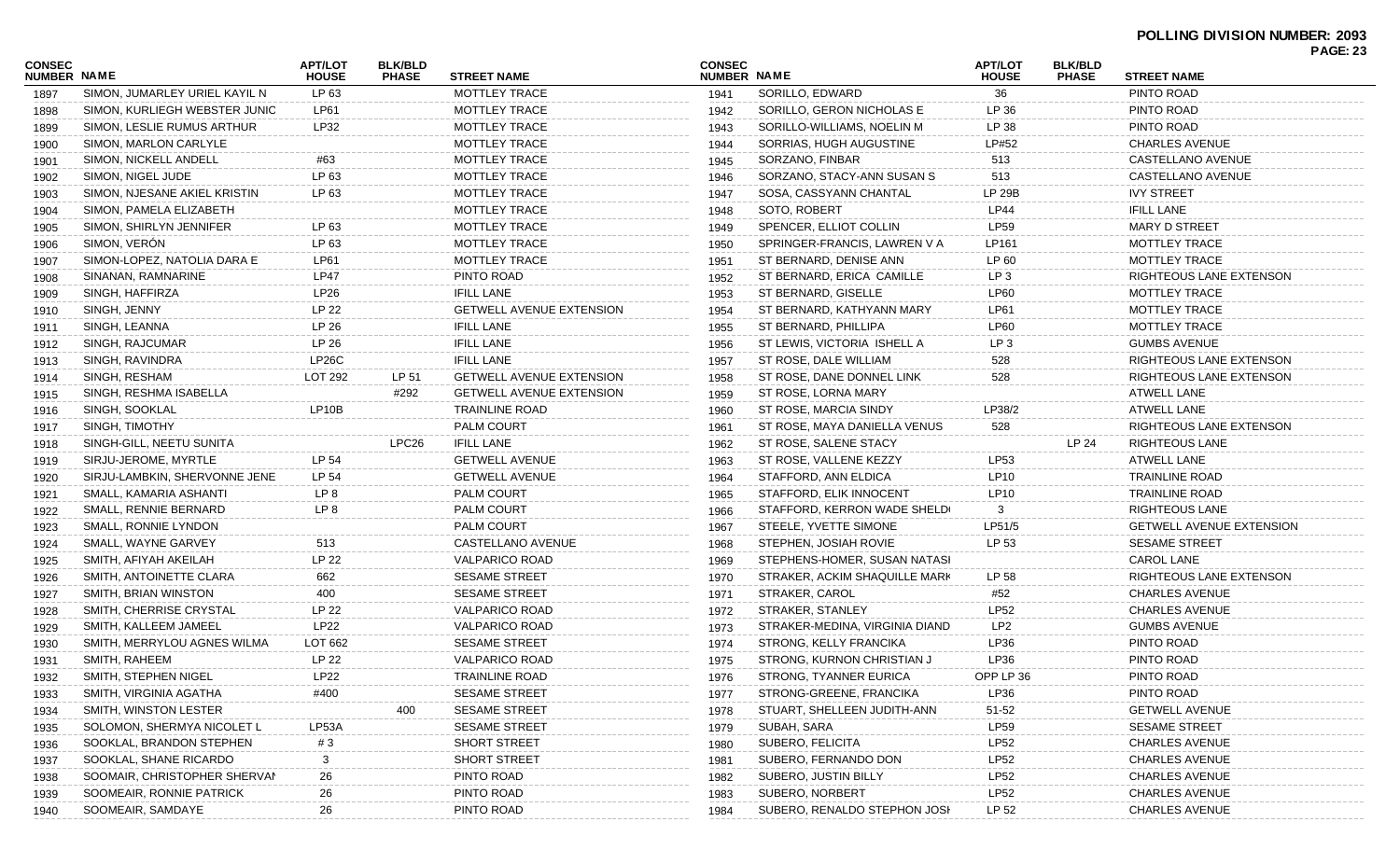|                              |                               |                                |                                |                          |                              |                               |                                |                                |                                 | PAGE: 24 |
|------------------------------|-------------------------------|--------------------------------|--------------------------------|--------------------------|------------------------------|-------------------------------|--------------------------------|--------------------------------|---------------------------------|----------|
| CONSEC<br><b>NUMBER NAME</b> |                               | <b>APT/LOT</b><br><b>HOUSE</b> | <b>BLK/BLD</b><br><b>PHASE</b> | <b>STREET NAME</b>       | <b>CONSEC</b><br>NUMBER NAME |                               | <b>APT/LOT</b><br><b>HOUSE</b> | <b>BLK/BLD</b><br><b>PHASE</b> | <b>STREET NAME</b>              |          |
| 1985                         | SUBERO-KALLICHARAN, MARYSIA N | LP52                           |                                | <b>CHARLES AVENUE</b>    | 2029                         | THEOPHILUS, MARLON RICARDO M  | 19                             |                                | <b>ATWELL LANE</b>              |          |
| 1986                         | SUBRATI, CRYSTAL MARY         | 6 B                            |                                | RIGHTEOUS LANE           | 2030                         | THOMAS, ABAYOME OMARI         | LP 44                          |                                | <b>WALL STREET</b>              |          |
| 1987                         | SULLIVAN, EMILY LUTCHMI       | 560                            |                                | <b>SESAME STREET</b>     | 2031                         | THOMAS, AGNES                 | LP 7                           |                                | <b>TRAINLINE ROAD</b>           |          |
| 1988                         | SULLIVAN, JAMES               | LP560                          |                                | <b>SESAME STREET</b>     | 2032                         | THOMAS, ANTHONY               | LP <sub>7</sub>                |                                | <b>TRAINLINE ROAD</b>           |          |
| 1989                         | SULLIVAN, JAMIE JOANNA MARIA  | LP 56                          |                                | <b>SESAME STREET</b>     | 2033                         | THOMAS, ARABELLA              | <b>LP60</b>                    |                                | MOTTLEY TRACE                   |          |
| 1990                         | SULLIVAN, JOHN                | LP 566                         |                                | <b>SESAME STREET</b>     | 2034                         | THOMAS, DANIELLA              | LP62                           |                                | MOTTLEY TRACE                   |          |
| 1991                         | SULLIVAN, MARGARET            | 560                            |                                | <b>SESAME STREET</b>     | 2035                         | THOMAS, DANIELLE ANNA-MARIE   | LP <sub>2</sub>                |                                | CASTELLANO AVENUE               |          |
| 1992                         | SULLIVAN, VICTORIA SARAH      | #560                           | LPA50                          | <b>SESAME STREET</b>     | 2036                         | THOMAS, DARRION NATHANIEL M   | LP 53                          |                                | <b>GETWELL AVENUE</b>           |          |
| 1993                         | SUMAIR, CHASE SHIAN           | 26                             |                                | <b>IFILL LANE</b>        | 2037                         | THOMAS, DEON NIGEL            |                                | LPB 19                         | <b>GETWELL AVENUE EXTENSION</b> |          |
| 1994                         | SUMAIR, LEELAWATIE ANEETA     |                                |                                | <b>IFILL LANE</b>        | 2038                         | THOMAS, ERASMUS RAYMOND       | LP10                           |                                | TRAINLINE ROAD                  |          |
| 1995                         | SUMAIR, MAHABIR               | 26                             |                                | <b>IFILL LANE</b>        | 2039                         | THOMAS, GIMEL MIKKEL          | LP 53                          |                                | <b>GETWELL AVENUE</b>           |          |
| 1996                         | SUMAIR-JOHN, SURUJDAYE CAMLA  | 26                             |                                | PINTO ROAD               | 2040                         | THOMAS, JAMEEL KEEGAN EARL    | LP53                           |                                | <b>CHARLES AVENUE</b>           |          |
| 1997                         | SUPERVILLE-LEWIS, NESIA R     | 629                            |                                | <b>SESAME STREET</b>     | 2041                         | THOMAS, JAMII SAMICH DEREK    | LP53                           |                                | <b>CHARLES AVENUE</b>           |          |
| 1998                         | SWEEN, JOVINE LAMONT          | LP 54                          |                                | RIGHTEOUS LANE           | 2042                         | THOMAS, JOANNE ELIZABETH      | LP10                           |                                | TRAINLINE ROAD                  |          |
| 1999                         | SWEEN, PHYLLIS INEZ           | LP 54                          |                                | RIGHTEOUS LANE           | 2043                         | THOMAS, JOSHUA DILLON DAVID   | #51                            |                                | <b>CHARLES AVENUE</b>           |          |
| 2000                         | SWEEN, SHOWN DION             | <b>LP54</b>                    |                                | RIGHTEOUS LANE           | 2044                         | THOMAS, KARLENE DENNISE ELISA | <b>LP51</b>                    |                                | <b>CHARLES AVENUE</b>           |          |
| 2001                         | SYLVESTER, ANTHONY            | 22                             |                                | GETWELL AVENUE EXTENSION | 2045                         | THOMAS, LU-ANN LANNAR         | 19                             |                                | CAROL LANE                      |          |
| 2002                         | SYLVESTER, BISHNU             | LP 56                          |                                | RIGHTEOUS LANE           | 2046                         | THOMAS, MARK MASSIAH          | LP26                           |                                | <b>IFILL LANE</b>               |          |
| 2003                         | SYLVESTER, CARLYLE ANDREW     | LP 52                          |                                | RIGHTEOUS LANE           | 2047                         | THOMAS, RHODA                 | 421                            |                                | RIGHTEOUS LANE EXTENSON         |          |
| 2004                         | SYLVESTER, CHAN               | $\mathbf{2}$                   |                                | RIGHTEOUS LANE EXTENSON  | 2048                         | THOMAS, SENTWALI JELANI       | LP 544                         |                                | <b>WALL STREET</b>              |          |
| 2005                         | SYLVESTER, CINDY MELISSA      | <b>LP56</b>                    |                                | RIGHTEOUS LANE           | 2049                         | THOMAS, SHERLANNA THERESA     | <b>LP59</b>                    |                                | MOTTLEY TRACE                   |          |
| 2006                         | SYLVESTER, ELVIS ANAND        | LP2                            |                                | RIGHTEOUS LANE           | 2050                         | THOMAS, SYLVAN                | <b>LP60</b>                    |                                | MOTTLEY TRACE                   |          |
| 2007                         | SYLVESTER, IYANA ANISHA       | LP <sub>2</sub>                |                                | RIGHTEOUS LANE           | 2051                         | THOMAS, TIFFANY JOSANNE       | 61                             |                                | TRAINLINE ROAD                  |          |
| 2008                         | SYLVESTER, JEREEL ANTHONY     | LP54                           |                                | RIGHTEOUS LANE           | 2052                         | THOMASOS, JOSHUA JEREMIAH ED  | LOT 30-32                      |                                | <b>GETWELL AVENUE EXTENSION</b> |          |
| 2009                         | SYLVESTER, PETER JORDAN       | LP 56                          |                                | RIGHTEOUS LANE           | 2053                         | THOMPSON, DIAMOND ESSE        | LP3                            |                                | RIGHTEOUS LANE                  |          |
| 2010                         | SYLVESTER, SHERRY THERESA     | LP56                           |                                | RIGHTEOUS LANE           | 2054                         | THOMPSON, JHONNEY ROY CURTIS  | LP53                           |                                | <b>CHARLES AVENUE</b>           |          |
| 2011                         | SYLVESTER, SITA               | LP <sub>2</sub>                |                                | RIGHTEOUS LANE EXTENSON  | 2055                         | THOMPSON, JOEL KEL            | LP3                            |                                | <b>GUMBS AVENUE</b>             |          |
| 2012                         | SYLVESTER, VISHNU JOHN        | LP#56                          |                                | RIGHTEOUS LANE           | 2056                         | THOMPSON, KENRICK ODEL        | LP <sub>2</sub>                |                                | <b>RIGHTEOUS LANE</b>           |          |
| 2013                         | <b>TAYLOR, BEWLEY</b>         | LP54                           |                                | RIGHTEOUS LANE           | 2057                         | THOMPSON, SHANICE KARISHA C   | LP3                            |                                | <b>GUMBS AVENUE</b>             |          |
| 2014                         | TAYLOR, CHERISSE JEANETTE E   | LPE26                          |                                | <b>IFILL LANE</b>        | 2058                         | THOMPSON, SHYONE LOVINA JADA  | LP#3                           |                                | <b>GUMBS AVENUE</b>             |          |
| 2015                         | TAYLOR, CHERYL-ANN            | <b>LP54</b>                    |                                | RIGHTEOUS LANE           | 2059                         | THOMPSON, TEVIN KODELL        | LP3                            |                                | <b>GUMBS AVENUE</b>             |          |
| 2016                         | TAYLOR, DILLON                | LP54                           |                                | RIGHTEOUS LANE           | 2060                         | THORNHILL, SHENIKA CADIESHA   | LP <sub>2</sub>                |                                | CASTELLANO AVENUE               |          |
| 2017                         | TAYLOR, LEONTINE LYNETTE      | LP 53                          |                                | PETER AVENUE             | 2061                         | THORPE, EARNA EDITH           | LP 59B                         |                                | <b>MARY D STREET</b>            |          |
| 2018                         | TAYLOR, YOLANDE SHERLAN NICOI | LP53                           |                                | RIGHTEOUS LANE           | 2062                         | TIDD, GINA LAUREN             | 10                             |                                | MOTTLEY TRACE                   |          |
| 2019                         | TEELUCKSINGH, BISNOO          | LP38                           |                                | ATWELL LANE              | 2063                         | TIDD, JUDE CAMILLA            |                                |                                | MOTTLEY TRACE                   |          |
| 2020                         | TEELUCKSINGH, RYAN ALVIN      | LP38                           |                                | ATWELL LANE              | 2064                         | TIMOTHY, DAMANI AKO ROBERT    | 614                            |                                | SESAME STREET                   |          |
| 2021                         | TELESFORD, NIGEL STEVENSON    |                                |                                | RIGHTEOUS LANE           | 2065                         | TIMOTHY, KENNETH MARK         | <b>LP65</b>                    |                                | <b>RIGHTEOUS LANE</b>           |          |
| 2022                         | TEMPRO, EMMANUEL JEREMIAH A   | LP53A                          |                                | RIGHTEOUS LANE           | 2066                         | TIMOTHY, MARCELLE             | 614                            |                                | <b>SESAME STREET</b>            |          |
| 2023                         | TEMPRO, JOANNA NANNMAH M      | LP53                           |                                | RIGHTEOUS LANE           | 2067                         | TIMOTHY, ORONDE GORDON        | 614                            |                                | <b>SESAME STREET</b>            |          |
| 2024                         | TEMPRO, MYA CHERYL            | LP 53                          |                                | RIGHTEOUS LANE           | 2068                         | TIMOTHY, SHELLY-ANN CRYSTAL   |                                | 33                             | <b>HAPPY HILL</b>               |          |
| 2025                         | THEODORE LINARES, HENRY LUIS  | 37                             |                                | PINTO ROAD               | 2069                         | TIOTIS, DONNA                 | LP 9                           |                                | <b>TRAINLINE ROAD</b>           |          |
| 2026                         | THEOPHILUS, FRANK MARTIN      | LP38                           |                                | ATWELL LANE              | 2070                         | TIOTIS, JOEL                  | LP9                            |                                | <b>TRAINLINE ROAD</b>           |          |
| 2027                         | THEOPHILUS, JENNIFER ANITA    | 42                             |                                | <b>IFILL LANE</b>        | 2071                         | TIOTIS, MIGUEL ETTIENNE       | LP8                            |                                | <b>TRAINLINE ROAD</b>           |          |
|                              | THEOPHILUS, MARCELLE FRANK    | LP 75                          |                                | <b>IFILL LANE</b>        |                              | TIOTIS, OTIS SHURLAND         | LP 10B2                        |                                | TRAINLINE ROAD                  |          |
| 2028                         |                               |                                |                                |                          | 2072                         |                               |                                |                                |                                 |          |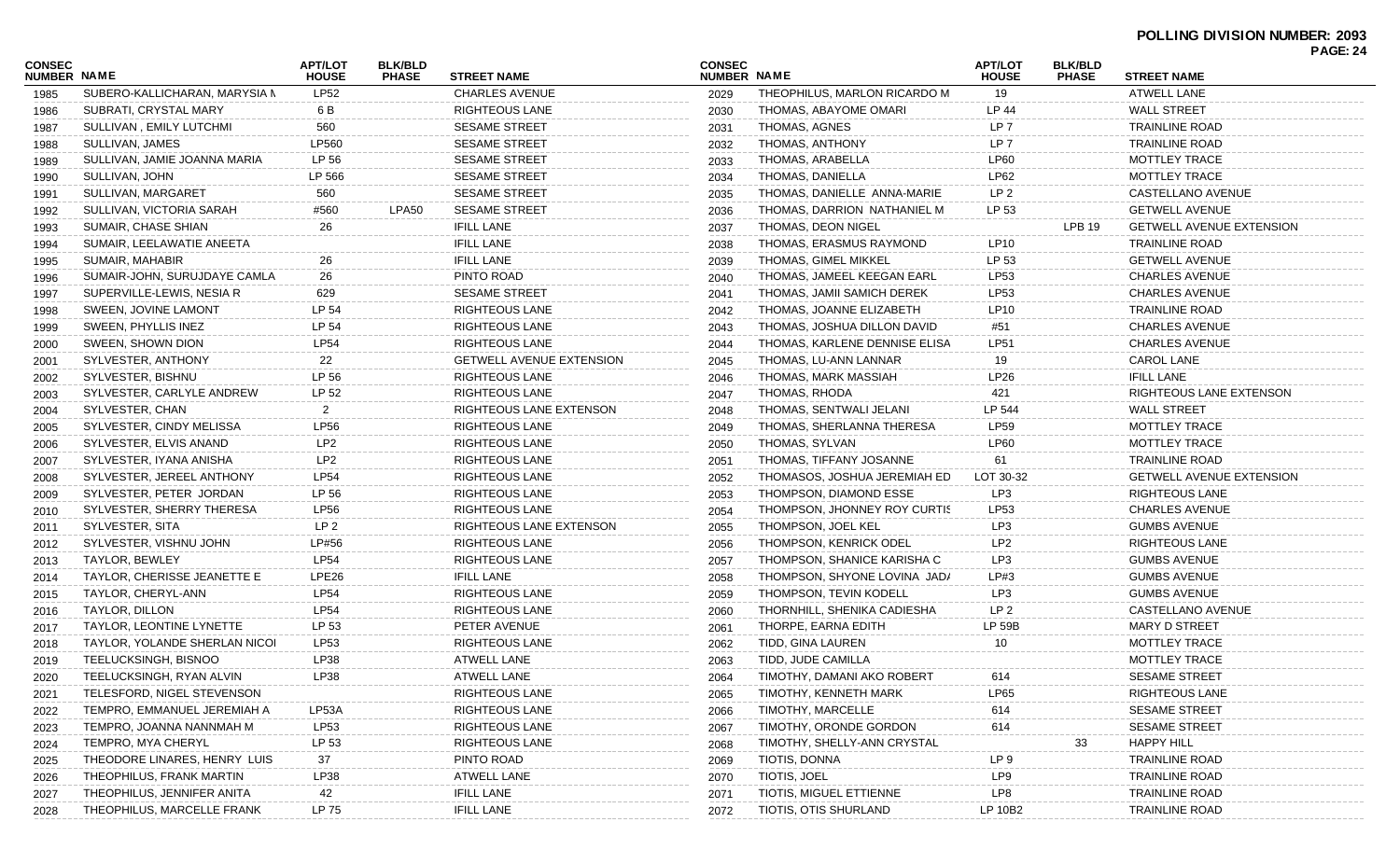| CONSEC<br><b>NUMBER NAME</b> |                                 |                                |                                |                                 |                                     |                                  |                                |                                |                          | <b>PAGE: 25</b> |
|------------------------------|---------------------------------|--------------------------------|--------------------------------|---------------------------------|-------------------------------------|----------------------------------|--------------------------------|--------------------------------|--------------------------|-----------------|
|                              |                                 | <b>APT/LOT</b><br><b>HOUSE</b> | <b>BLK/BLD</b><br><b>PHASE</b> | <b>STREET NAME</b>              | <b>CONSEC</b><br><b>NUMBER NAME</b> |                                  | <b>APT/LOT</b><br><b>HOUSE</b> | <b>BLK/BLD</b><br><b>PHASE</b> | <b>STREET NAME</b>       |                 |
| 2073                         | TIOTIS, PHILIPPA                | LP9                            |                                | <b>TRAINLINE ROAD</b>           | 2117                                | VILLARROEL CASTELLANO, ROY D     | LP 8                           |                                | <b>RIGHTEOUS LANE</b>    |                 |
| 2074                         | TIOTIS, SHURLAND                | LP9                            |                                | <b>TRAINLINE ROAD</b>           | 2118                                | VILLARUEL, VERONICA              | <b>LP52</b>                    |                                | <b>MOTTLEY TRACE</b>     |                 |
| 2075                         | TIOTIS, THADDIEUS               |                                | LP 9                           | <b>TRAINLINE ROAD</b>           | 2119                                | VILLOREAL, DEXTER THEOPHILUS     |                                |                                | <b>MOTTLEY TRACE</b>     |                 |
| 2076                         | TOUSSAINT, ANDY CRISTON         |                                |                                | <b>RIGHTEOUS LANE</b>           | 2120                                | VILLOREAL, MAURICE               | <b>LP54</b>                    |                                | <b>MOTTLEY TRACE</b>     |                 |
| 2077                         | TOUSSAINT, ANNA LAIH PRICILLA   | # 29                           |                                | PINTO ROAD                      | 2121                                | VITALIS, BUENOVITCH MARTIN       | <b>LP29</b>                    |                                | <b>IVY STREET</b>        |                 |
| 2078                         | TOUSSAINT, CAMILLA KATHLEEN     | 29                             |                                | PINTO ROAD                      | 2122                                | <b>VITALIS, INSKIP MICHAEL</b>   | LP29                           |                                | <b>IVY STREET</b>        |                 |
| 2079                         | TOUSSAINT, CLEMENT              | LP145                          |                                | <b>RIGHTEOUS LANE</b>           | 2123                                | VITALIS, KEITH ALBERT            | LP29B                          |                                | <b>IVY STREET</b>        |                 |
| 2080                         | TOUSSAINT, CURTIS CLINTON       | 34                             |                                | <b>RIGHTEOUS LANE</b>           | 2124                                | <b>VITALIS, PATRICIA</b>         | #29                            |                                | <b>IVY STREET</b>        |                 |
| 2081                         | TOUSSAINT, DON RAGAN            | LP <sub>2</sub>                |                                | <b>RIGHTEOUS LANE</b>           | 2125                                | VITALIS, RENIPH FARES JOSEPH     | 29                             |                                | <b>IVY STREET</b>        |                 |
| 2082                         | TOUSSAINT, EMMANUEL CASSIM M    | 29D                            |                                | PINTO ROAD                      | 2126                                | VITALIS, SALISHA ELIZABETH       | LP29                           |                                | <b>IVY STREET</b>        |                 |
| 2083                         | TOUSSAINT, ISIAH PHILLIP E      | LP25 #29                       |                                | PINTO ROAD                      | 2127                                | VITALIS, SHELDON ANTHONY         | <b>LP29</b>                    |                                | <b>IVY STREET</b>        |                 |
| 2084                         | TOUSSAINT, KATHERINE CHER       | # 29                           |                                | PINTO ROAD                      | 2128                                | <b>VITALIS, TRICIA THERESA</b>   | LP29B                          |                                | <b>IVY STREET</b>        |                 |
| 2085                         | TOUSSAINT, MAHLÓN CASSIM        | LP59B                          |                                | <b>MARY D STREET</b>            | 2129                                | VITALLIS, DUBCEK                 | LP29                           |                                | <b>IVY STREET</b>        |                 |
| 2086                         | TOUSSAINT, NIGEL NICHOLI        | 29                             |                                | PINTO ROAD                      | 2130                                | WAJDAILE, JENELLE RENA           | LP8                            |                                | <b>PALM COURT</b>        |                 |
| 2087                         | TOUSSAINT, O'NEIL EMMANUEL JR   | 639                            |                                | <b>CHARLES AVENUE</b>           | 2131                                | WAJDALIE-RAPHAEL, OMATIE         | LP8B                           |                                | <b>PALM COURT</b>        |                 |
| 2088                         | TOUSSAINT, PRESTON MATTHEW      | 56                             |                                | <b>IFILL LANE</b>               | 2132                                | WALCOTT, AMY ANDREA              | LP 53                          |                                | <b>RIGHTEOUS LANE</b>    |                 |
| 2089                         | TOUSSAINT, RONALDO OCEAN SEA    | LP 25                          |                                | PINTO ROAD                      | 2133                                | WALDRON, GENESIS LESTON RONE     | <b>LP52</b>                    |                                | <b>MOTTLEY TRACE</b>     |                 |
| 2090                         | <b>TOUSSAINT, SHANE RICHARD</b> | LOT523                         |                                | <b>GUMBS AVENUE</b>             | 2134                                | WALDRON, ROBERT CONROD JUNIC     | LP 52                          |                                | <b>MOTTLEY TRACE</b>     |                 |
| 2091                         | TOUSSAINT, SHELDON STEPHON      | 29                             |                                | PINTO ROAD                      | 2135                                | WALKER, DILLON ANTHONY           | 32                             |                                | <b>SESAME STREET</b>     |                 |
| 2092                         | TOUSSAINT, TREVON KEVIN         | 29                             |                                | PINTO ROAD                      | 2136                                | WALKER, KEDIAJA RIA              | #579                           |                                | <b>SESAME STREET</b>     |                 |
| 2093                         | <b>TOUSSAINT, TRICIA ELORA</b>  | <b>LPC 26</b>                  |                                | <b>IFILL LANE</b>               | 2137                                | <b>WALKER, SIMON ROBERT</b>      | #26                            |                                | <b>IFILL LANE</b>        |                 |
| 2094                         | TOUSSAINT, VENANTIUS            | 639                            | <b>LP55</b>                    | <b>CHARLES AVENUE</b>           | 2138                                | WALL, KREEM ANTHONY              | LP53                           |                                | <b>SESAME STREET</b>     |                 |
| 2095                         | <b>TOUSSAINT, VINCENT</b>       | 29                             |                                | PINTO ROAD                      | 2139                                | WALLACE, KYLE REUEL              | LP 64                          |                                | <b>MOTTLEY TRACE</b>     |                 |
| 2096                         | TOUSSAINT, WINSTON              | LP 25                          |                                | PINTO ROAD                      | 2140                                | WALLEN, DEX SIMON                | LP 56                          |                                | <b>MOTTLEY TRACE</b>     |                 |
| 2097                         | TOUSSAINT-ROSTANT, MOLLY        | 29A                            |                                | PINTO ROAD                      | 2141                                | WALLEN, SUZANNE EVARISTA         | LP 61                          |                                | <b>MOTTLEY TRACE</b>     |                 |
| 2098                         | TOUSSAINT-TRACEY, NATASHA A     | 29                             |                                | PINTO ROAD                      | 2142                                | WALTERS, FADIL HASANI MICHAEL    | LP 26                          |                                | <b>IFILL LANE</b>        |                 |
| 2099                         | TRACEY, CEDELL ERIC             | #29                            | <b>LP A51</b>                  | PINTO ROAD                      | 2143                                | <b>WALTERS, KENNETH</b>          | <b>LOT 15</b>                  |                                | <b>IFILL LANE</b>        |                 |
| 2100                         | TROTMAN, DAREN JASON            |                                |                                | <b>GETWELL AVENUE</b>           | 2144                                | WARNER, AARON EMMANUEL SHEL      | LP A3                          |                                | <b>SESAME STREET</b>     |                 |
| 2101                         | TROTMAN, DARYL QUASI            | LP 51/1                        |                                | <b>GETWELL AVENUE EXTENSION</b> | 2145                                | WARNER, ANTHONY KEITH LEON       | 631                            |                                | <b>SESAME STREET</b>     |                 |
| 2102                         | TROTMAN, LAVAUGHN TEISHA        | LP 1671                        |                                | <b>GETWELL AVENUE EXTENSION</b> | 2146                                | WARNER, CILITA AYANNA THERESE    | 631                            | LP 58                          | <b>SESAME STREET</b>     |                 |
| 2103                         | TROTMAN, SHANYA FAITH           | LP 51-1                        |                                | <b>GETWELL AVENUE EXTENSION</b> | 2147                                | <b>WARNER, IAN KEITH</b>         | 631                            |                                | <b>SESAME STREET</b>     |                 |
| 2104                         | TURNER, ANTHONY GERARD          |                                | LP 343                         | CASTELLANO AVENUE               | 2148                                | WATSON, ANN CLEOPATRA            | 31                             | LOT 516                        | CASTELLANO AVENUE        |                 |
| 2105                         | TURNER, GARRY                   |                                |                                | <b>TRAINLINE ROAD</b>           | 2149                                | WATSON, JENNIFER MARIA           |                                | 50                             | <b>CHARLES AVENUE</b>    |                 |
| 2106                         | TURNER, SWEEDEN BURGH           | 750                            |                                | <b>TRAINLINE ROAD</b>           | 2150                                | <b>WATSON, LUCIAN</b>            | <b>LP50</b>                    |                                | <b>CHARLES AVENUE</b>    |                 |
| 2107                         | TURPIN-LYNCH, JALISA STEPHANIE  | LP 53                          |                                | <b>SESAME STREET</b>            | 2151                                | WATSON, MICHAEL JULIEN           |                                |                                | CAROL LANE               |                 |
| 2108                         | TYRRELL, AKEY ANTHONY           | LP 52                          |                                | RIGHTEOUS LANE                  | 2152                                | WATSON, TYRELL AARON             | $\mathbf{1}$                   |                                | <b>SHORT STREET</b>      |                 |
| 2109                         | <b>TYRRELL, BEVON FRANCIS</b>   | LP3                            |                                | RIGHTEOUS LANE EXTENSON         | 2153                                | <b>WATSON, VINCENT</b>           | 50                             |                                | <b>TRAINLINE ROAD</b>    |                 |
| 2110                         | TYRRELL, HEATHER PHILOMEN       | <b>LP52</b>                    |                                | <b>RIGHTEOUS LANE</b>           | 2154                                | WATSON-FRANCOIS, KATHYANN JU     | 29                             |                                | <b>CAROL LANE</b>        |                 |
| 2111                         | <b>TYRRELL, NICOLE PHILOMEN</b> | LP <sub>3</sub>                |                                | <b>GUMBS AVENUE</b>             | 2155                                | WATSON-JAMES, ESTHA NAILAH       | OPP LP 50                      |                                | PETER AVENUE             |                 |
| 2112                         | TYRRELL, SHEMEKKA FAWN          | 106                            |                                | RIGHTEOUS LANE EXTENSON         | 2156                                | WELLINGTON, EDWARD BENJAMIN      |                                |                                | MOTTLEY TRACE            |                 |
| 2113                         | VALERE, NATHANIEL DANIEL KWAM   | <b>LP66</b>                    |                                | MOTTLEY TRACE                   | 2157                                | <b>WILLIAMS, ABIDIEL MICHAEL</b> | LP46                           |                                | MOTTLEY TRACE            |                 |
| 2114                         | VELASQUEZ, KERRON CHRISTIAN J   | LP9                            |                                | <b>TRAINLINE ROAD</b>           | 2158                                | WILLIAMS, AHKEEM PETER           | #46                            |                                | <b>3RD MOTTLEY TRACE</b> |                 |
| 2115                         | VILLAFANA, DILLON KEITH         | LP 9                           |                                | <b>TRAINLINE ROAD</b>           | 2159                                | WILLIAMS, ALICIA BERNADINE       | LP4 #20                        |                                | CASTELLANO AVENUE        |                 |
| 2116                         | VILLAREOL, JEROME DEXTER        | OPP LP 52                      |                                | <b>SESAME STREET</b>            | 2160                                | WILLIAMS, ALPHEUS ARNOLD ALPH    | 744                            |                                | PALM COURT               |                 |
|                              |                                 |                                |                                |                                 |                                     |                                  |                                |                                |                          |                 |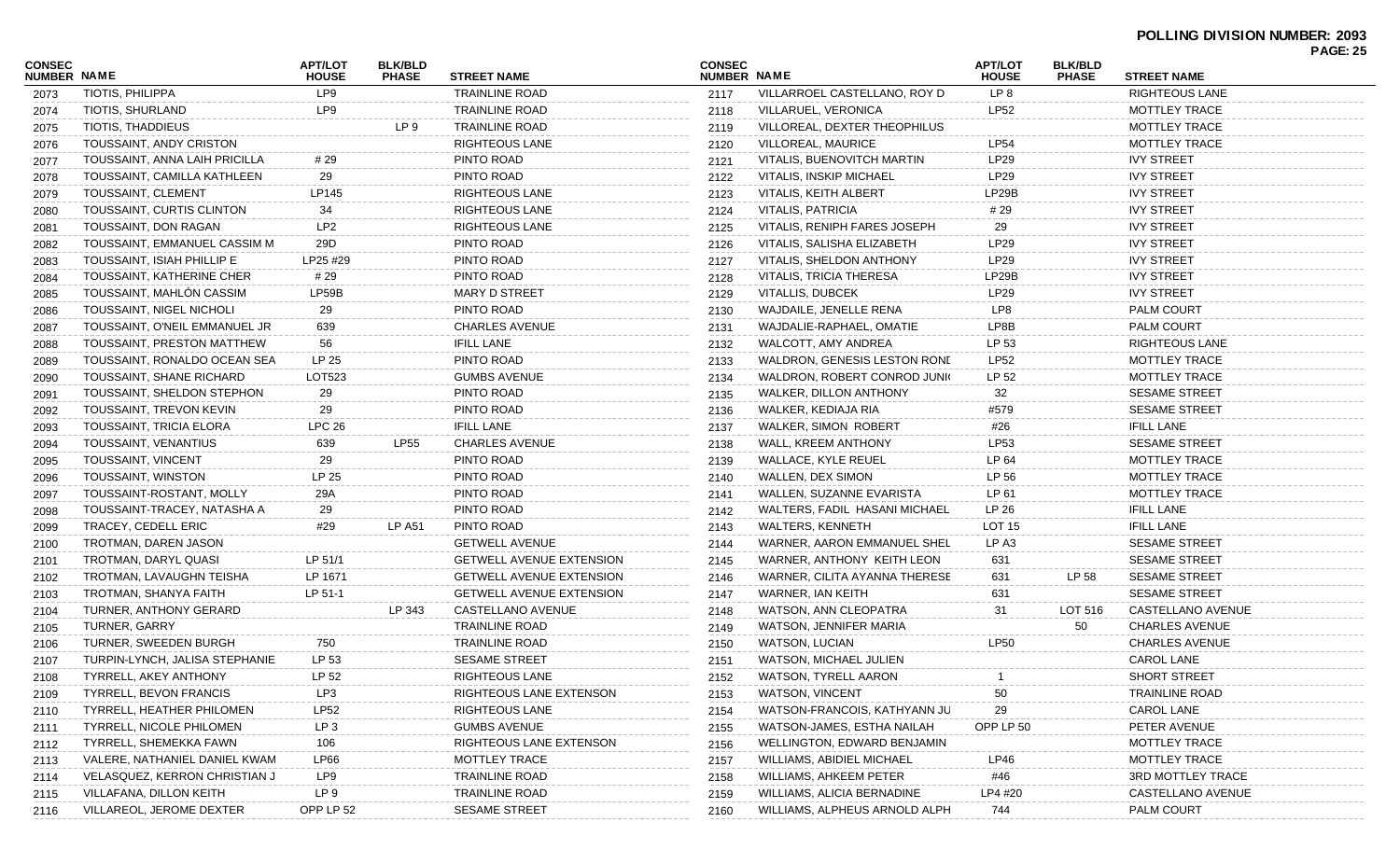| <b>CONSEC</b><br>NUMBER NAME |                                 | <b>APT/LOT</b><br><b>HOUSE</b> | <b>BLK/BLD</b><br><b>PHASE</b> | <b>STREET NAME</b>              | <b>CONSEC</b><br>NUMBER NAME |                               | <b>APT/LOT</b><br><b>HOUSE</b> | <b>BLK/BLD</b><br><b>PHASE</b> | <b>STREET NAME</b>              |  |
|------------------------------|---------------------------------|--------------------------------|--------------------------------|---------------------------------|------------------------------|-------------------------------|--------------------------------|--------------------------------|---------------------------------|--|
| 2161                         | WILLIAMS, ANDERSON ANTONIO      | 24 A                           |                                | <b>GETWELL AVENUE EXTENSION</b> | 2205                         | WILSON, GEORGE WASHINGTON     | LP 53                          |                                | <b>GETWELL AVENUE</b>           |  |
| 2162                         | WILLIAMS, ARNOLD STANLEY        |                                |                                | <b>GETWELL AVENUE EXTENSION</b> | 2206                         | WILSON, HALEM SACHIN C R      | <b>LP56</b>                    |                                | <b>GETWELL AVENUE</b>           |  |
| 2163                         | WILLIAMS, AYANA VICTORIA        | 24A                            |                                | <b>GETWELL AVENUE</b>           | 2207                         | WILSON, IVAN WINSTON          | 22                             |                                | <b>GETWELL AVENUE EXTENSION</b> |  |
| 2164                         | WILLIAMS, CHRISTOPHER           | <b>LP58</b>                    |                                | RIGHTEOUS LANE EXTENSON         | 2208                         | WILSON, JASON LEE             | <b>LP54</b>                    |                                | MOTTLEY TRACE                   |  |
| 2165                         | WILLIAMS, DAMIAN KESTON         |                                |                                | <b>GETWELL AVENUE EXTENSION</b> | 2209                         | WILSON, KRISHNA               | <b>LP56</b>                    |                                | <b>GETWELL AVENUE</b>           |  |
| 2166                         | WILLIAMS, DAYSHA AVILON         | LP53                           |                                | <b>CHARLES AVENUE</b>           | 2210                         | WILSON, LLOYD                 | <b>LP92</b>                    |                                | <b>GETWELL AVENUE</b>           |  |
| 2167                         | WILLIAMS, DEBORAH RUBINA        |                                |                                | <b>PALM COURT</b>               | 2211                         | WILSON, LOREL NEKEISHA SARAH  | LP 55/5                        | 22                             | <b>GETWELL AVENUE EXTENSION</b> |  |
| 2168                         | WILLIAMS, DISHON ERJAY          | LP53                           |                                | <b>CHARLES AVENUE</b>           | 2212                         | WILSON, LYDIA                 | <b>LP52</b>                    |                                | <b>CHARLES AVENUE</b>           |  |
| 2169                         | WILLIAMS, DWANE JEZREL          | 36                             |                                | PINTO ROAD                      | 2213                         | <b>WILSON, MONICA</b>         | <b>LP56</b>                    |                                | <b>GETWELL AVENUE</b>           |  |
| 2170                         | WILLIAMS, EIRMAN MORRELL        | LP53                           |                                | <b>CHARLES AVENUE</b>           | 2214                         | WILSON, OLIVE                 | LP 53                          |                                | <b>GETWELL AVENUE</b>           |  |
| 2171                         | WILLIAMS, ERMINE KIRLEEN        | LP 53                          |                                | <b>CHARLES AVENUE</b>           | 2215                         | WILSON, QUADIR SAMUEL         | <b>LP56</b>                    |                                | <b>GETWELL AVENUE</b>           |  |
| 2172                         | WILLIAMS, FARIDA RACHAEL CRYST  | LP744                          |                                | <b>PALM COURT</b>               | 2216                         | WILSON, STACY LA TOYA         | <b>LPI26</b>                   |                                | <b>IFILL LANE</b>               |  |
| 2173                         | <b>WILLIAMS, FRANCIS ELLIOT</b> |                                |                                | <b>CAROL LANE</b>               | 2217                         | WILSON, STEPHANIE JESSE ANN M | <b>LP22</b>                    |                                | <b>GETWELL AVENUE EXTENSION</b> |  |
| 2174                         | WILLIAMS, FRIDA AVALON S        | 744                            |                                | PALM COURT                      | 2218                         | WILSON, STEPHON KHALAN        | LP 54                          |                                | MOTTLEY TRACE                   |  |
| 2175                         | WILLIAMS, INGRILL MARGARET      | #4                             |                                | LITTLE TOBAGO                   | 2219                         | WILSON, STEVE                 | 22                             |                                | <b>GETWELL AVENUE</b>           |  |
| 2176                         | WILLIAMS, JANELLE GEMMA         | LP40                           |                                | <b>SESAME STREET</b>            | 2220                         | <b>WILSON, THEO NEHEMIAH</b>  | 56                             |                                | <b>IFILL LANE</b>               |  |
| 2177                         | WILLIAMS, JASON JUNIOR          | LP <sub>5</sub>                |                                | <b>WALL STREET</b>              | 2221                         | WILSON-BRIGMON, ABIOLA HANNAI | 52                             |                                | <b>CHARLES AVENUE</b>           |  |
| 2178                         | WILLIAMS, JILLAN PHISCAR        | LP53                           |                                | <b>CHARLES AVENUE</b>           | 2222                         | WINTER, NICKOLAN NEJAY        | 51                             |                                | <b>CHARLES AVENUE</b>           |  |
| 2179                         | WILLIAMS, JOHN                  |                                |                                | PINTO ROAD                      | 2223                         | WINTER, NICKOLET JOEZANNE     | LP53                           |                                | <b>RIGHTEOUS LANE</b>           |  |
| 2180                         | WILLIAMS, JOSEPH ANTHONY        | LP53                           |                                | <b>CHARLES AVENUE</b>           | 2224                         | WINTER, VERA ANN MARIE        | <b>LP59</b>                    |                                | MOTTLEY TRACE                   |  |
| 2181                         | WILLIAMS, JUDY                  |                                |                                | <b>PALM COURT</b>               | 2225                         | YEARWOOD, PATRICK TROY        |                                |                                | PETER AVENUE                    |  |
| 2182                         | WILLIAMS, KERRY CLINT KITSON    |                                |                                | <b>PALM COURT</b>               | 2226                         | YEARWOOD-BAGGOO, NICOLE LISA  | LP52                           |                                | PETER AVENUE                    |  |
| 2183                         | WILLIAMS, LEON VALTINE          | LP 26                          |                                | <b>IFILL LANE</b>               | 2227                         | YORKE, SHENICE TIMYKA         | LP53                           |                                | RIGHTEOUS LANE                  |  |
| 2184                         | WILLIAMS, MARY                  | 513                            |                                | <b>RIGHTEOUS LANE</b>           |                              |                               |                                |                                |                                 |  |
| 2185                         | WILLIAMS, MELISSA ELIZABETH     | LP 35                          |                                | PINTO ROAD                      |                              |                               |                                |                                |                                 |  |
| 2186                         | WILLIAMS, QUINCY STEPHENSON     |                                | 24A                            | <b>GETWELL AVENUE EXTENSION</b> |                              |                               |                                |                                |                                 |  |
| 2187                         | WILLIAMS, RICHARD CHARLES       | <b>LP35</b>                    |                                | PINTO ROAD                      |                              |                               |                                |                                |                                 |  |
| 2188                         | WILLIAMS, SASKIA SINORYA        | 24A                            |                                | <b>GETWELL AVENUE EXTENSION</b> |                              |                               |                                |                                |                                 |  |
| 2189                         | WILLIAMS, SHANTEL AALIYAH BALV  | 3/4MM LP44                     |                                | PINTO ROAD                      |                              |                               |                                |                                |                                 |  |
| 2190                         | WILLIAMS, SHINELL NATALIE       | LP#53                          |                                | <b>MARY D STREET</b>            |                              |                               |                                |                                |                                 |  |
| 2191                         | WILLIAMS, TRACEY VICTORIA       | LP35                           |                                | PINTO ROAD                      |                              |                               |                                |                                |                                 |  |
| 2192                         | WILLIAMS, TRISTAN MARCELLUS     |                                |                                | <b>CAROL LANE</b>               |                              |                               |                                |                                |                                 |  |
| 2193                         | WILLIAMS, TYRESE ELIJAH MARCUS  | #2                             | LP 3B                          | <b>CAROL LANE</b>               |                              |                               |                                |                                |                                 |  |
| 2194                         | WILLIAMS, VERONICA PRINCESS     | 24A                            |                                | <b>GETWELL AVENUE EXTENSION</b> |                              |                               |                                |                                |                                 |  |
| 2195                         | WILLIAMS, WALTER WENDELL        |                                |                                | <b>GETWELL AVENUE</b>           |                              |                               |                                |                                |                                 |  |
| 2196                         | WILLIAMS, WENDELL FELIX         |                                |                                | RIGHTEOUS LANE                  |                              |                               |                                |                                |                                 |  |
| 2197                         | WILLIAMS, WINSPARE              |                                | 26                             | <b>GETWELL AVENUE EXTENSION</b> |                              |                               |                                |                                |                                 |  |
| 2198                         | WILLIAMS, YVETTE LAURENCIA      | LP53                           |                                | <b>CHARLES AVENUE</b>           |                              |                               |                                |                                |                                 |  |
| 2199                         | WILLIAMS-BEST, ANGELA           | #558                           |                                | <b>SESAME STREET</b>            |                              |                               |                                |                                |                                 |  |
| 2200                         | WILLIAMS-REYES, THERESA ENOLA   | 1671                           |                                | <b>GETWELL AVENUE EXTENSION</b> |                              |                               |                                |                                |                                 |  |
| 2201                         | WILLIS, KAYLOR ELIZABETH        | 343                            |                                | CASTELLANO AVENUE               |                              |                               |                                |                                |                                 |  |
| 2202                         | WILSON, ADANNA VERONICA         | 56                             |                                | <b>IFILL LANE</b>               |                              |                               |                                |                                |                                 |  |
| 2203                         | WILSON, CHRISTOPHER LANCELOT    | LP 48                          |                                | <b>GETWELL AVENUE EXTENSION</b> |                              |                               |                                |                                |                                 |  |
| 2204                         | WILSON, FLOYD RONALD            |                                | 41 A                           | IFILL LANE                      |                              |                               |                                |                                |                                 |  |
|                              |                                 |                                |                                |                                 |                              |                               |                                |                                |                                 |  |